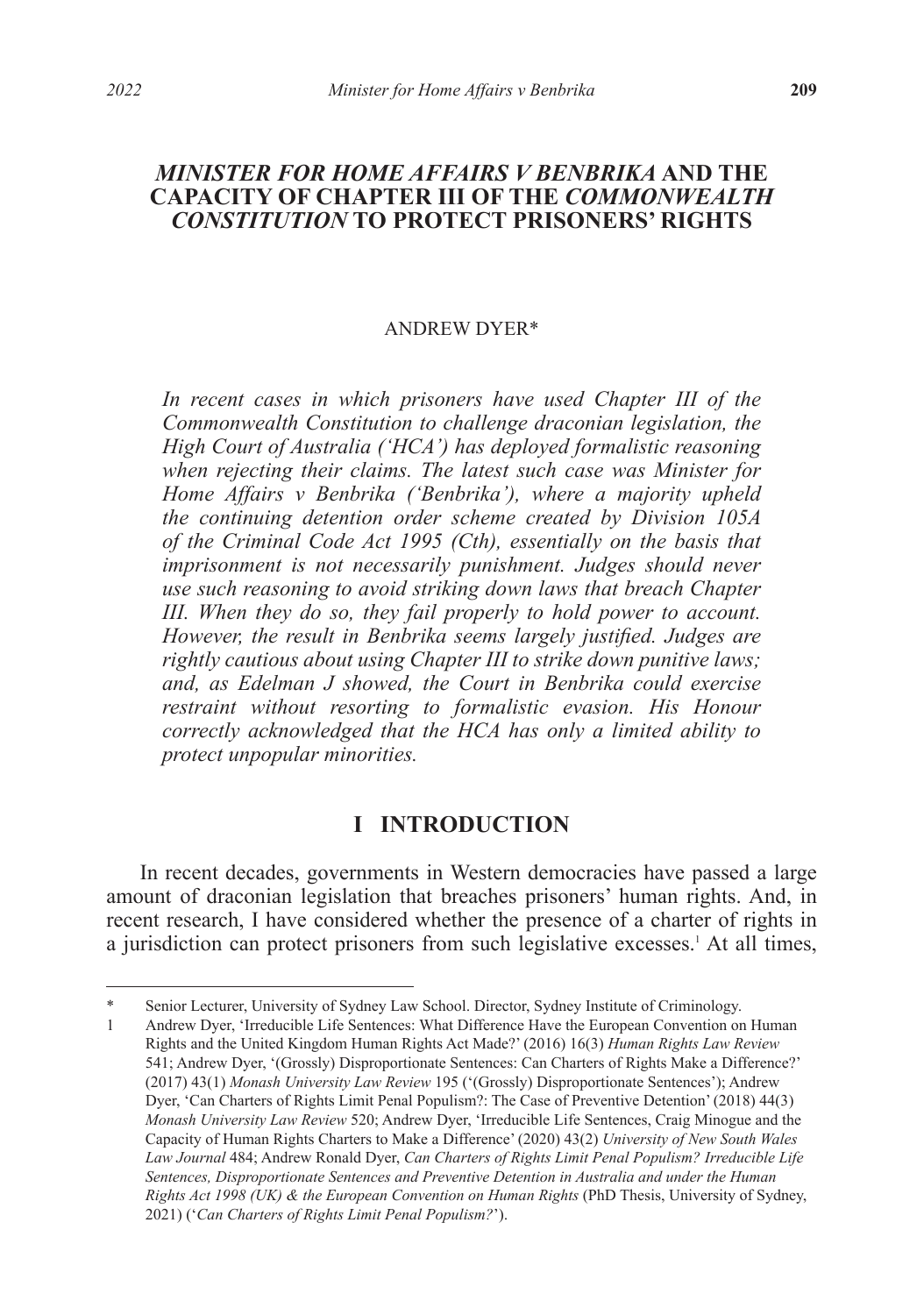my comparison has been between Australian jurisdictions in which there is no charter of rights in force, on one hand, and jurisdictions in which a charter has been implemented, on the other; and the answer that I have arrived at is that charters *can*  lead to improved protections for prisoners against 'penal populism'.<sup>2</sup> Because the 'very purpose' of a charter is to 'constrain ... the activities of majorities',<sup>3</sup> judges who read and give effect to charter guarantees in accordance with their spirit are apt to strike down – or declare to be incompatible with human rights<sup>4</sup> – laws that treat disfavoured groups, such as prisoners, unfairly.

This is not to say that charters of rights necessarily *will* cause prisoners' rights to be better protected. For instance, there has been a charter of rights in force in Victoria for over a decade;<sup>5</sup> and yet, as I noted a couple of years ago in this journal,<sup>6</sup> 'that [charter] had no effect whatsoever' on Victorian laws' that, in substance, impose far harsher punishments<sup>8</sup> on particular, named offenders than had been imposed upon them by the judges who sentenced them. Because the Victorian Parliament disapplied the Charter for the purposes of the relevant legislation,<sup>9</sup> the prisoners were forced to rely on Chapter III of the *Commonwealth Constitution* when challenging it. And, as it has done in other such cases,<sup>10</sup> the High Court of Australia ('HCA') declined the invitation to develop the law relating to Chapter III so as to allow the prisoners' claims to succeed.<sup>11</sup> Indeed, their Honours – again, consistently with their approach in certain cases<sup>12</sup> where prisoners have challenged

<sup>2</sup> For some leading analyses of 'penal populism', see David Garland, *The Culture of Control: Crime and Social Order in Contemporary Society* (Oxford University Press, 2001) 131–7; Julian V Roberts et al, *Penal Populism and Public Opinion: Lessons from Five Countries* (Oxford University Press, 2003); John Pratt, *Penal Populism* (Routledge, 2007); Nicola Lacey, *The Prisoners' Dilemma: Political Economy and Punishment in Contemporary Democracies* (Cambridge University Press, 2008).

<sup>3</sup> Lord Mance, 'Destruction or Metamorphosis of the Legal Order?' (Speech, World Policy Conference, 14 December 2013).

<sup>4</sup> See, eg, *Human Rights Act 1998* (UK) s 4.

<sup>5</sup> *Charter of Human Rights and Responsibilities Act 2006* (Vic).

<sup>6</sup> Dyer, 'Irreducible Life Sentences, Craig Minogue and the Capacity of Human Rights Charters to Make a Difference' (n 1) 515.

<sup>7</sup> *Corrections Act 1986* (Vic) ss 74AA, 74AB.

<sup>8</sup> See *Minogue v Victoria* (2019) 268 CLR 1, 20 [30] (Gageler J), 23 [40] (Edelman J) ('*Minogue*'). Cf 15–18 [13]–[21] (Kiefel CJ, Bell, Keane, Nettle and Gordon JJ); *Knight v Victoria* (2017) 261 CLR 306, 323–4 [29] ('*Knight*').

<sup>9</sup> *Corrections Act 1986* (Vic) ss 74AA(4), 74AB(4). See also *Charter of Human Rights and Responsibilities Act 2006* (Vic) s 31(1). Nor will 'strong-form' human rights charters (see Mark Tushnet, 'New Forms of Judicial Review and the Persistence of Rights- and Democracy-Based Worries' (2003) 38(2) *Wake Forest Law Review* 813, 814) – ie, charters that provide judges with the 'final word' about whether primary legislation breaches charter rights (see Stephen Gardbaum, 'The New Commonwealth Model of Constitutionalism' (2001) 49(4) *The American Journal of Comparative Law* 707, 709) – necessarily cause prisoners' rights to be better protected than they would otherwise have been: see especially Dyer, *Can Charters of Rights Limit Penal Populism?* (n 1) chs 1, 3, 5.

<sup>10</sup> That is, in cases where prisoners have challenged penal populist laws on the basis of Chapter III. See, eg, *Fardon v A-G (Qld)* (2004) 223 CLR 575 ('*Fardon*'); *Baker v The Queen* (2004) 223 CLR 513 ('*Baker*'); *Crump v State of New South Wales* (2012) 247 CLR 1 ('*Crump*'); *Magaming v The Queen* (2013) 252 CLR 381 ('*Magaming*'). Cf *Kable v Director of Public Prosecutions (NSW)* (1996) 189 CLR 51 ('*Kable*').

<sup>11</sup> *Knight* (2017) 261 CLR 306; *Minogue* (2019) 268 CLR 1.

<sup>12</sup> *Crump* (2012) 247 CLR 1; *Magaming* (2013) 252 CLR 381.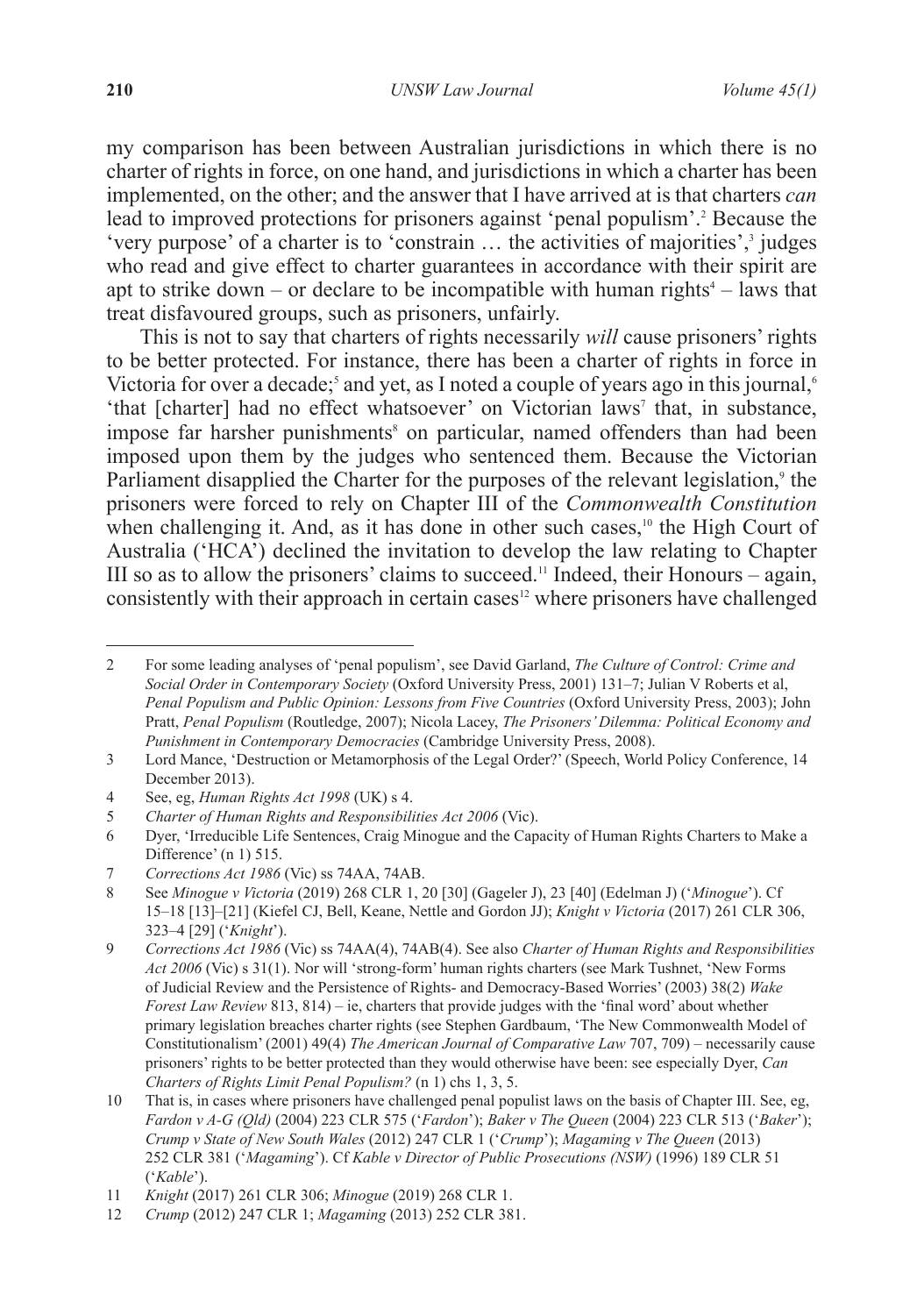'law and order' legislation on Chapter III grounds – deployed very dubious and highly formalistic<sup>13</sup> reasoning when refraining from using Chapter III to strike the impugned laws down.

These last observations draw into focus the questions that I wish to consider in this article. As just suggested, in cases where it has had no authority to apply a charter of rights, the HCA has generally shown a distinct unwillingness to use the legal resources that are available to it to interfere with laws that treat prisoners unfairly. To what extent has the Court been right to be 'wary' of invalidating laws that, however contrary to human rights they are, have the 'fundamental purpose of ensuring the safety and protection of the community'?<sup>14</sup> On the other hand, to what extent has it failed to do its duty to hold the elected branches to account where harshly punitive laws have been challenged on the basis of Chapter III?<sup>15</sup> Or, to put these questions in different terms, what is Chapter III's proper role in checking misuses of government power in this context; and in which circumstances would the HCA be misusing its powers if it were to use Chapter III to strike down laws that violates prisoners' human rights?

13 I am grateful to one of the three anonymous referees for essentially asking what is wrong with formalism. After all, on one view, as Dixon has noted, the terms 'formalist' and 'formalistic' mean simply 'legalist' or 'legalistic': Rosalind Dixon, 'The High Court and Dual Citizenship: Zines and Constitutional Method 30 Years On' in John Griffiths and James Stellios (eds), *Current Issues in Australian Constitutional Law: Tributes to Professor Leslie Zines* (Federation Press, 2020) 135, 139 ('The High Court and Dual Citizenship'). And, subject to the argument in Part IV of this article, there is much to be said for the legalist emphasis on 'the text, history and structure of the Constitution, and prior case law' – especially where these sources provide 'specific or concrete guidance' about an issue of constitutional interpretation: at 139 (and note also Dixon's suggestion that 'reliance by judges on ethical or political values' when interpreting the *Constitution* should occur only after they have engaged seriously with the sources just noted: at 141). As Dixon indicates, however, the better view is that 'there are important differences' between formalism and legalism – differences that make the former open to far more fundamental criticisms than the latter: at 139, 140. Indeed, the reasoning in *Minogue*, *Knight* and *Crump* goes some way to illustrating the point. See below nn 338–54 and accompanying text. Contrary to the decisions in those cases, the relevant laws *did* alter the plaintiffs' respective sentences and make them more severe. For while, in form, the impugned laws left the prisoners' non-parole periods intact, in substance those laws transformed the relevant sentences from life with parole sentences into irreducible life sentences. As suggested below, *Crump*, *Knight* and *Minogue*  would have been much more legalistic decisions if their Honours had: (a) acknowledged the obvious fact that the impugned legislation reversed judicial orders; and (b) then struck that legislation down on the basis of the well-established *Kable* principle that a state or territory law is constitutionally infirm if it damages the appearance or reality of the decisional independence of a court capable of exercising 'the judicial power of the Commonwealth': *Commonwealth Constitution* s 71.

14 *Minister for Home Affairs v Benbrika* (2021) 388 ALR 1, 54 [185] (Edelman J) ('*Benbrika*').

15 This is a convenient place for me to address a point made by the anonymous referee mentioned at n 13. For that referee, the role of the High Court of Australia ('HCA') might be to uphold the law without regard to policy. On such a conception of the Court's role, the referee continues, it is neither here nor there whether legislation breaches human rights or protects the community: the sole question, when the Court deals with a person's Chapter III challenge to such legislation, is whether it exceeds constitutional limits. As indicated at n 13 and in Part IV of this article, I accept that sometimes it is clear that legislation breaches (or does not breach) Chapter III. Where that is so, then, as I argue in Part IV, the Court should generally decide the case accordingly. But where, as in *Benbrika*, the law is *unclear*, it is inevitable that judges will have regard to 'ethical values and practical consequences' (including whether its decision will be accepted by the community), when deciding whether impugned legislation is constitutionally valid: Dixon, 'The High Court and Dual Citizenship' (n 13) 140.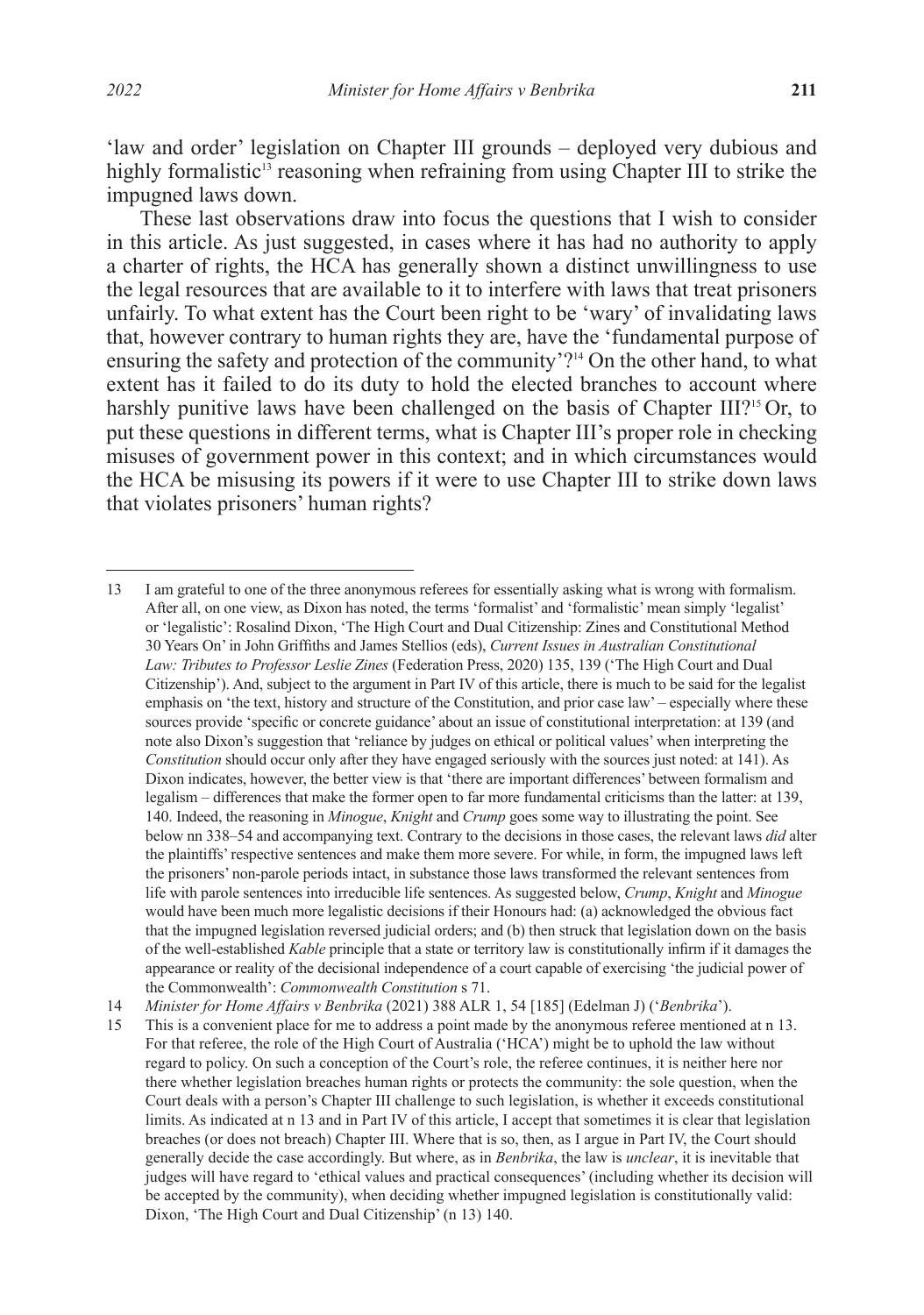I shall argue here that a close analysis of the HCA's decision in *Minister for Home Affairs v Benbrika* ('*Benbrika*')<sup>16</sup> – the most recent case in which the Court considered, and by majority rejected, a Chapter III-based challenge to a law that breaches prisoners' human rights – helps us to answer the questions just posed.

*Benbrika* is an interesting case, partly because some reasoning in it might reflect a judicial willingness to evade their Honours' responsibility to hold power to account, while other reasoning in it *rightly* recognises the limits of the HCA's authority to perform such a role. The plurality's conclusion that Benbrika is not being punished<sup>17</sup> (a conclusion accepted by Gageler  $J<sup>18</sup>$  and not challenged by Gordon  $J^{19}$ ), is nothing short of absurd. 'Full-time custody' in prison 'is punitive'<sup>20</sup> *–* even where the sole purpose of such custody is to protect the community.21 The plurality's (and Gageler J's) unwillingness to consider matters of substance when assessing the punitiveness or otherwise of Benbrika's continuing detention order, is reminiscent of the formalistic approach taken by the Court in cases such as Crump v State of New South Wales,<sup>22</sup> Knight v Victoria<sup>23</sup> and Minogue v Victoria,<sup>24</sup> and by a majority in *Magaming v The Queen*. 25 It is contended here that judges are not justified in deploying 'obviously and woefully inadequate'26 reasoning to avoid their obligation to strike down laws that exceed the limits imposed by Chapter III. Indeed, even if the plurality and Gageler J were unaware of the implausibility of their reasoning, such reasoning is still indefensible. It is indefensible because it is unrigorous *–* that is, even aside from its facilitation of too lax an approach to separation of powers requirements.

*Did* the reasoning just noted facilitate too lax an approach to the separation of powers? Or is the result in *Benbrika* – as opposed to some of the reasoning that produced that result *–* acceptable? In other words, does that result simply reflect an appropriate acknowledgement that, as already noted, Chapter III cannot protect individual rights as a charter of rights can? This brings into play Edelman J's judgment in *Benbrika*, which I shall argue adopts a largely supportable approach to which strictures Chapter III imposes on the state's ability to enact preventive detention schemes.

<sup>16</sup> (2021) 388 ALR 1.

<sup>17</sup> Ibid 15–16 [38]–[41] (Kiefel CJ, Bell, Keane and Steward JJ).

<sup>18</sup> Ibid 29 [87]–[88]. See also *Pollentine v Bleijie* (2014) 253 CLR 629, 657 [73] (Gageler J) ('*Pollentine*').

<sup>19</sup> See *Benbrika* (2021) 388 ALR 1, 48 [161]–[162], 52 [177]–[178].

<sup>20</sup> *Muldrock v The Queen* (2011) 244 CLR 120, 140 [57].

<sup>21</sup> See, eg, Patrick Keyzer, 'Preserving Due Process or Warehousing the Undesirables: To What End the Separation of Judicial Power of the Commonwealth?' (2008) 30(1) *Sydney Law Review* 101, 108–9; Bernadette McSherry, 'Indefinite and Preventive Detention Legislation: From Caution to an Open Door' (2005) 29 *Criminal Law Journal* 94, 109–10.

<sup>22</sup> (2012) 247 CLR 1.

<sup>23 (2017) 261</sup> CLR 306.<br>24 (2019) 268 CLR 1.

<sup>(2019) 268</sup> CLR 1.

<sup>25</sup> (2013) 252 CLR 381.

<sup>26</sup> Jeffrey Goldsworthy, 'Tom Campbell on Judicial Activism' (2017) 42(1) *Australian Journal of Legal Philosophy* 247, 250.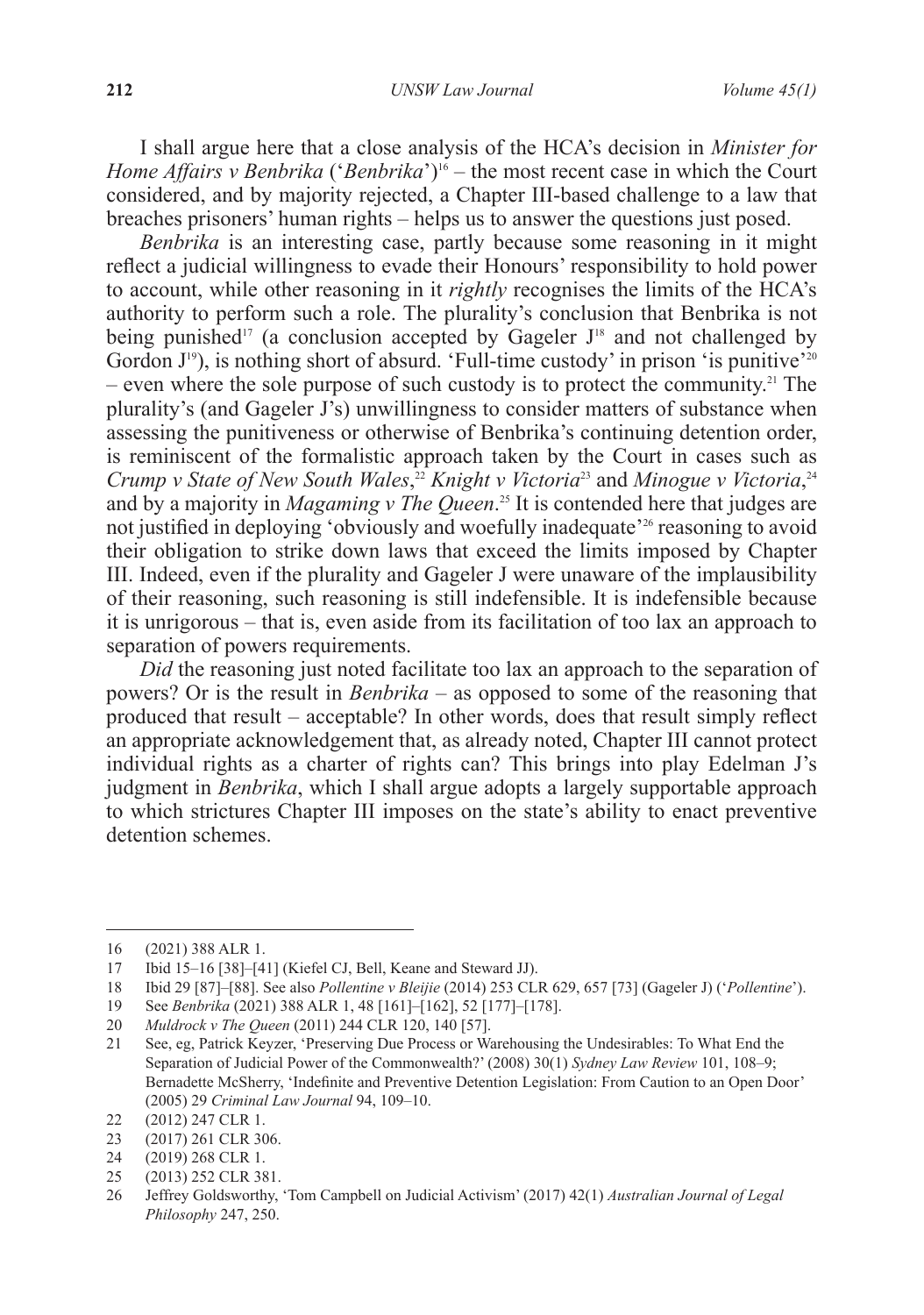Justice Edelman eschewed the plurality's and Gageler J's formalism. He accepted that Benbrika is being punished.<sup>27</sup> But Edelman J also found<sup>28</sup> that it can be within 'the judicial power of the Commonwealth'<sup>29</sup> for a Chapter III court, in proceedings 'detached from the sentencing process',<sup>30</sup> to punish an individual for what s/he might do. In so doing, he rejected Gummow J's statement to the contrary in *Fardon v Attorney-General (Qld)*,<sup>31</sup> with which Kirby J had agreed.<sup>32</sup> Justice Edelman had some basis for this approach, partly because, as the *Benbrika* plurality suggested,<sup>33</sup> Gummow and Kirby JJ's reasoning was as formalistic as their own. For Gummow and Kirby JJ, a Chapter III court may validly make a preventive detention order *at sentencing*. 34 This, they appeared to think, was punishment for the accused's prior breach of the law, $35$  which is of course an exclusively judicial function.<sup>36</sup> But once we accept, as we must, that such preventive detention is ordered not for 'past crimes'<sup>37</sup> but because of 'apprehended conduct',<sup>38</sup> Gummow and Kirby JJ's approach seems to crumble. If, as Gummow and Kirby JJ assumed,<sup>39</sup> the judge who imposes such an order under a Commonwealth statute is exercising 'the judicial power of the Commonwealth', and if s/he is in substance doing the same thing as the judge who imposes a preventive detention order *while an offender is serving his/her sentence*, why is the latter doing something that Chapter III prohibits?

It will be argued here, then, that in certain recent cases involving prisoners the HCA has abnegated its responsibility to ensure that those prisoners' rights and liabilities 'are determined by a judiciary independent of the parliament and the executive'.40 It will also be argued that, at first glance, *Benbrika* seems another instance of the Court's deploying highly formalistic and unpersuasive reasoning to avoid giving proper effect to the 'freedoms and liberties'<sup>41</sup> that Chapter III guarantees. On analysis, however, the position is more complex. That

<sup>27</sup> *Benbrika* (2021) 388 ALR 1, 53–4 [182]–[184], 59–61 [200]–[204], 74 [239].

<sup>28</sup> Ibid 54 [185], 69 [226].

<sup>29</sup> *Commonwealth Constitution* s 71.

<sup>30</sup> *Fardon* (2004) 223 CLR 575, 613 [83] (Gummow J).

Ibid 608–614 [69]–[85].

<sup>32</sup> Ibid 631 [145].

<sup>33</sup> *Benbrika* (2021) 388 ALR 1, 13–14 [31]–[34]; cf 15 [38] (Kiefel CJ, Bell, Keane and Steward JJ).

<sup>34</sup> *Fardon* (2004) 223 CLR 575, 609–610 [70]–[72], 613 [83] (Gummow J), 637–8 [165] (Kirby J).

<sup>35</sup> Ibid 609–610 [70]–[73] (Gummow J), 637–8 [165] (Kirby J).

<sup>36</sup> See, eg, *Falzon v Minister for Immigration and Border Protection* (2018) 262 CLR 333, 340 [14] (Kiefel CJ, Bell, Keane and Edelman JJ) ('*Falzon*'); *Duncan v New South Wales* (2015) 255 CLR 388, 407 [41]; *Magaming* (2013) 252 CLR 381, 396 [47] (French CJ, Hayne, Crennan, Kiefel and Bell JJ); *Chu Kheng Lim v Minister for Immigration, Local Government and Ethnic Affairs* (1992) 176 CLR 1, 27 (Brennan, Deane and Dawson JJ) ('*Lim*').

<sup>37</sup> *Fardon* (2004) 223 CLR 575, 637 [165] (Kirby J).

<sup>38</sup> Ibid 613 [84] (Gummow J).

<sup>39</sup> Ibid 609–610 [70]–[73], 613 [83] (Gummow J), 637–8 [165] (Kirby J). Many other appellate judges have made the same assumption: see, eg, *Kable* (1996) 189 CLR 51, 97 (Toohey J); *A-G (Qld) v Fardon* [2003] QCA 416, [78]–[79] (McMurdo P) ('*Fardon QCA*'). See also *R v Moffatt* [1998] 2 VR 229, 251–2 (Hayne JA).

<sup>40</sup> *R v Quinn; Ex parte Consolidated Foods Corporation* (1977) 138 CLR 1, 11 (Jacobs J).

<sup>41</sup> James Stellios, *The Federal Judicature: Chapter III of the Constitution* (LexisNexis Butterworths, 2010) 71 [3.43] ('*The Federal Judicature*').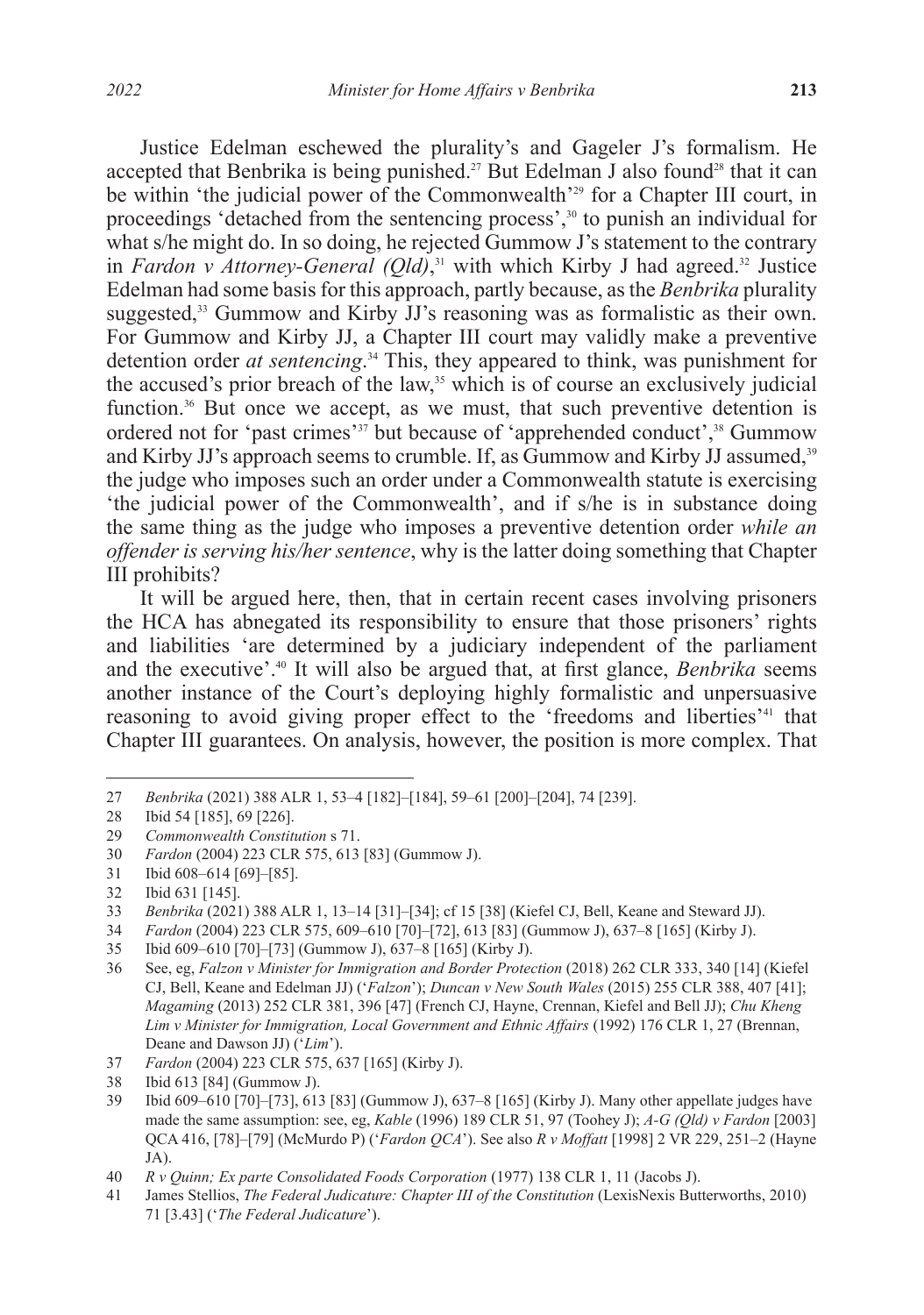analysis shows that Edelman J was largely right to baulk at the 'creation of new constitutional restraints … upon power to detain a person'.42 Benbrika's continuing detention order undoubtedly breaches his human rights.<sup>43</sup> But Chapter III cannot defend liberty as a Commonwealth charter of rights might.<sup>44</sup>

# **II DIVISION 105A – AND WHY IT BREACHES HUMAN RIGHTS**

### **A The Division 105A Scheme and the Reasons for Its Introduction**

We must at this stage briefly discuss Division 105A of the *Criminal Code Act 1995* (Cth) ('*Criminal Code*'), which authorises 'continuing detention orders'45 of the kind to which Benbrika is now subject. Division 105A was inserted into the *Criminal Code* in 2016<sup>46</sup> and aims to 'protect the community from serious Part 5.3 offences by providing that [certain] terrorist offenders who pose an unacceptable risk of committing such offences are subject to: (a) a continuing detention order; or (b) an extended supervision order'.47 The detention for which Division 105A provides is 'post-sentence preventive detention': it is first ordered, not at sentencing,<sup>48</sup> but near the conclusion of an adult offender's sentence for certain terrorism-related offences.49 It can be imposed if a state or territory Supreme Court is satisfied: (i) 'to a high degree of probability, on the basis of admissible evidence,' that if the offender is released, s/he 'pose[s] … an unacceptable risk' of committing a terrorism-related offence in Part 5.3 of the *Criminal Code* with a maximum penalty of at least seven years' imprisonment; and (ii) 'that there is no less restrictive measure available … that would be effective in preventing the unacceptable risk'.<sup>50</sup> The continuing detention order has a maximum timespan of three years,<sup>51</sup> but can be renewed.<sup>52</sup> When such an order is made, the relevant

<sup>42</sup> *Benbrika* (2021) 388 ALR 1, 65 [217] (Edelman J).

See Human Rights Committee, *Views: Communication No 1629/2007*, 98<sup>th</sup> sess, UN Doc CCPR/ C/98/D/1629/2007 (18 March 2010) 8 [7.4] ('*Fardon v Australia*'); Human Rights Committee, *Views: Communication No 1635/2007*, 98<sup>th</sup> sess, UN Doc CCPR/C/98/D/1635/2007 (18 March 2010) 10 [7.4] ('*Tillman v Australia*').

<sup>44</sup> See *Fardon* (2004) 223 CLR 575, 586 [3], 590 [14] (Gleeson CJ), 601 [41] (McHugh J).

<sup>45</sup> *Criminal Code Act 1995* (Cth) s 105A.7.

<sup>46</sup> *Criminal Code Amendment (High Risk Terrorist Offenders) Act 2016* (Cth).

<sup>47</sup> *Criminal Code Act 1995* (Cth) s 105A.1.

<sup>48</sup> In this article, I refer to preventive detention ordered at the time of sentencing as 'indefinite detention'. A classic example of indefinite detention is provided by *Penalties and Sentences Act 1992* (Qld) which allows a judge, *when sentencing for certain offences*, to impose an indeterminate sentence on particular offenders who are proved to be a 'serious danger to the community': s 163(3)(b). Upon the expiry of the period of detention that the judge would have imposed but for the finding of dangerousness, the offender will remain imprisoned for so long as s/he is proved to remain dangerous in the relevant sense: see ss 171–2, 173. The terminology that I use in this article – 'post-sentence preventive detention' and 'indefinite detention' – is used also by Bernadette McSherry, Patrick Keyzer and Arie Freiberg, *Preventive Detention for 'Dangerous' Offenders in Australia: A Critical Analysis and Proposals for Policy Development* (Report, December 2006) 9–11.

<sup>49</sup> *Criminal Code Act 1995* (Cth) s 105A.3(1).

<sup>50</sup> Ibid s 105A.7(1)(b)–(c). See also s 105A.2 (definition of 'serious Part 5.3 offence').

<sup>51</sup> Ibid s 105A.7(5).

<sup>52</sup> Ibid s 105A.7(6).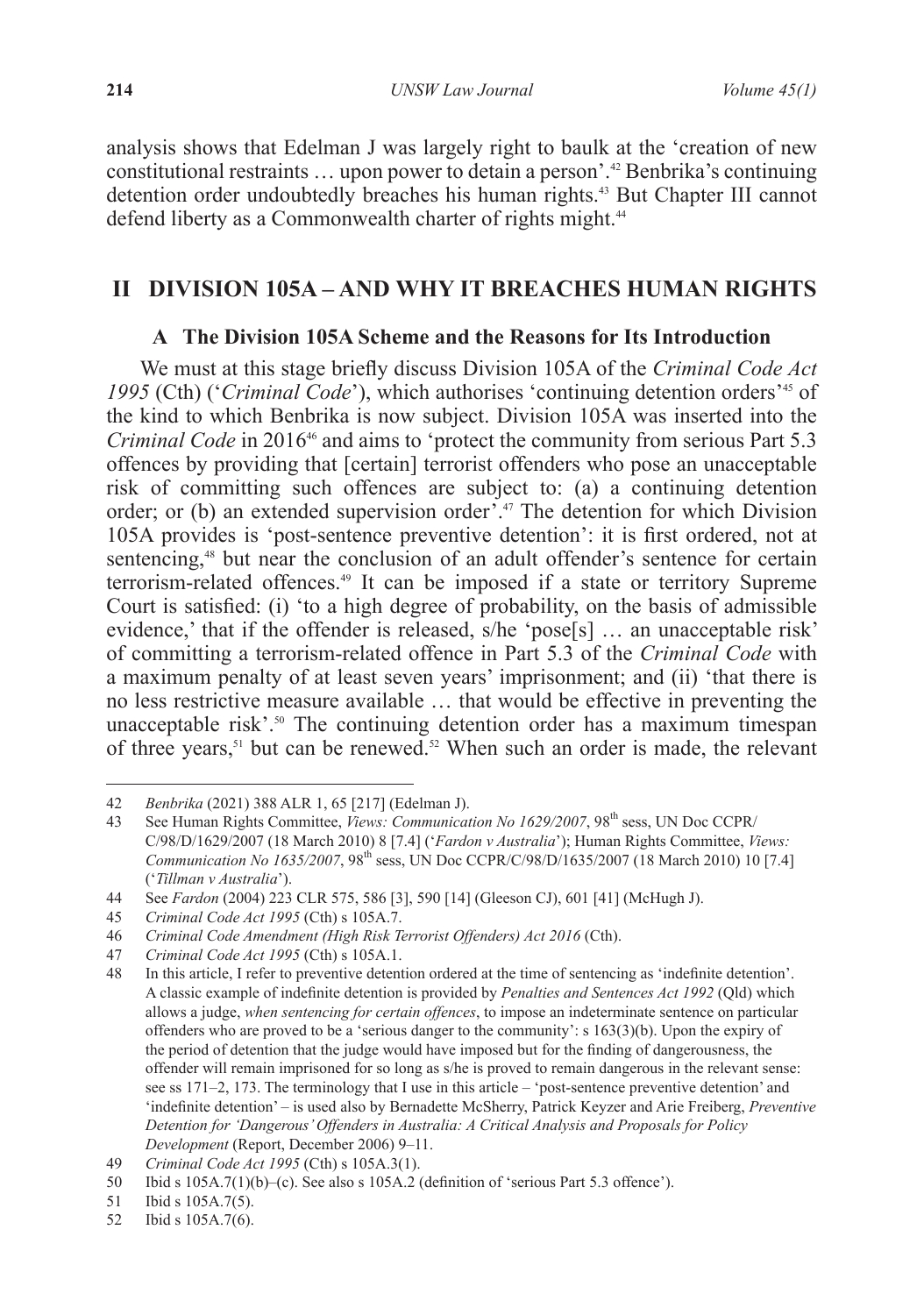Supreme Court must review it annually<sup>53</sup> (and it may review it sooner in certain circumstances).54 At such reviews, the question is whether the statutory criteria just noted are still satisfied.<sup>55</sup> If they are, the court may affirm the order.<sup>56</sup> If they are not, it must revoke it.<sup>57</sup>

One further feature of the scheme must be noted. As indicated above, the person subject to a continuing detention order serves that detention in prison.<sup>58</sup> Certainly, subject to particular 'reasonable requirements', s/he does have to be 'treated in a way that is appropriate to his or her status as a person who is not serving a sentence of imprisonment'.59 And, unless this is 'necessary'60 or 'reasonably necessary'61 for certain purposes, s/he is not to be detained in the 'same area or unit of the prison' as sentenced prisoners.62 Nevertheless, as the plurality conceded in *Benbrika*, conspicuously absent from the Division 105A scheme is any 'special provision for [the] treatment and rehabilitation of detainees'.<sup>63</sup>

When Division 105A was adopted, the *Criminal Code* already provided for control orders to be imposed on (among other persons) certain individuals who had been convicted of particular terrorism-related offences.<sup>64</sup> Accordingly, a question arises: why did the Turnbull Government decide to supplement such orders *–*  which can impose far-reaching restrictions on those to whom they apply<sup>65</sup> – with continuing detention orders for certain terrorist offenders? Michael Sukkar MP answered this question during the debate that accompanied the second reading of the Bill that, upon its passage through Parliament, inserted Division 105A into the *Criminal Code*. After expressing the view that the opponents of this 'sensible'<sup>66</sup> legislation constituted a 'scary segment  $\ldots$  of our society',<sup>67</sup> Mr Sukkar noted that

- 58 Ibid ss 105A.3(2), 105A.4(1).
- 59 Ibid s 105A.4(1).
- 60 Ibid s 105A.4(2)(b)–(c).

<sup>53</sup> Ibid s 105A.10. That said, in the unlikely event that the Attorney-General fails within the relevant 12-month period to apply for such a review, the order will immediately cease to be in force: ibid s 105A.10(4).

<sup>54</sup> Ibid s 105A.11(1)–(2).

<sup>55</sup> Ibid s 105A.12(4).

<sup>56</sup> Ibid.

<sup>57</sup> Ibid s 105A.12(5).

<sup>61</sup> Ibid s 105A.4(2)(a).

<sup>62</sup> Ibid s 105A.4(2). However, if the detainee 'elects to be so accommodated or detained', the authorities may accommodate his/her wishes: ibid s 105A.4(2)(d).

<sup>63</sup> *Benbrika* (2021) 388 ALR 1, 15 [39] (Kiefel CJ, Bell, Keane and Steward JJ). As Kirby J noted in *Fardon*  (2004) 223 CLR 575, 640 [173], the same is true of the law at issue in that case – upon which Division 105A was modelled: Commonwealth, *Parliamentary Debates*, Senate, 15 September 2016, 1036 (George Brandis, Attorney-General).

<sup>64</sup> *Criminal Code Act 1995* (Cth) s 104.4(1)(c)(iv)–(v). In *Thomas v Mowbray* (2007) 233 CLR 307 ('*Thomas*'), a majority of the HCA confirmed the constitutional validity of the control order scheme for which Division 104 of the *Criminal Code* provides: at 335 [32] (Gleeson CJ), 365 [154] (Gummow and Crennan JJ, Callinan J agreeing at 509 [600], Heydon J agreeing at 526 [652]).

<sup>65</sup> See *Criminal Code Act 1995* (Cth) s 104.5(3).

<sup>66</sup> Commonwealth, *Parliamentary Debates*, House of Representatives, 1 December 2016, 5158 ('*Criminal Code Amendment Bill 2016 Second Reading Speech*').

<sup>67</sup> Ibid.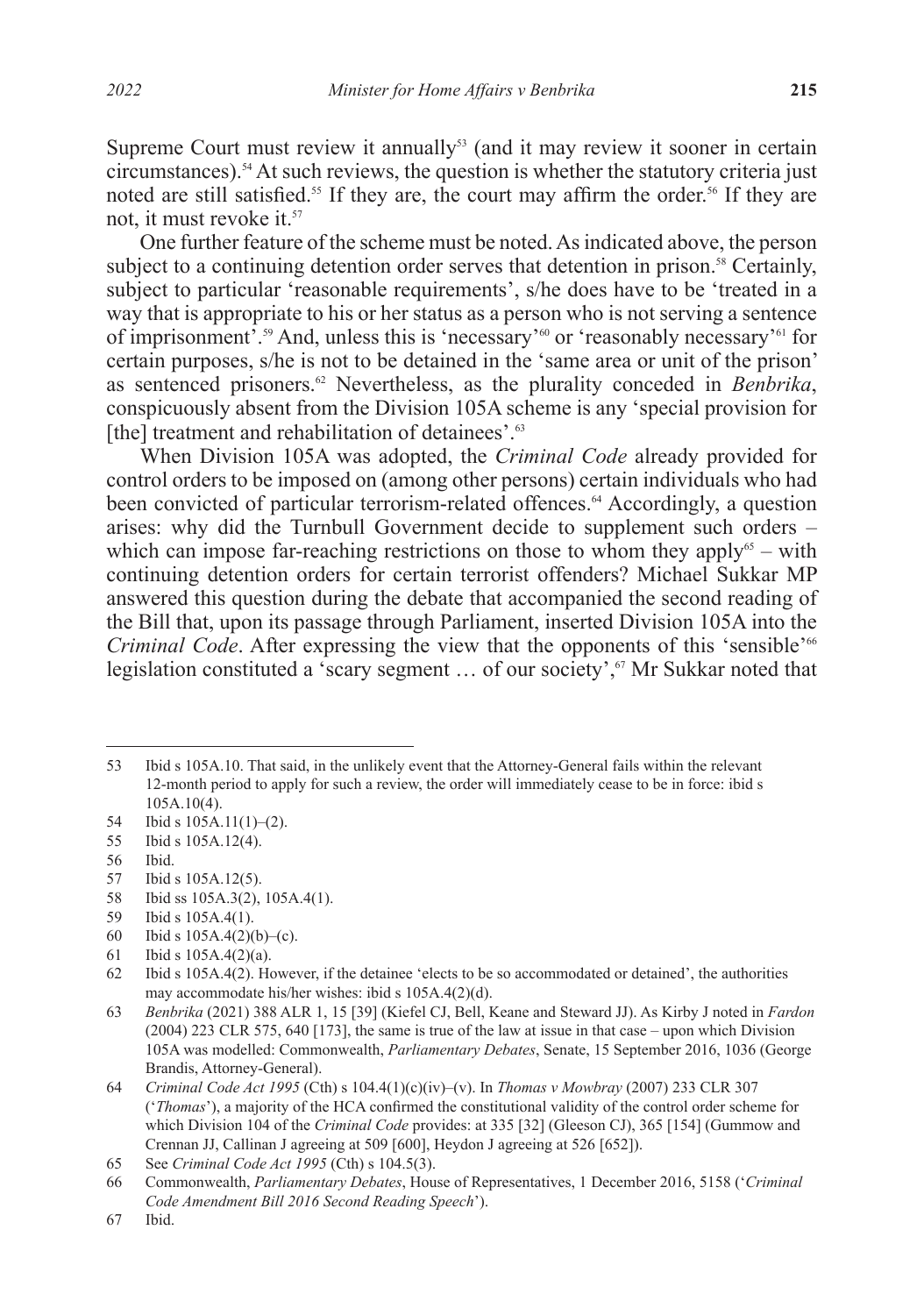there were 'those who questioned the need for a post-sentence detention regime because we have control orders'.<sup>68</sup> The Member continued:

Even when a control order is in place … we cannot provide the community with a 100 per cent assurance of protection. The … saddest recent example is that of the terrorist offender in France who slit the throat of a priest on the altar … That person was subject to a French version of a control order.<sup> $\frac{1}{6}$ </sup>

The problem with this is that, as Gageler J suggested in *Benbrika*, 70 measures that seek to provide the community with such a '100% assurance of protection' from criminal wrongdoing, all too frequently violate individuals' human rights.<sup>71</sup> Certainly, as we shall see, the decisions of the United Nations Human Rights Committee ('UNHRC') in its *Fardon* and *Tillman* communications<sup>72</sup> make it clear that the Division 105A scheme breaches the *International Covenant on Civil and Political Rights* ('*ICCPR*').73 Indeed, some scholars and judges have argued, or suggested, that preventive detention will *in all circumstances*, as a normative matter, 'deprive the [detainee] ... "of the rights of a human being"<sup>74</sup>

## **B Arguments that Preventive Detention Is** *Always* **Morally Impermissible/ Contrary to Human Rights**

The precise objection here, voiced with perhaps the greatest conviction in the American case law<sup>75</sup> and literature,<sup>76</sup> is based upon what Smilansky describes as

<sup>68</sup> Ibid 5159.

<sup>69</sup> Ibid.

<sup>70</sup> *Benbrika* (2021) 388 ALR 1, 25 [74].

<sup>71</sup> To like effect see, eg, Michael Tonry, 'Predictions of Dangerousness in Sentencing: Déjà Vu All Over Again' (2019) 48(1) *Crime and Justice* 439, 445.

<sup>72</sup> *Fardon v Australia* (n 43) 8 [7.4]; *Tillman v Australia* (n 43) 10 [7.4].

<sup>73</sup> Opened for signature 16 December 1966, 999 UNTS 171 (entered into force 23 March 1976) ('*ICCPR*').

<sup>74</sup> *Benbrika* (2021) 388 ALR 1, 54 [185] (Edelman J), quoting CS Lewis, 'The Humanitarian Theory of Punishment' (1953) 6 *Res Judicate* 224, 225.

<sup>75</sup> See, eg, *Foucha v Louisiana*, 504 US 71, 83 (White J) (1992) ('*Foucha*').

<sup>76</sup> See, eg, Stephen J Morse, 'Neither Desert nor Disease' (1999) 5(3) *Legal Theory* 265, 269–70; Stephen J Morse, 'Fear of Danger, Flight from Culpability' (1998) 4(1–2) *Psychology, Public Policy and Law*  250, 258–9, 263–4; Stephen J Schulhofer, 'Two Systems of Social Protection: Comments on the Civil-Criminal Distinction, with Particular Reference to Sexually Violent Predator Laws' (1996) 7(1) *Journal of Contemporary Legal Issues* 69, 90–4. However, note that, like the United States Supreme Court ('USSC') (see below n 81), certain commentators have seemingly been more ready to state their belief in the relevant principle than they have been to adhere to that principle. Corrado, for example, argues that the rational actor must be subject to criminal sanctions alone – only those who are mentally ill and dangerous may be made subject to civil commitment: see generally Michael Louis Corrado, 'Sex Offenders, Unlawful Combatants, and Preventive Detention' (2005) 84(1) *North Carolina Law Review* 77. He includes within the latter category those who 'cannot control … [their] behavior': at 105. But then he is not consistent about this requirement – on other occasions, he defends civil commitment for those who find it '*difficult* to control their behavior' or 'have *great difficulty* in controlling their … behavior': at 105, 107 (emphasis added). And he supports (at 110) the decision in *Kansas v Crane*, 534 US 407 (2002) ('*Crane*'), where the USSC held that the *United States Constitution* allows for detention where the government proves that the individual has a 'serious mental illness, abnormality, or disorder' that causes 'serious difficulty in controlling behavior': *Crane*, 534 US 407, 413 (2002). In short, while Corrado opposes detaining people simply because they are likely to commit violent crimes, *Crane* and the 'mental abnormality' requirement that Corrado supports, allows for precisely this: Corrado (n 76) 97; see below n 81.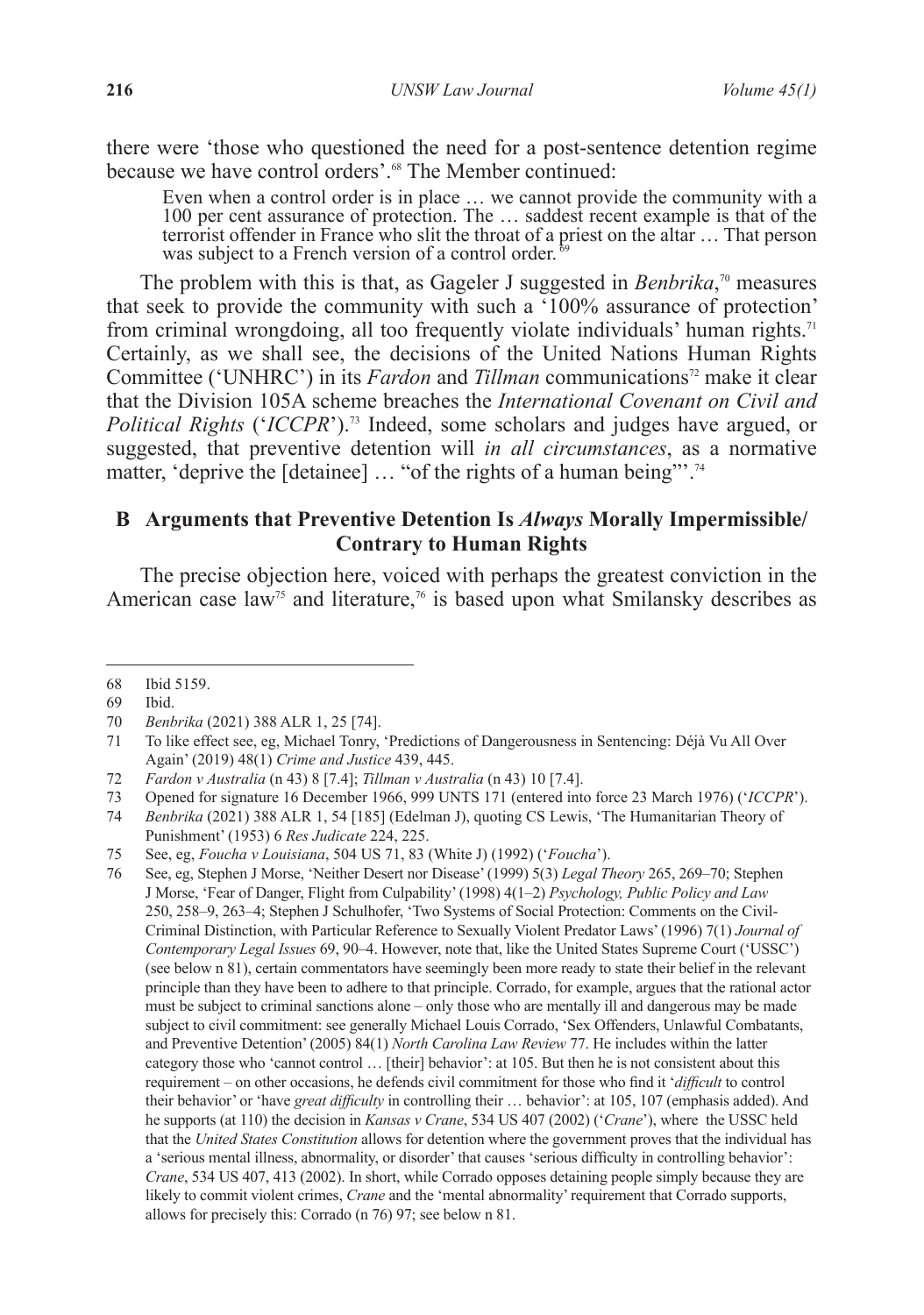'the idea of respect for autonomous moral personality'. $\pi$  As that commentator proceeds to explain:

We must respect people's choices whether to be moral … To punish before an offence has been committed … is to treat the person merely as an object. Respect for her moral personality and choice requires of us to give her a … chance to *remain*  innocent, and not treat her as guilty before she ... is.

It is this 'conception of rational personhood',<sup>79</sup> this acknowledgment that 'human beings are genuinely reason-responsive',<sup>80</sup> that underlies the statement in *Foucha v Louisiana* that, under 'our present system', 'with only narrow exceptions and aside from permissible confinements for mental illness', the state may detain only 'those who are proved beyond reasonable doubt to have violated a criminal law'.81 It also underlies the very similar statement of three HCA justices in *Chu Kheng Lim v Minister for Immigration, Local Government and Ethnic Affairs*  that, leaving aside 'exceptional cases' such as '[i]nvoluntary detention in cases of mental illness',<sup>82</sup> the:

involuntary detention of a citizen in custody by the State is penal or punitive in character and, under our system of government, exists only as an incident of the exclusively judicial function of adjudging and punishing criminal guilt.  $83$ 

In other words, according to the philosophy underpinning these statements, the state may detain those who are mentally ill and dangerous. It is not required to reason with the irrational. But if the actor is a reasoning person, the state must reason with him/her: persuasion is all it may use to prevent him/her from acting criminally. If such an actor ignores the criminal law's moral appeals and 'threat[s] of punishment',<sup>84</sup> the state may punish him/her. But, even then, the punishment must be a reasoning one if it is to be human rights compliant. As many courts have more or less acknowledged, detention so lengthy as to be disproportionate to the

80 Ibid.

<sup>77</sup> Saul Smilansky, 'The Time to Punish' (1994) 54(1) *Analysis* 50, 52.

Ibid 52–3.

<sup>79</sup> Morse, 'Neither Desert nor Disease' (n 76) 268.

<sup>81</sup> *Foucha*, 504 US 71, 83 (White J) (1992). Note, however, that in *Kansas v Hendricks*, 521 US 344 (1997) the USSC, while purporting to apply the sacred principle that forbids the indefinite confinement of the merely dangerous, in fact subverted that principle. In upholding a Kansas statute that allows for preventive detention orders to be made against sexual offenders who have a 'mental abnormality' or 'personality disorder' that makes them dangerous, the Court presented itself as allowing for something akin to standard mental illness detention. 'The Kansas Act', Thomas J held, 'is plainly of a kind with … other civil commitment statutes' that condition detention on *non-responsible* dangerousness: at 358. See also *Crane*, 534 US 407, 413 (Breyer J) (2002). The difficulty with this is that, as Steiker has observed, 'virtually all of those who choose to commit criminal acts, especially [very serious ones] … can be considered "abnormal". And the range of potential "disorders" is likewise extraordinarily broad ...": Carol S Steiker, 'Foreword: The Limits of the Preventive State' (1998) 88(3) *Journal of Criminal Law and Criminology* 771, 786. In other words, a statute like the Kansas one catches many individuals besides those who, because of a mental illness, are not autonomous actors.

<sup>82</sup> *Lim* (1992) 176 CLR 1, 27–8 (Brennan, Deane and Dawson JJ).

<sup>83</sup> Ibid 27.

<sup>84</sup> Corrado (n 76) 101.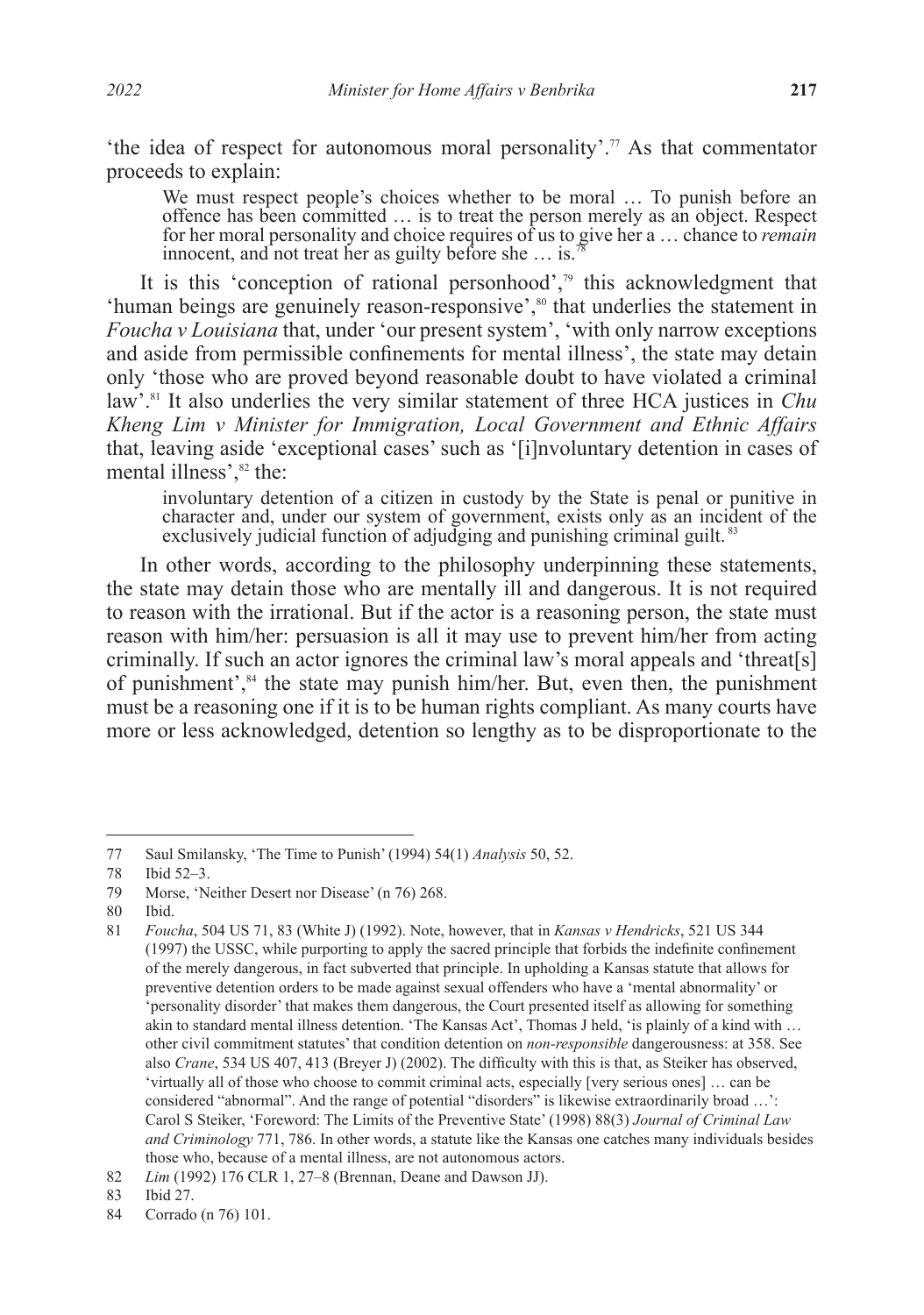seriousness of the offender's wrongdoing is just as objectifying as detention of an autonomous actor simply because of his/her apparent dangerousness.<sup>85</sup>

Is it true that we breach a person's human rights whenever we detain him/her because of what s/he might do? Or do those who maintain such a position display a 'scary'<sup>86</sup> indifference to the human rights of those whom such a person might victimise? It is tempting to answer 'yes' to the first question and 'no' to the second.

Certainly, we might at first be inclined to dismiss as exaggerated the concern expressed by Marshall J in *United States v Salerno* that preventive detention, once allowed, might lead to 'tyranny' and 'the police state'. $\frac{8}{5}$  Surely, if it is used as 'a last resort for the worst cases of terrorist offenders',<sup>88</sup> such concerns are misplaced? But, even if they are, it is easy to agree with Jackson J's earlier admonition, in *Williamson v United States*, that '[i]mprisonment to protect society from predicted but unconsummated offenses is ... fraught with danger of excesses and injustice'.<sup>89</sup> Especially once we accept that predictions of future violent offending are 'more often inaccurate than accurate', $\frac{90}{90}$  we can see potential for 'individual injustice'<sup>91</sup> going beyond that to which Edelman J referred in *Benbrika*. As his Honour indicated, a person who poses an 'unacceptable risk' of terrorism-related offending has not yet done anything to warrant being detained.<sup>92</sup> But the problem is also that s/he may never have engaged in such activity if released.

## **C Preventive Detention Nevertheless Seems Justified in Narrow Circumstances**

There are, however, other considerations. Ashworth and Zedner<sup>93</sup> note the well-established principle that European governments will breach the right to life, guaranteed by article 2 of the *Convention for the Protection of Human Rights and Fundamental Freedoms* ('*ECHR*'),<sup>94</sup> if they fail to take reasonable measures to prevent lethal criminal violence from materialising, where they should have known that the offender posed a real and immediate risk of inflicting such violence.<sup>95</sup>

<sup>85</sup> See, eg, *Vinter v United Kingdom* [2013] III Eur Court HR 317, 344 [102]; *R v Smith* [1987] 1 SCR 1045, 1073 (Lamer J). I say 'more or less' because those courts have required the sentence to be *grossly*  disproportionate if it is to amount to a breach of the offender's human rights.

<sup>86</sup> *Criminal Code Amendment Bill 2016 Second Reading Speech* (n 66) 5158 (Michael Sukkar).

<sup>87</sup> 481 US 739, 755 (Rehnquist CJ) (1987) ('*Salerno*').

<sup>88</sup> *Criminal Code Amendment Bill 2016 Second Reading Speech* (n 66) 5157 (Michael Sukkar).

<sup>89 184</sup> F 2d 280, 282 (2<sup>nd</sup> Cir, 1950), quoted in *Salerno*, 481 US 739, 766 (Marshall J) (1987).<br>90 Tonry (n 71) 450. See also, eg. Bernadette McSherry, *Managing Fear: The Law and Ethics* 

<sup>90</sup> Tonry (n 71) 450. See also, eg, Bernadette McSherry, *Managing Fear: The Law and Ethics of Preventive Detention and Risk Assessment* (Routledge, 1<sup>st</sup> ed, 2013) 34–52.

<sup>91</sup> *Benbrika* (2021) 388 ALR 1, 54 [185], 68 [224] (Edelman J).

<sup>92</sup> Ibid 68 [222].

<sup>93</sup> Andrew Ashworth and Lucia Zedner, *Preventive Justice* (Oxford University Press, 2014) 146.

<sup>94</sup> Opened for signature 4 November 1950, 213 UNTS 221 (entered into force 3 September 1953) (*'ECHR'*).<br>95 *Mastromatteo y Italy* [2002] VIII Eur Court HR 151, 165–6 [68]. I mention this iurisprudence, not

<sup>95</sup> *Mastromatteo v Italy* [2002] VIII Eur Court HR 151, 165–6 [68]. I mention this jurisprudence, not because the *ECHR* applies in Australia – of course, it does not – but because this case law assists us to evaluate the normative argument that we are now considering: namely, whether preventive detention is ever permissible (or whether, alternatively, properly viewed, it is always contrary to human rights). I thank one of the anonymous referees for seeking clarification on this point.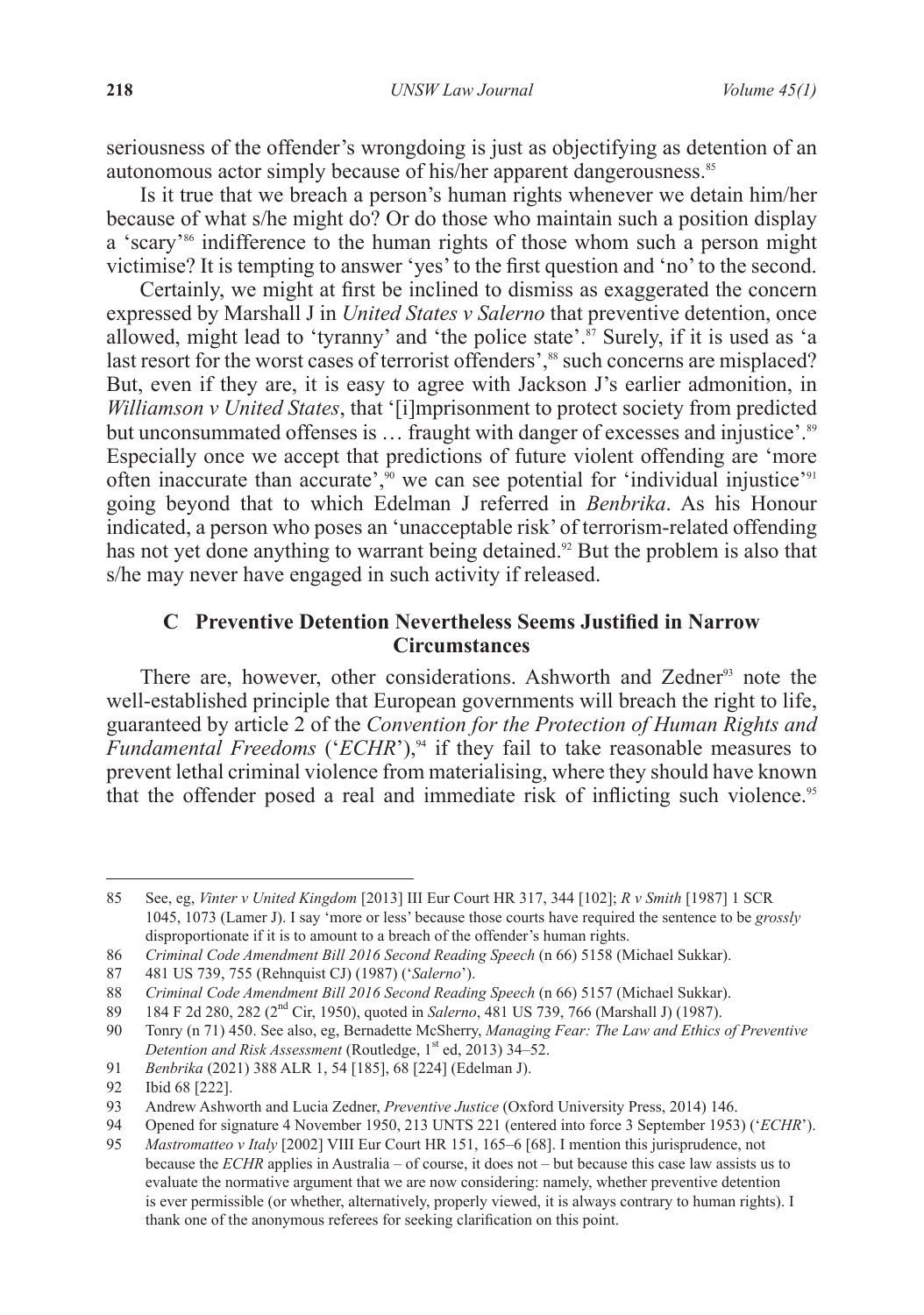While this principle should not be taken too far,<sup>96</sup> it does make us question whether the state will strike a human rights respecting balance between liberty and security if it refuses *ever* to detain the merely dangerous. Assuming that there are some individuals whom the state can prove are highly likely to commit serious acts of violence if released, even under supervision, would the preventive detention of such individuals for so long as they remain so dangerous, really breach their human rights? Consistently with the views of many other liberal commentators,<sup>97</sup> I continue to believe<sup>98</sup> that, *if* there are people of this kind, the state would in fact breach the human rights of their possible future victims if it were not to detain the former people during the persistence of their proved dangerousness. That said, I also continue to believe that, if it is to exist, preventive detention should apply only to such persons *–* that is, 'the most extreme cases; the human time bombs waiting for the opportunity of exploding on release'.<sup>99</sup>

Must preventive detention satisfy any other conditions if it is to comply with human rights? There are two such conditions and Deane J identified both in *Veen [No 2] v The Queen*.<sup>100</sup> After stating that 'the protection of the community obviously warrants the introduction of some acceptable statutory system of preventive restraint to deal with … person[s] who ha[ve] been convicted of a violent crime and who … might represent a grave threat to the safety of other people … if … released',101 his Honour provided some indication of what would be 'acceptable'. He said that the statutory system should be based on 'periodic orders for continuing detention *in an institution other than a gaol*<sup>'102</sup> and 'provide a guarantee of regular and thorough review by psychiatric and other experts'103 of the continuing need for detention. This comports fully with the European Court of Human Rights' ('ECtHR') approach<sup>104</sup> to post-sentence preventive detention, though it has taken a slightly more relaxed approach to indefinite detention.<sup>105</sup> The former type of detention, the Court has

<sup>96</sup> See the discussion in Alibhe O'Loughlin, 'Risk Reduction and Redemption: An Interpretive Account of the Right to Rehabilitation in the Jurisprudence of the European Court of Human Rights' (2021) 41(2) *Oxford Journal of Legal Studies* 510, 533–7.

<sup>97</sup> See, eg, Ashworth and Zedner, *Preventive Justice* (n 93) 168–9; Harry Hobbs and Andrew Trotter, 'Lessons from History in Dealing with Our Most Dangerous' (2018) 41(2) *University of New South Wales Law Journal* 319, 351; CR Williams, 'Psychopathy, Mental Illness and Preventive Detention: Issues Arising from the David Case' (1990) 16(2) *Monash University Law Review* 161, 180–2.

<sup>98</sup> Dyer, 'Can Charters of Rights Limit Penal Populism?: The Case of Preventive Detention' (n 1) 530.

<sup>99</sup> Williams (n 97) 181.

<sup>100</sup> (1988) 164 CLR 465.

<sup>101</sup> Ibid 495.

<sup>102</sup> Ibid (emphasis added).

<sup>103</sup> Ibid.

<sup>104</sup> Again, I mention this European Court of Human Rights ('ECtHR') jurisprudence, not because such case law has direct binding effect in Australia, but instead because it provides us with some guidance about the precise circumstances in which preventive detention complies with human rights/is morally permissible. In this regard, it can be noted that the EctHR's approach is consistent with Ashworth and Zedner's views about the conditions that preventive detention must satisfy if it is to be morally justified: Ashworth and Zedner, *Preventive Justice* (n 93) 169.

<sup>105</sup> I have defined the terms 'post-sentence preventive detention' and 'indefinite detention' above: see above n 48 and the text accompanying above nn 48–9.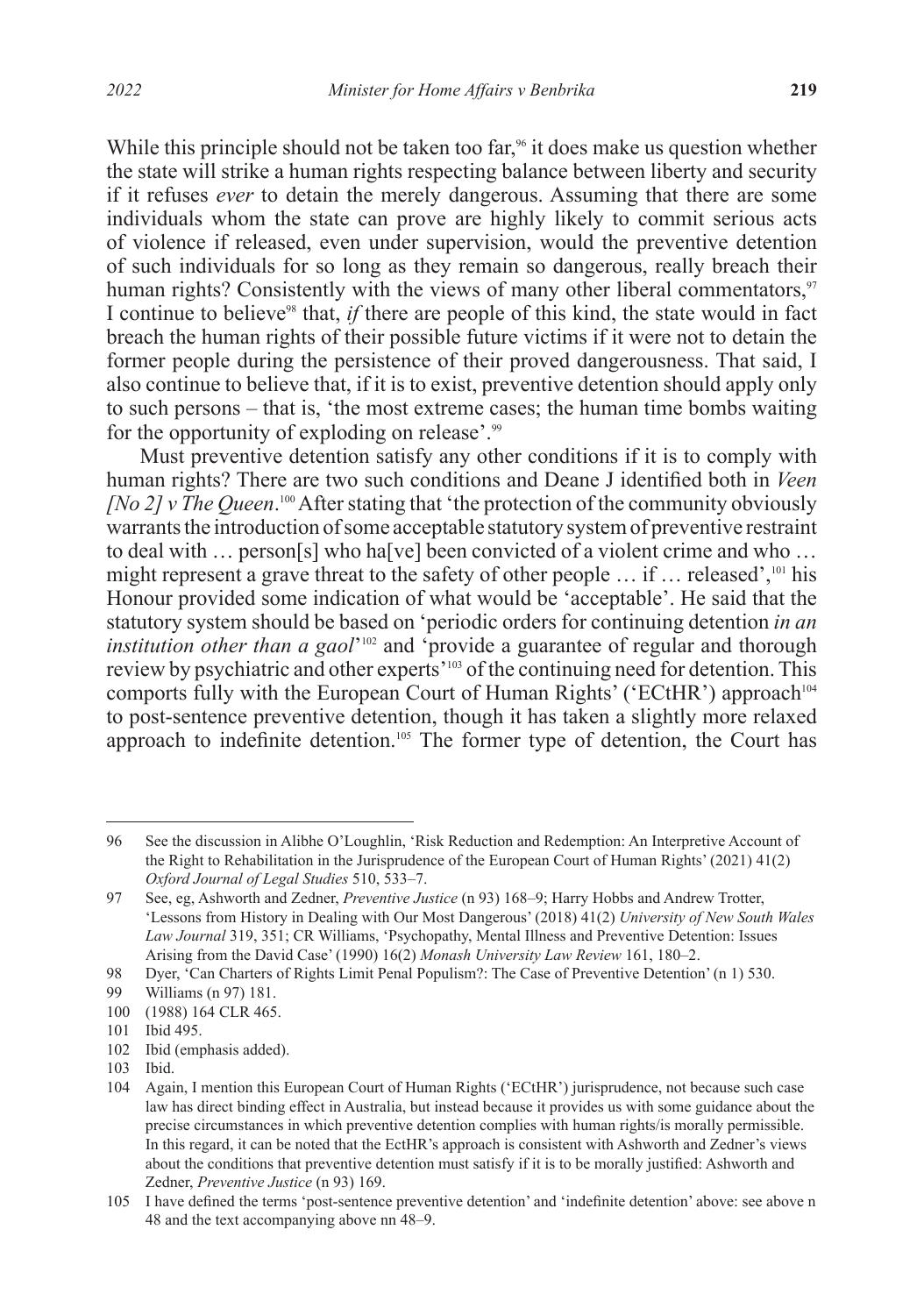held,<sup>106</sup> will breach article 5(1) of the  $ECHR^{107}$  – and, in certain circumstances, article  $7(1)^{108}$  – if served in an 'ordinary prison' (even if detainees are in a different area of the prison from other prisoners).109 For both forms of detention, article 5(4) of the *ECHR* requires regular judicial review of its continuing necessity.110 Moreover, in *James v United Kingdom*, the Court held that, while prisoners may be required to serve the preventive part of a sentence of indefinite detention *in prison*, their detention will not be '*lawful* detention of a person after conviction by a competent court' (and so will breach article 5(1)) unless the state provides them with 'reasonable opportunities to undertake courses aimed at helping them to address their offending behaviour and the risks they [pose]'.<sup>111</sup>

#### **D Two Further Issues**

Before returning to the reasoning in the Australian preventive detention cases *–* and, most especially, that in *Benbrika –* we must deal briefly with two issues.

The first is whether there is in fact any relevant distinction between post-sentence preventive detention and indefinite detention. This is important because, if no such distinction exists, this has implications for our assessment of certain justices' reasoning in both *Benbrika* and *Fardon*. We have seen that an important step in Gummow and Kirby JJ's reasoning in *Fardon* was their Honours' acceptance that these forms of detention differ qualitatively from one another.112 If their Honours were wrong, this calls into question their contention that a Commonwealth statute will breach Chapter III if it authorises a judge to order post-sentence preventive detention,113 but will not breach Chapter III simply because it authorises him/her to order indefinite detention.<sup>114</sup>

As I have argued elsewhere,<sup>115</sup> post-sentence preventive detention and indefinite detention are in substance almost exactly the same thing as one another. With both, a criminal offender is ordered to stay in detention after his/her retributive sentence has expired, because the state has proved that s/he is 'a serious danger to the community'.<sup>116</sup> The only difference is that indefinite detention is ordered at sentencing, whereas post-sentence preventive detention is ordered only once the offender is serving his/ her sentence (as in *Benbrika*). It follows that, as stated above, Gummow and Kirby

<sup>106</sup> *M v Germany* [2009] VI Eur Court HR 169, 200–1 [86]–[89] ('*M*'); *Haidn v Germany* (European Court of Human Rights, Chamber, Application No 6587/04, 13 January 2011) [73]–[76].

<sup>107</sup> Article 5(1) provides that a person may only be deprived of his/her liberty in the narrow circumstances listed in that sub-article.

<sup>108</sup> Article 7(1) relevantly provides that the state may not impose a heavier penalty on a person than was applicable at the time of his/her criminal offending.

<sup>109</sup> *M* [2009] VI Eur Court HR 169, 214 [127].

<sup>110</sup> *Van Droogenbroeck v Belgium* (1982) 4 EHRR 443, 461 [48].

<sup>111</sup> (2013) 56 EHRR 12, [218] ('*James*'). See also *Brown v Parole Board for Scotland* [2018] AC 1, 18 [29], 33 [83] (Lord Reed JSC).

<sup>112</sup> *Fardon* (2004) 223 CLR 575, 609–610 [70]–[72], 613 [83] (Gummow J), 637–8 [165] (Kirby J).

<sup>113</sup> Ibid 608–14 [69]–[85] (Gummow J), 631 [145] (Kirby J).

<sup>114</sup> Ibid 609–10 [70]–[73] (Gummow J), 637–8 [165] (Kirby J).

<sup>115</sup> Dyer, 'Can Charters of Rights Limit Penal Populism?: The Case of Preventive Detention' (n 1) 525–6.

<sup>116</sup> To use the formulation that appears in *Penalties and Sentences Act 1992* (Qld) s 163(3)(b).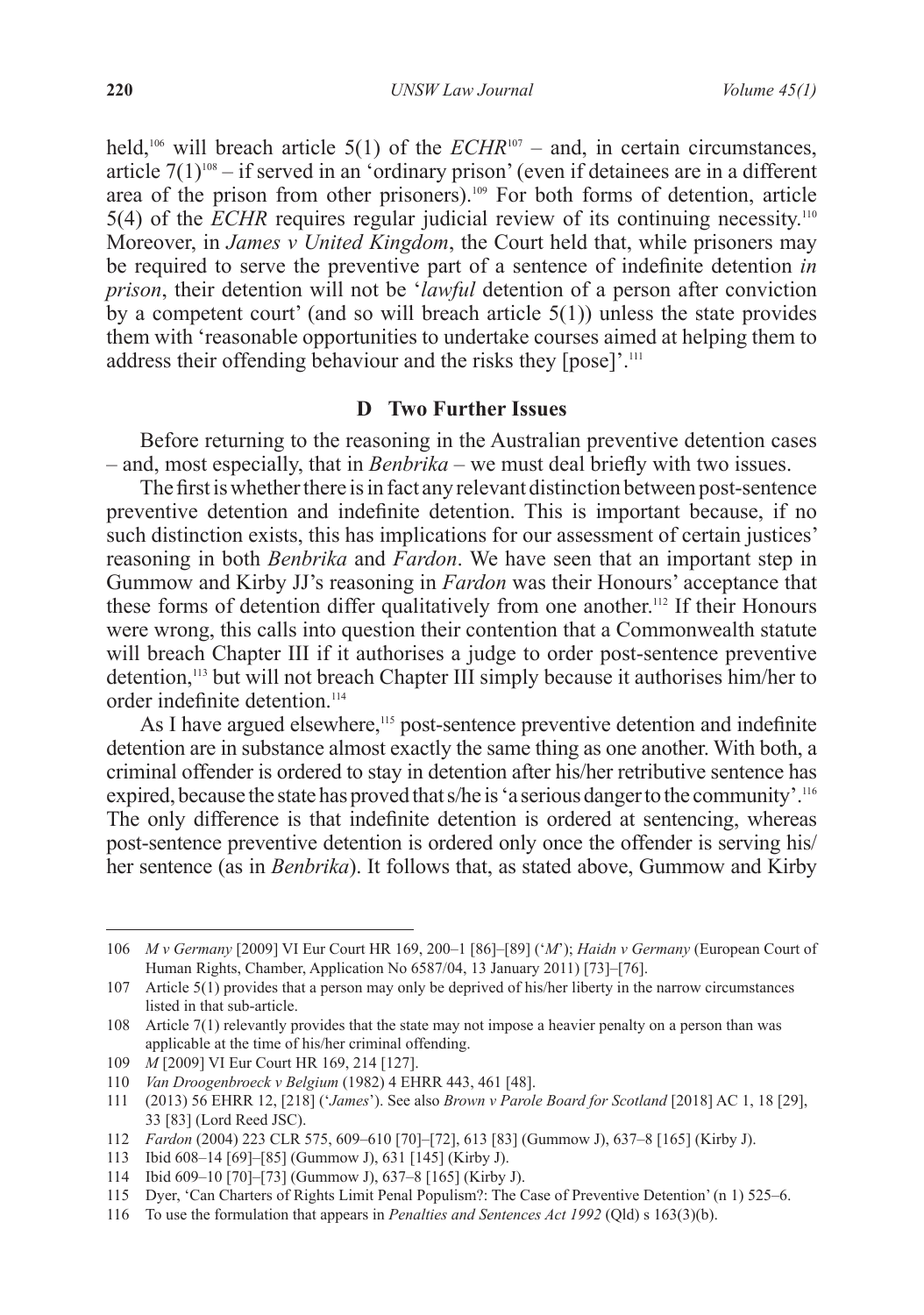JJ *were* wrong in *Fardon* to treat these two forms of detention as being relevantly distinct from one another.<sup>117</sup> We shall return to this issue.

This brings us to the other issue with which we must deal before discussing the Australian case law. That issue is whether Division 105A of the *Criminal Code*  is compatible with human rights. It is not. The first human rights problem with the Division is that it does not merely allow for preventive detention where the state can prove that a person is highly likely to act very violently if released (even under supervision). The state merely has to prove that it is highly likely that s/ he poses an unacceptable risk of committing one of the Part 5.3 offences with a maximum penalty of at least seven years' imprisonment. There are in fact two difficulties here. Consistently with Slobogin's argument,118 a high probability *of an unacceptable risk* of terrorist-related offending differs from a high probability of terrorist-related offending. Further, as Gageler J and Gordon J both emphasised in *Benbrika*, many of the relevant Part 5.3 offences do not involve the commission, or facilitation, of *serious acts of violence*. As Gageler J put it, '[t]he prophylactic approach taken to the imposition of criminal liability [in Part 5.3]' means that 'a serious Pt 5.3 offence can involve conduct many steps removed from doing or supporting or facilitating any terrorist act'.<sup>119</sup> The second human rights problem with Division 105A is that, while the person detained under it will seemingly often be detained away from sentenced prisoners,<sup>120</sup> his/her conditions will not differ materially from those of other prisoners; and no extra rehabilitative resources will be directed his/her way.<sup>121</sup>

Indeed, as noted above,<sup>122</sup> decisions of the UNHRC make it clear that preventive detention schemes of the kind for which Division 105A provides, breach the *ICCPR* – and, most particularly, the right not to be arbitrarily detained.<sup>123</sup> 'To avoid arbitrariness', the majority stated in both *Fardon v Australia* and *Tillman v Australia*,

<sup>117</sup> It also follows that Ashworth and Zedner seem to have been mistaken when they concluded recently – consistently with the ECtHR's decision in *James* (2013) 56 EHRR 12 (see above text accompanying n 111) – that 'it is doubtful' whether, during the purely preventive part of a sentence of indefinite detention, detainees should be housed in 'conditions … as close as possible to normal life': Andrew Ashworth and Lucia Zedner, 'Some Dilemmas of Indeterminate Sentences: Risk and Uncertainty, Dignity and Hope' in Jan W de Keijser, Julian V Roberts and Jesper Ryberg (eds), *Predictive Sentencing: Normative and Empirical Perspectives* (Bloomsbury, 2019) 127, 142–3. If a person is not being punished, s/he should be detained in conditions that are as non-punitive as possible. That is so regardless of when the person's preventive detention was ordered. That said, those commentators seem clearly right to have indicated that such an arrangement is not 'politically plausible' in 'the present penal climate': at 143. And note that some commentators have expressed scepticism about whether it is possible to create detention conditions that are significantly less punitive than those in prisons. See, eg, Richard Lippke, 'No Easy Way Out: Dangerous Offenders and Preventive Detention' (2008) 27(4) *Law and Philosophy* 383, 409–13.

<sup>118</sup> Christopher Slobogin, 'Legal Limitations on the Scope of Preventive Detention' in Bernadette McSherry and Patrick Keyzer (eds), *Dangerous People: Policy, Prediction and Practice* (Routledge, 1<sup>st</sup> ed, 2011) 37, 39.

<sup>119</sup> *Benbrika* (2021) 388 ALR 1, 30 [93] (Gageler J). See also 49 [163], where Gordon J lists some of these 'prophylactic offences'.

<sup>120</sup> *Criminal Code Act 1995* (Cth) s 105A.4(2).

<sup>121</sup> *Benbrika* (2021) 388 ALR 1, 15 [39] (Kiefel CJ, Bell, Keane and Steward JJ).

<sup>122</sup> See above text accompanying nn 72–3.

<sup>123</sup> *ICCPR* art 9(1).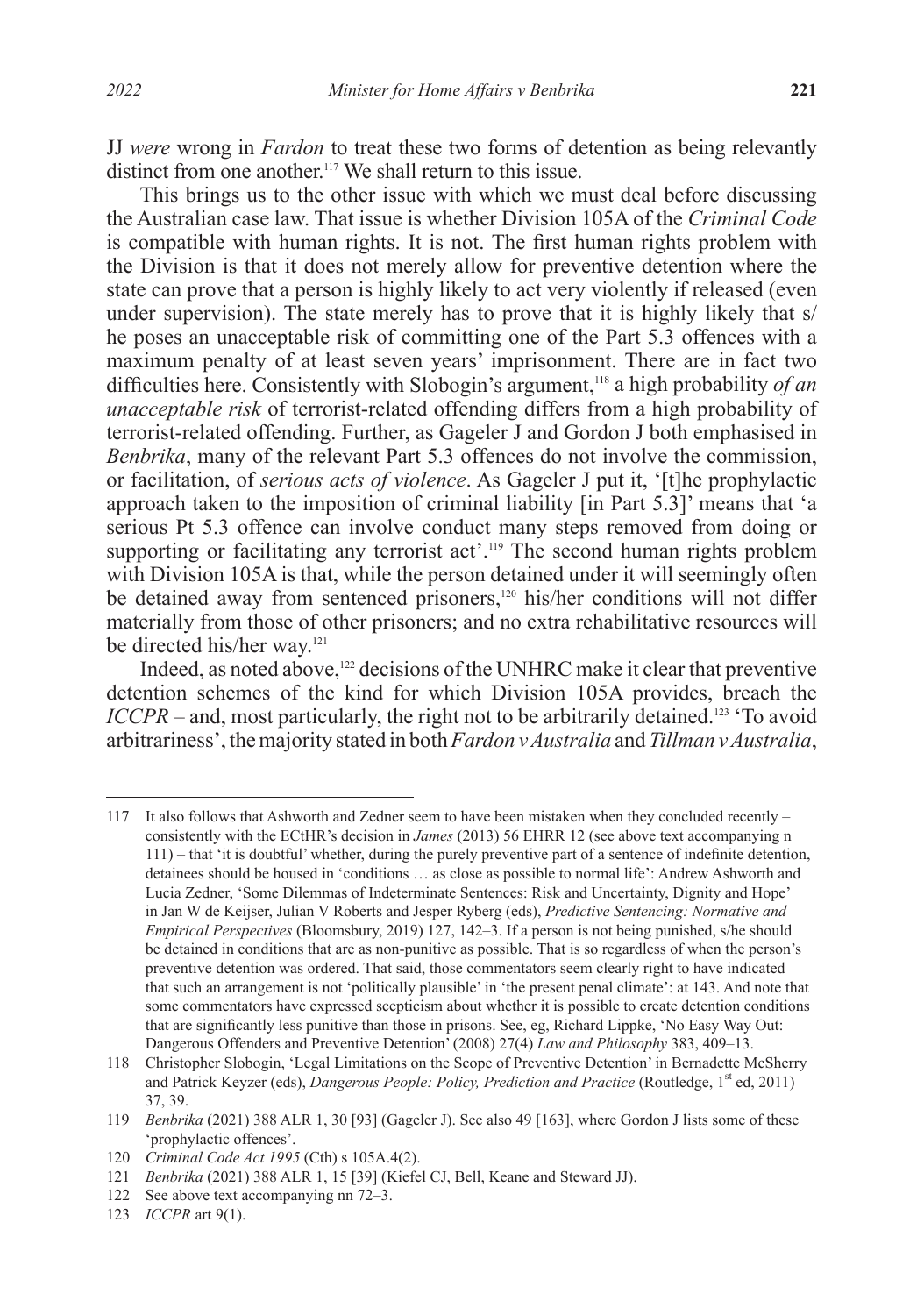'the State Party should have demonstrated that the author's rehabilitation could not have been achieved by means less intrusive than continued imprisonment or even detention'.124 In other words, consistently with the moral argument just presented, the 'penal'125 character of the applicants' respective detention was crucial to the majority's finding that that detention breached positive human rights norms.

We can now consider the central question that this article seeks to address. Given that the Commonwealth Government did act contrary to human rights standards when it inserted Division 105A into the *Criminal Code*, was the HCA wrong in *Benbrika* to reject Benbrika's challenge to that Division? Did it cravenly fail to comply with its obligation to hold power to account? Or does the result in *Benbrika* amount instead to a sensible and proper acknowledgement of the limits of the Court's own powers?

## **III AUSTRALIAN PREVENTIVE DETENTION SCHEMES AND CHAPTER III**

If we are properly to assess the reasoning in *Benbrika*, we must understand two cases – *Kable v Director of Public Prosecutions (NSW)* ('*Kable*')126 and *Fardon* – in which the HCA has considered the constitutional validity of state preventive detention regimes.

### **A** *Kable*

The events that led to the litigation in *Kable* are well known, as is the outcome of that litigation. While Gregory Wayne Kable was in prison for the manslaughter of his wife, the authorities became aware that he had written a series of threatening letters to his sister-in-law, who now had the custody of his children.127 'In the highly charged pre-election atmosphere of the day', the New South Wales ('NSW') Government 'asserted that there was an urgent need for legislation' that provided for Kable's continuing detention once his sentence expired.<sup>128</sup> The result was the *Community Protection Act 1994* (NSW) ('*Community Protection Act*'), which applied to Kable alone. Section 5(1) authorised the NSW Supreme Court ('NSWSC'), at the conclusion of Kable's sentence, to detain him for a renewable term of six months if it was 'satisfied, on reasonable grounds' that, upon his release, he was 'more likely than not to commit a serious act of violence' and that it was 'appropriate, for the protection of a particular person or persons or the community generally' that he remain in custody.

<sup>124</sup> *Fardon v Australia* (n 43) 9 [7.4]; *Tillman v Australia* (n 43) 11 [7.4].

<sup>125</sup> *Fardon v Australia* (n 43) 8 [7.4]; *Tillman v Australia* (n 43)10 [7.4].

<sup>126</sup> (1996) 189 CLR 51.

<sup>127</sup> Ibid 68 (Dawson J); Robert French, 'The *Kable* Legacy: Its Impact on the Australian Judicial System' in John Griffiths and James Stellios, *Current Issues in Australian Constitutional Law: Tributes to Professor Leslie Vines* (Federation Press, 2020) 209, 212.

<sup>128</sup> French (n 127) 212.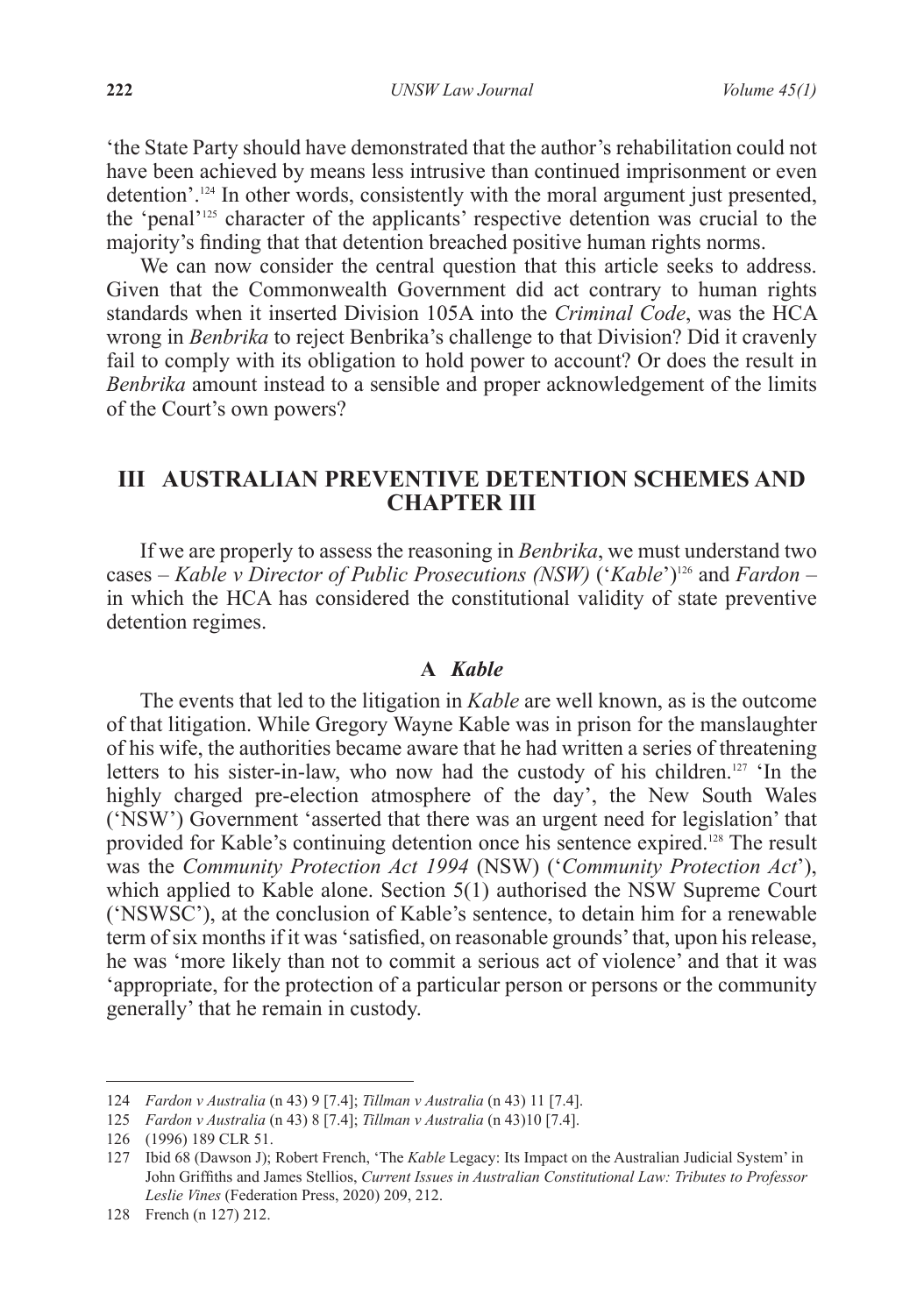According to an HCA majority, the Act was invalid because of its failure to observe a previously undiscovered limitation on state legislative power, imposed by Chapter III of the *Commonwealth Constitution*. Contrary to what had hitherto been supposed,<sup>129</sup> their Honours held, Chapter III does not merely require state courts to remain 'courts.' Rather, by setting up 'an integrated Australian court system' with the HCA at its zenith,<sup>130</sup> and by permitting state courts to exercise the 'judicial power of the Commonwealth',131 Chapter III was said to require that state courts remain fit repositories of such power. While they could validly exercise certain non-judicial functions,<sup>132</sup> the majority held, state courts could not validly exercise non-judicial functions that were 'repugnant to or incompatible with' their exercise of federal judicial power.<sup>133</sup> More particularly, they could not validly exercise the non-judicial function that the *Community Protection Act* had purportedly conferred on the NSWSC.<sup>134</sup>

Two aspects of *Kable* are particularly relevant to the present discussion. The first is that at least three of the majority justices considered that Kable had been punished.

Crucial to Toohey J's conclusion that the impugned Act was invalid, was that it authorised 'the Supreme Court [to] … order the imprisonment of a person although that person ha<sup>[d]</sup> not been adjudged guilty of any criminal offence'.<sup>135</sup> Justice Toohey clearly regarded provisions granting judges the power to impose indefinite sentences to be consistent with Chapter III's requirements.<sup>136</sup> Such a sentence, he implied, amounts to the punishment of 'criminal guilt'<sup>137</sup> and therefore is as clear an instance of judicial power as can be imagined.138 But, according to his Honour, detention under the *Community Protection Act* was not punishment for Kable's manslaughter offence.<sup>139</sup> Kable had instead been detained because of concerns about 'what [he] might do'.<sup>140</sup> After noting<sup>141</sup> the principle from  $Lim^{142}$  – namely, that involuntary detention imposed otherwise than to punish criminal guilt is only exceptionally 'non-punitive' (and generally, therefore, cannot be ordered in the exercise of 'the judicial power of the Commonwealth') – Toohey J found that Kable's detention did not 'fall within the "exceptional cases" mentioned in *Lim,*  directly or by analogy'.143 In other words, *Kable had been punished* for 'future

142 See text accompanying above n 83.

<sup>129</sup> As noted by Dawson J in dissent: *Kable* (1996) 189 CLR 51, 83.

<sup>130</sup> Ibid 101–3 (Gaudron J), 113–15 (McHugh J), 126, 137–9 (Gummow J).

<sup>131</sup> Ibid 94–6 (Toohey J), 101 (Gaudron J), 114 (McHugh J), 126 (Gummow J).

<sup>132</sup> Ibid 96 (Toohey J), 103–4, 106 (Gaudron J), 118–19 (McHugh J), 132 (Gummow J).

<sup>133</sup> Ibid 103 (Gaudron J). See also 96, 98 (Toohey J), 106 (Gaudron J), 117 (McHugh J), 132 (Gummow J).

<sup>134</sup> Ibid 98 (Toohey J), 106–8 (Gaudron J), 119–24 (McHugh J), 132 (Gummow J).

<sup>135</sup> Ibid 96.

<sup>136</sup> Ibid 97.

<sup>137</sup> Ibid, quoting *Lim* (1992) 176 CLR 1, 27 (Brennan, Deane and Dawson JJ).

<sup>138</sup> *Leeth v Commonwealth* (1992) 174 CLR 455, 470 (Mason CJ, Dawson and McHugh JJ). See also the cases listed in n 36.

<sup>139</sup> *Kable* (1996) 189 CLR 51, 97.

<sup>140</sup> Ibid.

<sup>141</sup> Ibid.

<sup>143</sup> *Kable* (1996) 189 CLR 51, 98.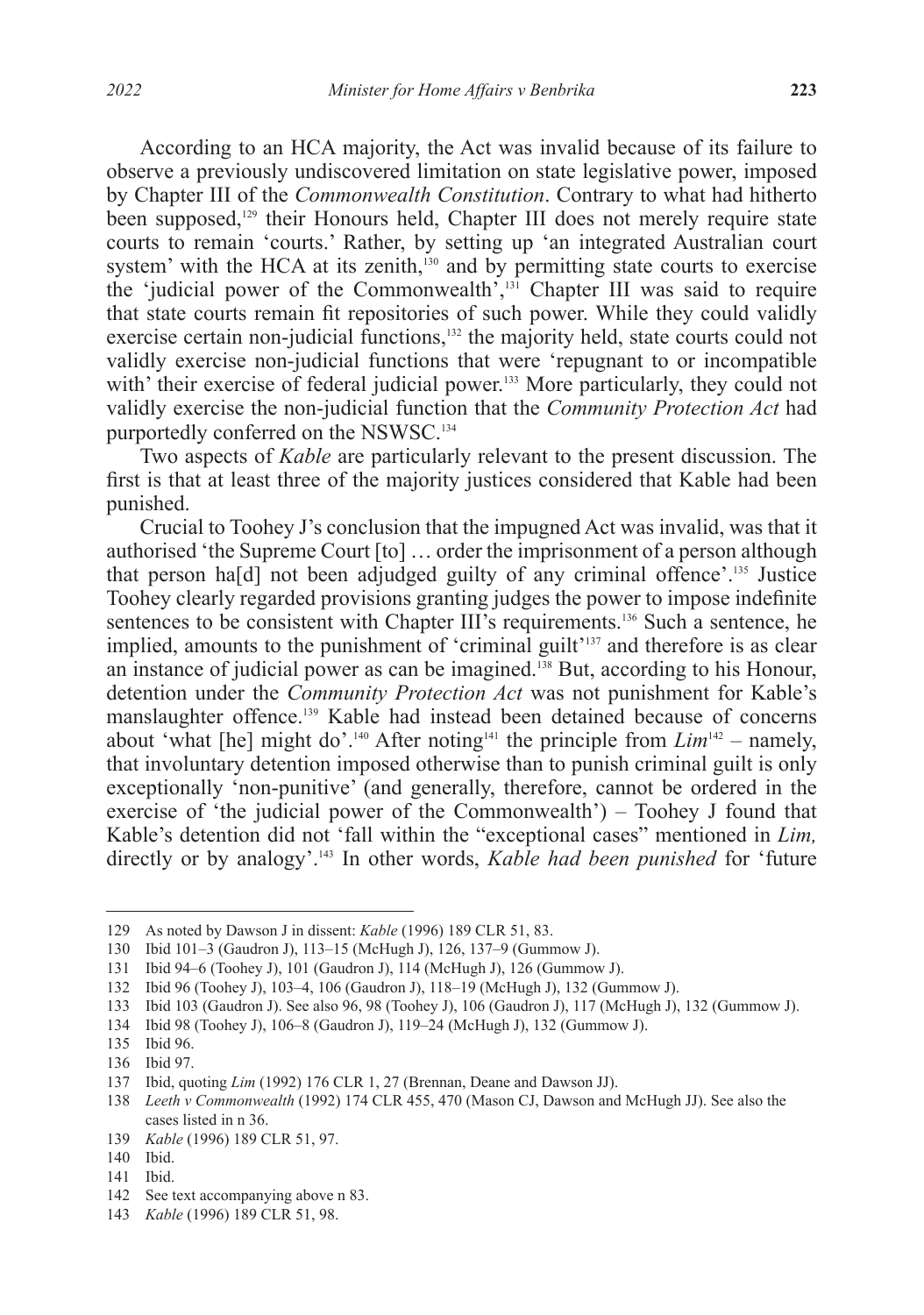crimes'. The Court that so punished him, his Honour concluded, had exercised a non-judicial function that was incompatible with its exercise of the 'judicial power of the Commonwealth'.144

Justices McHugh and Gummow, too, stated that Kable's detention had amounted to punishment. For the latter, while the impugned Act had a number of 'striking features', 'the most significant' was that, 'whilst imprisonment pursuant to Supreme Court order is *punitive in nature*, it is not consequent on any adjudgment by the Court of criminal guilt'.<sup>145</sup> Justice Gummow thought it 'plain' that the Commonwealth Parliament could not confer 'such an authority' on a Chapter III court.<sup>146</sup> And he concluded that the function was not only nonjudicial; it was also 'of such an extraordinary nature' as to be 'incompatible with the [NSWSC's] exercise … of federal jurisdiction conferred pursuant to s 77(iii) of the *Constitution*'.147 Likewise, while McHugh J did not attach determinative significance to this consideration when finding that the Act infringed Chapter III, his Honour observed that it provided for '*punishment* by way of imprisonment for what the appellant is likely to do as opposed to what he has done'.<sup>148</sup>

The final majority justice, Gaudron J, did not state in terms that Kable had been punished. Nevertheless, her Honour seemingly agreed with Toohey, McHugh and Gummow JJ about this matter.<sup>149</sup> By allowing for Kable's detention because 'an opinion [had been] formed' in irregular proceedings, that he would probably commit a serious offence in the future, Gaudron J said, the Act provided for a process that was 'the antithesis of the judicial process'.<sup>150</sup> '[O]ne of the central purposes of [that process]', her Honour continued, 'is … to protect "the individual from arbitrary *punishment* and the arbitrary abrogation of rights …"'.151

The second aspect of *Kable* that is presently relevant is its controversial nature. Many commentators focused on the dubiousness of the reasoning that the majority justices deployed in an effort (those commentators thought) to defend liberty. For Winterton, that reasoning was 'barely plausible in several respects'.<sup>152</sup> And he concluded that, if constitutional implications *are* 'merely plausible' and are 'not solidly based on the *Constitution's* text or structure', judges should exercise restraint *–* even if this frustrates 'a result which … may promote human or civil rights'.153 Taylor has made like criticisms, noting, like Winterton, that 'the decision in *Kable* was based largely on the understandable but irrelevant judicial distaste

<sup>144</sup> Ibid.

<sup>145</sup> Ibid 132 (emphasis added). See also 134, where Gummow J stated that '[t]he Act requires the Supreme Court to inflict punishment without any anterior finding of criminal guilt'.

<sup>146</sup> Ibid 132.

<sup>147</sup> Ibid.

<sup>148</sup> Ibid 122 (emphasis added).

<sup>149</sup> In *Fardon QCA* [2003] QCA 416, [88], McMurdo P thought it clear that Gaudron J had reached this conclusion.

<sup>150</sup> *Kable* (1996) 189 CLR 51, 106.

<sup>151</sup> Ibid 107, quoting *Re Nolan; Ex parte Young* (1991) 172 CLR 460, 497 (Gaudron J) (emphasis added). Her Honour also noted that the impugned Act made it 'plain that [Kable] … is to be detained in prison and subject to substantially the same regime as persons convicted of criminal offences': at 105.

<sup>152</sup> George Winterton, 'Justice Kirby's Coda in Durham' (2002) 13(3) *Public Law Review* 165, 168.

<sup>153</sup> Ibid 170.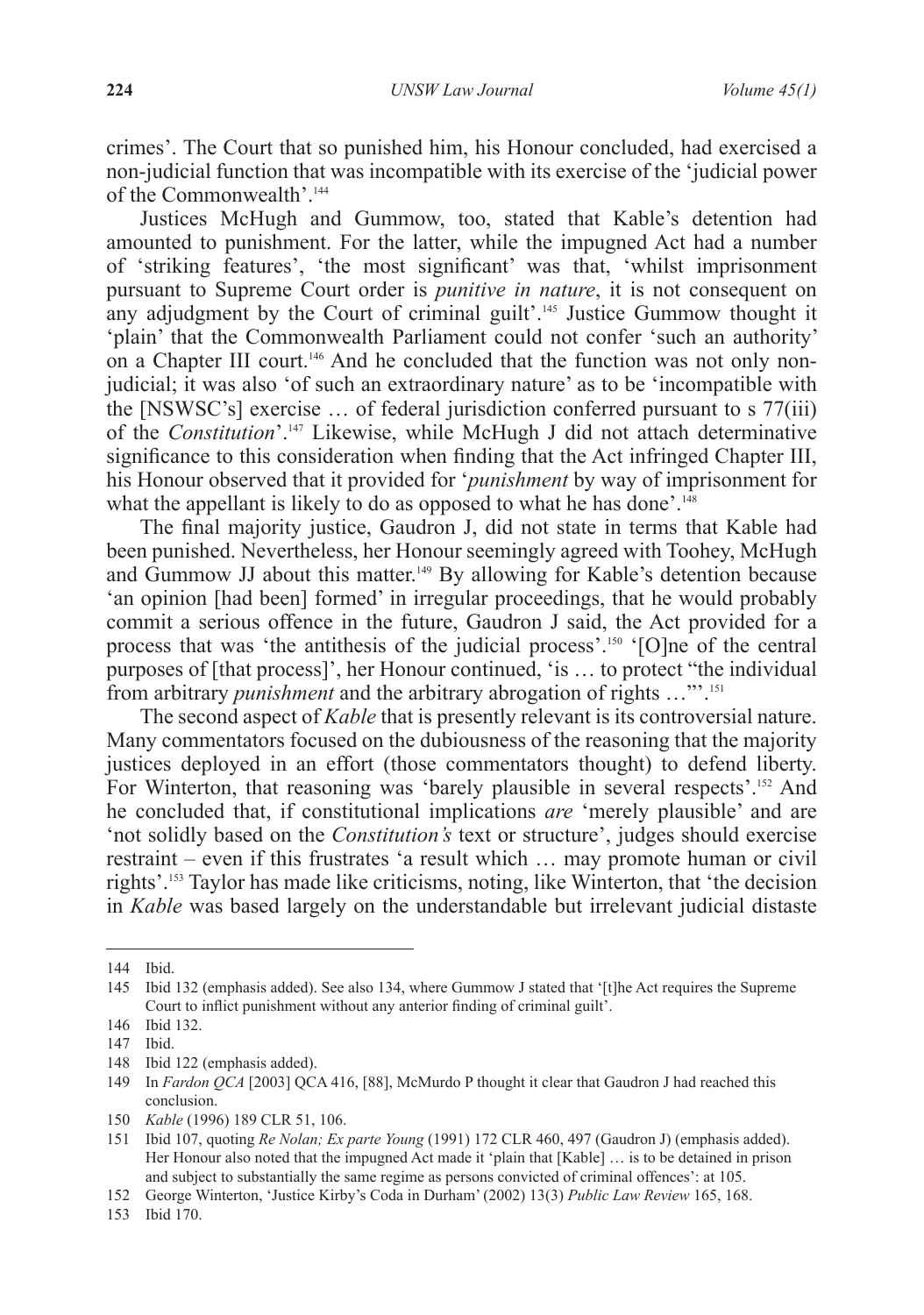for the legislation in question'.154 And while, for Goldsworthy, the 'eloquen[ce]' of 'Kable's … Chief Counsel, Sir Maurice Byers QC',155 rather than human rights considerations, might have led the majority to take a less rigorous approach than was warranted, he has also argued that Winterton in fact 'overstated' the plausibility of their Honours' reasoning.156

We need not examine the precise deficiencies that these three commentators considered the majority's reasoning to possess. Instead, the critical point is that, around the time of the *Kable* decision, there arose a perception in some quarters that, in that case and in others, the HCA had gone beyond applying the law in 'the books'157 and had 'tended to treat itself as another legislature even though it was not chosen by the people'.<sup>158</sup> This ultimately led to calls from the then Deputy Prime Minister to appoint a 'capital C conservative' to the Court;<sup>159</sup> and the Howard Government then appointed, in fairly quick succession, Callinan J, Gleeson CJ and Heydon J. Soon after his appointment, the new Chief Justice signalled a change of direction. 'Our laws were not made to be administered by computers', he said.<sup>160</sup> 'Ultimately, however', he continued, 'in the administration of any law, there comes a point beyond which discretion cannot travel'.<sup>161</sup> 'Judges whose authority comes from the will of the people, and who exercise authority upon trust that they will administer justice according to law', Gleeson CJ concluded, 'have no right to subvert the law because they disagree with a particular rule'.<sup>162</sup> As we shall see, his Honour made strikingly similar remarks when dismissing the prisoner's appeal in *Fardon*, 163 a case that is best understood as a response to claims that the Mason and Brennan Courts had sometimes 'overstep[ped] their constitutional mandate'164

<sup>154</sup> Greg Taylor, 'Conceived in Sin, Shaped in Iniquity: The *Kable* Principle as Breach of the Rule of Law' (2015) 34(2) *University of Queensland Law Journal* 265, 266.

<sup>155</sup> Jeffrey Goldsworthy, '*Kable*, *Kirk* and Judicial Statesmanship' (2014) 40(1) *Monash University Law Review* 75, 109.

<sup>156</sup> Ibid 75.

<sup>157</sup> Dyson Heydon, 'Judicial Activism and the Death of the Rule of Law' (2004) 10(4) *Otago Law Review*  493, 494.

<sup>158</sup> Ibid 514.

<sup>159</sup> Fiona Wheeler and John Williams, '"Restrained Activism" in the High Court of Australia' in Brice Dickson (ed), *Judicial Activism in Common Law Supreme Courts* (Oxford University Press, 2007) 19, 44.

<sup>160</sup> Murray Gleeson, 'Judicial Legitimacy' (2000) 20 *Australian Bar Review* 4, 6.

<sup>161</sup> Ibid.

<sup>162</sup> Ibid.

<sup>163</sup> See *Fardon* (2004) 223 CLR 575, 593 [23] (Gleeson CJ). Similarly, in *Baker* (2004) 223 CLR 513, a *Kable* challenge that the HCA dismissed on the same day as it disposed of *Fardon*, Gleeson CJ made it clear that *Kable* 'was not an invention of a method by which judges may wash their hands of the responsibility of applying laws of which they disapprove … The most basic quality of courts in which the public should have confidence is that they will administer justice according to law': at 519–20 [6].

<sup>164</sup> Scott Stephenson, *From Dialogue to Disagreement in Comparative Rights Constitutionalism* (Federation Press, 2016) 85. Stephenson proceeds to observe that, '[a]fter implying new rights into the *Constitution* … Australian courts retreated in subsequent cases, preserving these rights but applying them in such a manner as to render them largely ineffectual'. Certainly, this has been so with 'the *Kable* principle', which, it is now clear, will be breached only in 'extreme' circumstances: *Vella v Commissioner of Police (NSW)* (2019) 269 CLR 219, 246 [56] (Bell, Keane, Nettle and Edelman JJ) ('*Vella*').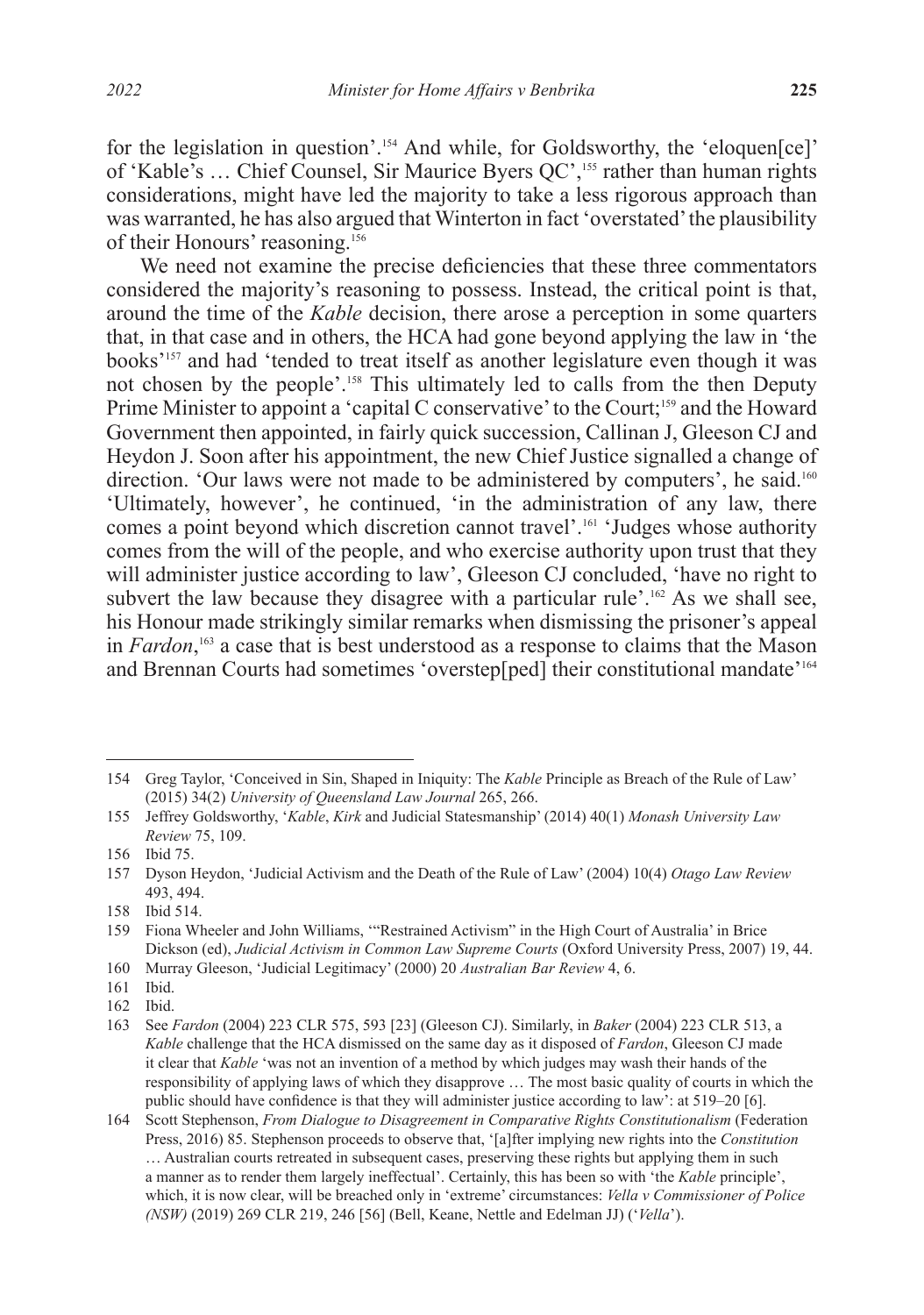*–* and as an assurance that the Gleeson Court had an appetite only for 'strict and complete legalism'.165

### **B** *Fardon*

At issue in *Fardon* was the constitutional validity of the *Dangerous Prisoners (Sexual Offenders) Act 2003* (Qld) ('*DPSOA*'), which, as Meagher has observed, seemed to share with the *Kable* law the following characteristic: it 'imposed punishment for possible rather than proven criminal conduct'.166 Similarly to the law challenged in *Benbrika*, if the state could prove to a high degree of probability that certain sexual offenders would pose an unacceptable risk of committing certain sexual offences if released at the conclusion of their respective sentences, even under supervision, the Queensland Supreme Court could order their indefinite continuing detention in prison.167 A majority in both the Queensland Court of Appeal ('QCA') and the HCA, however, found the *DPSOA* scheme to be distinguishable from the law struck down in *Kable*. That said, there were interesting differences in the reasoning deployed by the various majority justices in the latter tribunal. We must note one of those differences.

In both the QCA<sup>168</sup> and the HCA,<sup>169</sup> the then Queensland Solicitor-General, Patrick Keane QC, argued that, if the law had been a Commonwealth enactment, it would not have infringed Chapter III. This was so, he submitted, because the Act provided for a new 'exceptional case' of non-punitive detention that, due to its non-punitive nature, could be ordered by a Chapter III court in the exercise of the 'judicial power of the Commonwealth'.170 Acceptance of this contention would have been fatal to Fardon's argument that the *DPSOA* infringed *Kable*. If that law would have been valid if passed by the Commonwealth Parliament, it followed that it did not offend the less stringent limitation on state legislative power recognised in that case.<sup>171</sup> But only some members of the HCA majority thought that the Solicitor-General's argument was right.

<sup>165</sup> Swearing in of Sir Owen Dixon as Chief Justice (1952) 85 CLR xi, xiv. This return to 'legalism' was strenuously resisted by one member of the Gleeson Court. See, eg, Justice Michael Kirby, *Judicial Activism: Authority, Principle and Policy in the Judicial Method* (Sweet & Maxwell, 2004) 9–11. Justice Kirby's basic criticism of Dixonian 'legalism' was that it can involve judges pretending to perform 'a mechanical function whilst knowing, when they stop to think about it, that that they play a vital role in *making law*': at 10 (emphasis in original). In other words, where the law is unclear, judges of course have a law making role – a role that is sometimes downplayed by those who espouse 'legalism'. To this it can be added that an apparently 'legalistic' decision can in fact be a *formalistic* one. At above n 13, and in Part IV of this article, I discuss various decisions in which, though the law seemed clear, the HCA ignored matters of substance and deployed highly dubious reasoning to avoid applying that law. Though this is sometimes not recognised, that is the antithesis of 'legalism'.

<sup>166</sup> Dan Meagher, 'The Status of the Kable Principle in Australian Constitutional Law' (2005) 16(3) *Public Law Review* 182, 185.

<sup>167</sup> *Dangerous Prisoners (Sexual Offenders) Act 2003* (Qld) s 13.

<sup>168</sup> *Fardon QCA* [2003] QCA 416, [28].

<sup>169</sup> *Fardon* (2004) 223 CLR 575, 579–80.

<sup>170</sup> Ibid; *Fardon QCA* [2003] QCA 416, [28].

<sup>171</sup> See, eg, *Kable* (1996) 189 CLR 51, 118–19 (McHugh J); *HA Bachrach Pty Ltd v Queensland* (1998) 195 CLR 547, 561–2 [13]–[14]; *Baker* (2004) 223 CLR 513, 527 [24] (McHugh, Gummow, Hayne and Heydon JJ). The point here is this: the Commonwealth Parliament may only validly authorise the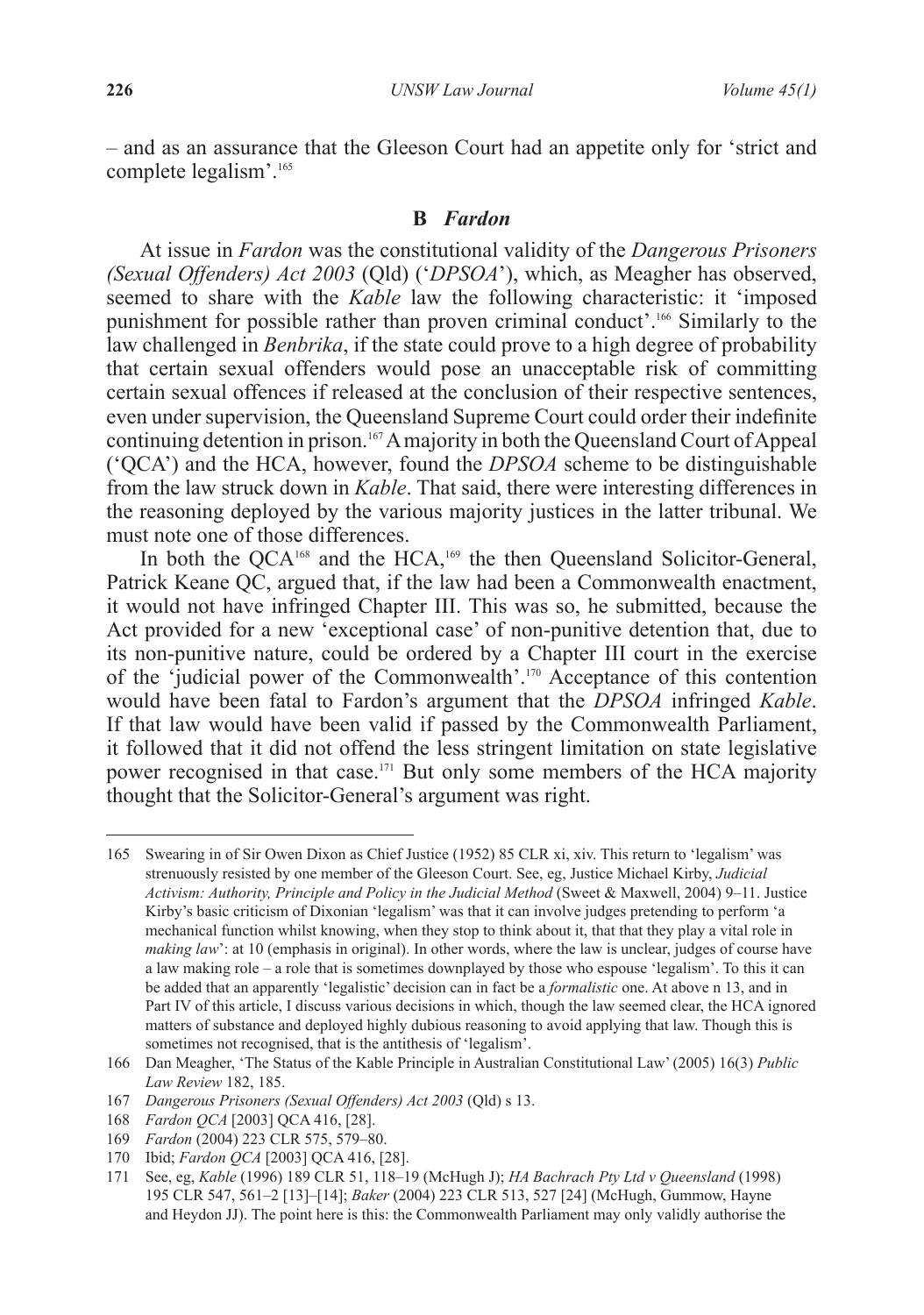Justices Callinan and Heydon noted that, as recognised in *Lim*, 172 quarantine and mental illness detention are two of the 'exceptional cases' of non-punitive detention that either a 'non-judicial [or] … judicial bod[y]' may validly order under a Commonwealth statute.<sup>173</sup> They also noted<sup>174</sup> the well-established proposition<sup>175</sup> that the categories of non-punitive detention are not closed, and that, when determining whether detention is non-punitive, the question is whether the detention is 'reasonably capable of being seen as necessary for a legitimate nonpunitive objective'.<sup>176</sup> In the QCA, de Jersey CJ<sup>177</sup> and Williams JA<sup>178</sup> had found that this test was satisfied: the Act's principal object, stated in section 3, was to protect the community, not to punish the prisoner further. Moreover, the Chief Justice had held that, because of this protective purpose, involuntary detention of sane, though dangerous 'criminals' was analogous to the involuntary detention of the mentally  $i$ ll.<sup>179</sup> Justices Callinan and Heydon essentially agreed with this analysis.<sup>180</sup> After noting that the Act's 'objects are stated to be to ensure protection of the community and to facilitate rehabilitation',<sup>181</sup> and that a continuing detention order will be issued upon proof that the offender is 'a serious danger, or an unacceptable risk to the community',182 their Honours concluded that the *DPSOA* was properly to be characterised as 'a protective rather than a punitive enactment'.183

Justice McHugh was seemingly of like opinion. '[W]hen determining an application under the Act', his Honour said, 'the Supreme Court is exercising judicial power'.184 Further, like Callinan and Heydon JJ, he noted the Act's stated objects, and concluded that 'the Act is not designed to punish the prisoner. It is designed to protect the community … '.185 Certainly, in *Benbrika*, Edelman J argued that McHugh J in *Fardon* 'did not reach any conclusion' about whether

courts mentioned in section 71 of the *Commonwealth Constitution* to exercise 'the judicial power of the Commonwealth' (and functions ancillary or incidental to it): *R v Kirby; Ex parte Boilermakers' Society of Australia* (1956) 94 CLR 254, 275 (Dixon CJ, McTiernan, Fullagar and Kitto JJ); *A-G (Cth) v The Queen*  [1957] AC 288, 311–14 (Viscount Simonds). But as indicated above – see text accompanying above nn 132–3, 144 and 147 – state and territory parliaments may validly require their courts to exercise a wider range of non-judicial functions than this. As Gummow J implied in *Kable* (1996) 189 CLR 51, 132, so long as the non-judicial function is compatible with 'the exercise by [the relevant Court] … of federal jurisdiction conferred pursuant to s 77(iii) of the *Constitution*', the state or territory law that confers such a function on the Court will withstand *Kable* scrutiny.

<sup>172</sup> *Lim* (1992) 176 CLR 1, 28 (Brennan, Deane and Dawson JJ).

<sup>173</sup> *Fardon* (2004) 223 CLR 575, 653 [214].

<sup>174</sup> Ibid.

<sup>175</sup> See, eg, *Kruger v Commonwealth* (1997) 190 CLR 1, 162 (Gummow J) ('*Kruger*'); *Fardon* (2004) 223 CLR 575, 613 [83] (Gummow J), 634 [154] (Kirby J).

<sup>176</sup> *Fardon* (2004) 223 CLR 575, 653–4 [215], quoting *Kruger* (1997) 190 CLR 1, 162 (Gummow J).

<sup>177</sup> *Fardon QCA* [2003] QCA 416, [30].

<sup>178</sup> Ibid [101].

<sup>179</sup> Ibid [42].

<sup>180</sup> As they expressly noted: *Fardon* (2004) 223 CLR 575, 650 [207].

<sup>181</sup> Ibid 654 [216].

<sup>182</sup> Ibid.

<sup>183</sup> Ibid 654 [217].

<sup>184</sup> Ibid 596 [34].

<sup>185</sup> Ibid 597 [34].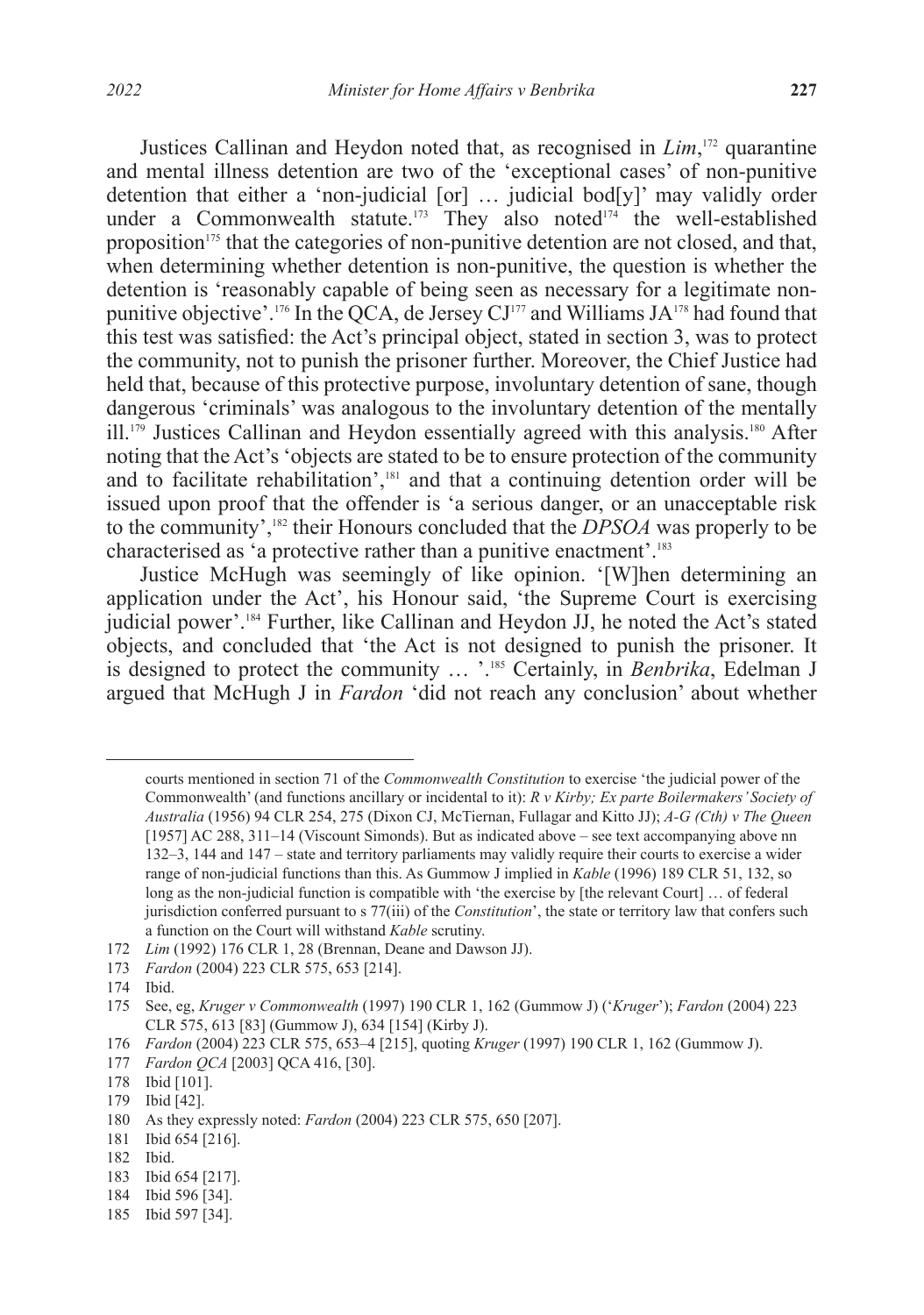Fardon was being punished.<sup>186</sup> And certainly, as Edelman J also pointed out,<sup>187</sup> any conclusion on McHugh J's part that detention under the *DPSOA* was nonpunitive, was inconsistent with his Honour's statement in *Kable*188 that Kable had been punished. Nevertheless, McHugh J does appear to have held that Fardon's detention was non-punitive. According to his Honour in *Re Woolley; Ex parte M276/2003*,<sup>189</sup> so long as a Commonwealth law's '*purpose* is non-punitive', that law 'will not offend the separation of powers doctrine'. Given this view, it seems clear that, when McHugh J said in *Fardon* that the *DPSOA*'s 'design'190 was to protect, not to punish, he did mean that the relevant detention was not punishment.

The other four members of the HCA in *Fardon*, however, either did not express a concluded view about,<sup>191</sup> or rejected,<sup>192</sup> the submission that the *DPSOA* would have been valid had it been a Commonwealth statute. In the QCA, McMurdo P, in dissent, had noted that '[t]he object of the [*Community Protection Act*] was to protect the community by providing for the preventive detention of a single individual, Kable'.193 Yet, probably all members of the majority in *Kable* considered that detention to be punitive. Why should a different conclusion be reached in the case of the *DPSOA*? Her Honour held that it should *not*. 'Despite the stated objects of the Act', McMurdo P concluded, 'the effect of the Act is punitive and not within the exceptions referred to in *Chu Kheng Lim*'.194 Crucial to this conclusion was that Fardon was 'subject to substantially the same regime of detention as if convicted of a criminal offence'.195

In the HCA, Kirby J deployed very similar reasoning. '[B]y Australian constitutional law', his Honour stated, 'punishment … is reserved to the judiciary for breaches of the law'.196 Here, however, Fardon was being punished 'because of an estimate of some future offence'.197 The objects clause in the *DPSOA*, 198 his Honour thought, should not distract attention from the detention's 'true character or punitive effect'.199 The detainee

remains effectively a prisoner. He or she is retained in a penal custodial institution, even as here the very prison in which the sentences of judicial punishment have been served.<sup>200</sup>

- 196 *Fardon* (2004) 223 CLR 575, 636 [162].
- 197 Ibid 637 [164] (Kirby J).
- 198 See ibid 640 [173].
- 199 Ibid 637 [165].
- 200 Ibid 640 [173].

<sup>186</sup> *Benbrika* (2021) 388 ALR 1, 65 [214].

<sup>187</sup> Ibid.

<sup>188</sup> (1996) 189 CLR 51, 122. See text accompanying above n 148.

<sup>189</sup> (2004) 225 CLR 1, 32 [77] ('*Woolley*') (emphasis in original).

<sup>190</sup> *Fardon* (2004) 223 CLR 575, 597 [34].

<sup>191</sup> Ibid 591 [18] (Gleeson CJ), 647 [196] (Hayne J).

<sup>192</sup> Ibid 608 [68]–[69] (Gummow J), 631 [145] (Kirby J).

<sup>193</sup> *Fardon QCA* [2003] QCA 416, [60].

<sup>194</sup> Ibid [90].

<sup>195</sup> Ibid.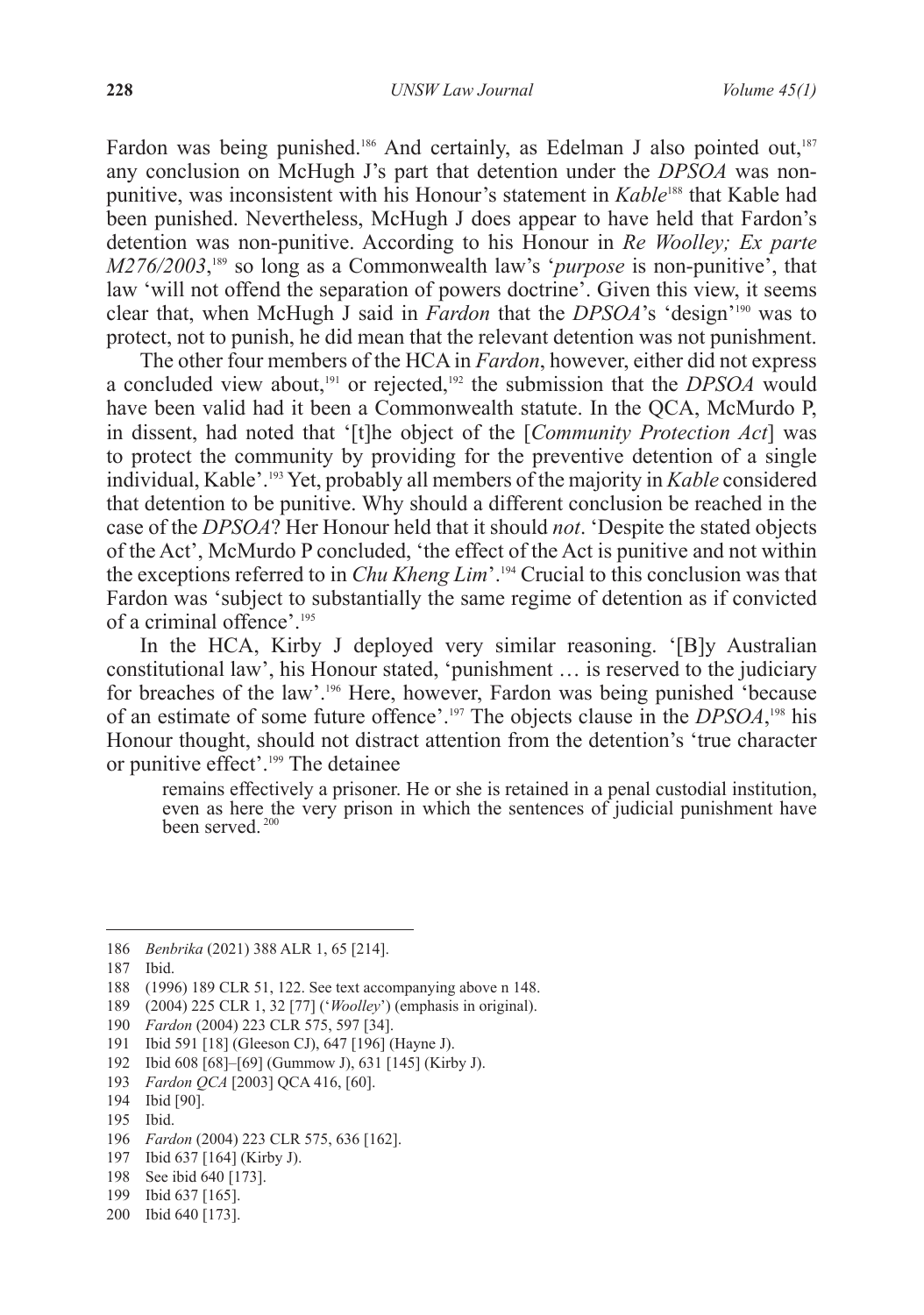On the other hand, Gummow J, while agreeing that a Chapter III court could not order such detention in the exercise of 'the judicial power of the Commonwealth',<sup>201</sup> made no claim that Fardon's detention was punishment. That is because, although his Honour accepted the *Lim* statement that, the 'exceptional cases' aside, a Commonwealth law may only authorise judicially ordered detention following a finding of past guilt, he thought that that statement should be reformulated so as to remove any reference to punishment.<sup>202</sup> As his Honour had explained two months previously in *Al-Kateb v Godwin*, '[o]nce it is accepted that many forms of detention' *–* including imprisonment ordered by a judge following a criminal trial *–* 'involve some non-punitive purpose',203 it followed that 'the focusing of attention on whether detention is "penal or punitive in character" is apt to mislead'.<sup>204</sup>

That said, Gummow J's reformulation would cause no different results from those produced by the *Lim* principle.205 Under it, the question would remain whether the relevant detention was analogous to one of the 'exceptional cases' recognised in *Lim*. 206 If it was not, Commonwealth legislation could not validly authorise a Chapter III court to order it. We have seen that, in the QCA, de Jersey CJ accepted the Queensland Solicitor-General's submission that Fardon's detention was indeed analogous to one of the existing categories of non-punitive detention. The reasoning seemed to be that, like mental illness detention, the detention of a sane but dangerous offender past the expiry of his/her sentence aimed to protect the community from violence.207 But Gummow J thought that no analogy existed. His analysis here was terse. '[I]t is not suggested', he said, 'that … the detention of the mentally ill for treatment is of the same character as the incarceration of those "likely to" commit certain classes of offence'.<sup>208</sup> Perhaps his Honour gave some further insight into his thinking, however, when he proceeded also to distinguish the detention at issue from pre-trial detention (one of the other 'exceptional cases'209). '[D]etention by reason of apprehended conduct, even by judicial determination on a quia timet basis', he argued, 'is of a different character [from pre-trial custody] and is at odds with the central constitutional conception of detention as a consequence of judicial determination of engagement in past conduct'.210 In other words, Gummow J's reasoning seems to have been predicated on the kind of autonomy respecting analysis noted above.<sup>211</sup> Mental illness detention, he seems to have said, is qualitatively different from the detention of the merely dangerous. The former is imposed on those who cannot

<sup>201</sup> Ibid 608–14 [69]–[85].

<sup>202</sup> Ibid 612–13 [80]–[81].

<sup>203</sup> (2004) 219 CLR 562, 612 [136].

<sup>204</sup> Ibid 612 [137].

<sup>205</sup> Cf *Benbrika* (2021) 388 ALR 1, 65 [215] (Edelman J).

<sup>206</sup> *Fardon* (2004) 223 CLR 575, 613 [83] (Gummow J).

<sup>207</sup> *Fardon QCA* [2003] QCA 416, [42].

<sup>208</sup> *Fardon* (2004) 223 CLR 575, 613 [83] (Gummow J).

<sup>209</sup> *Lim* (1992) 176 CLR 1, 28 (Brennan, Deane and Dawson JJ).

<sup>210</sup> *Fardon* (2004) 223 CLR 575, 613 [84] (Gummow J).

<sup>211</sup> See text accompanying above nn 76–85.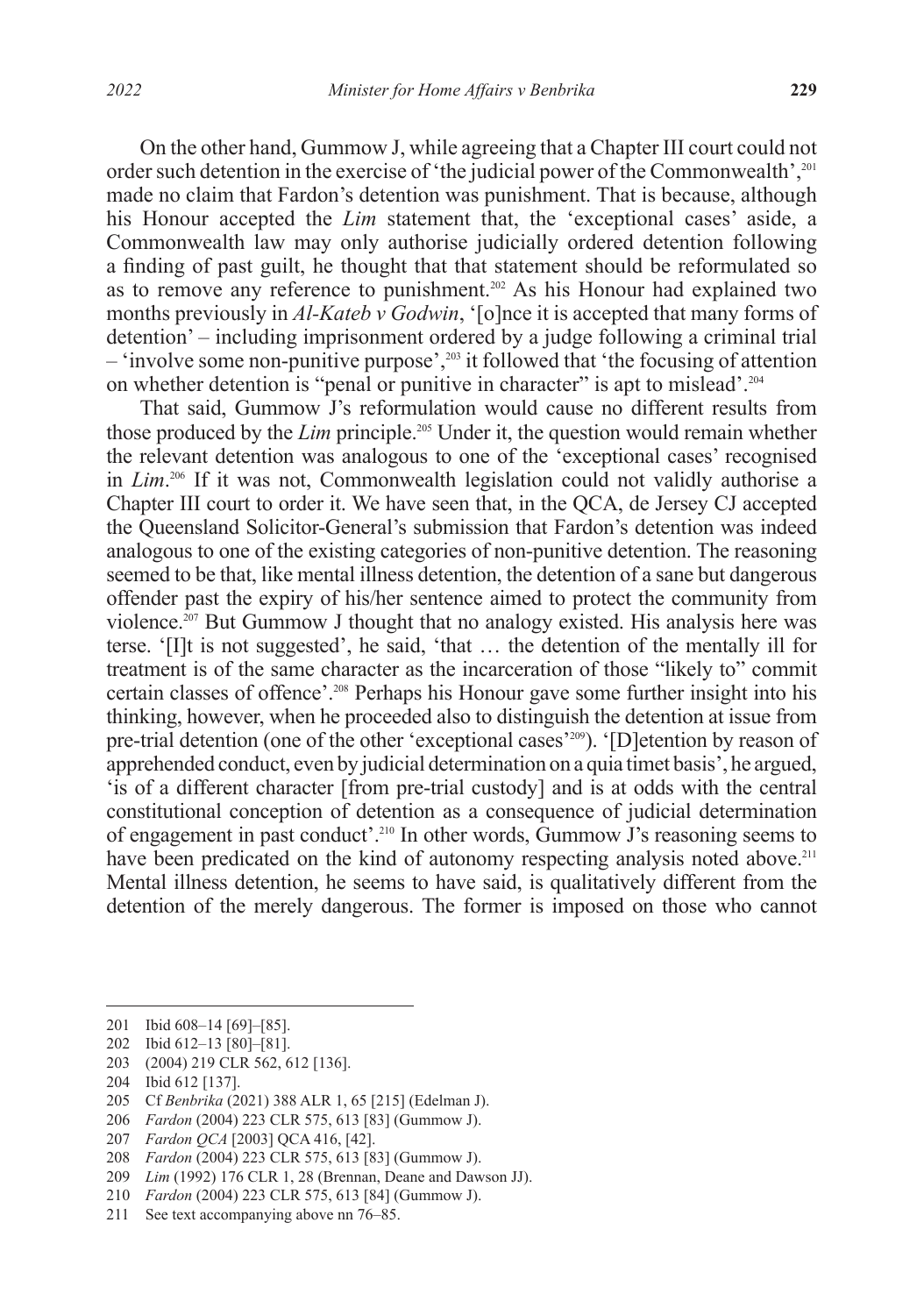reason. The latter is imposed on those who, because they *can* reason, may only be detained once they have made a choice to offend.<sup>212</sup>

What this analysis did not satisfactorily explain, however, was why indefinite detention<sup>213</sup> is constitutionally acceptable. Like McMurdo P in the  $QCA$ <sup>214</sup> and like Kirby J in the HCA,<sup>215</sup> Gummow J stated clearly enough<sup>216</sup> that '[p]reventative detention regimes attached by [Commonwealth] legislation to the curial sentencing process upon conviction'217 do not offend Chapter III. Such reasoning was seemingly founded on the view that, as McMurdo P put it, such a power of detention amounts to no more than an exercise of the 'traditional judicial function of imposing a penalty after a criminal conviction'.218 But while Gummow J was right to note that indefinite detention has 'a long history in common law countries', $2^{19}$  such detention is not relevantly different from post-sentence preventive detention. Once more (and contrary to what Toohey J said in *Kable*):<sup>220</sup> 'prior conduct' is *not* 'the basis' upon which a sentencing judge orders that a person remain in custody after the expiry of his/her retributive sentence. It is merely of 'evidentiary'<sup>221</sup> relevance when the judge answers the crucial question, a question that does not differ from that which s/he answers when determining whether to make an order of post-sentence preventive detention. That question is: is the risk that this person will offend in the future high enough to warrant a preventive detention order? Or, to put the matter as Edelman J did in *Minogue*,<sup>222</sup> preventive detention is 'forward looking' – whether it is imposed at sentencing or while an offender is still serving his/her sentence. It does not 'impos[e]  $\dots$  additional punishment for a past offence'.<sup>223</sup>

As noted above, two justices in *Fardon* refrained from stating whether the *DPSOA* would have been valid had it been a Commonwealth law.224 They could afford to do this because the *DPSOA* was a state law and, as also mentioned above,225 state laws will infringe Chapter III of the *Commonwealth Constitution*  in more narrow circumstances than Commonwealth laws will.<sup>226</sup> Accordingly, it

212 At least one Australian commentator has deployed similar reasoning to this when rejecting the view that preventive detention of the dangerous is analogous to the 'exceptional case' of mental illness detention: Jeffrey Steven Gordon, 'Imprisonment and the Separation of Judicial Power: A Defence of the Categorical Immunity from Non-Criminal Detention' (2012) 36(1) *Melbourne University Law Review* 41, 101.

217 Ibid 613 [83] (Gummow J).

- 224 (2004) 223 CLR 575, 591 [18] (Gleeson CJ), 647 [196] (Hayne J).
- 225 See above n 171 and accompanying text.
- 226 See, eg, *Fardon* (2004) 223 CLR 575, 614 [86]–[87] (Gummow J), 630–1 [144]–[146] (Kirby J), 656 [219] (Callinan and Heydon JJ).

<sup>213</sup> As defined at above n 48.

<sup>214</sup> *Fardon QCA* [2003] QCA 416, [78]–[80].

<sup>215</sup> *Fardon* (2004) 223 CLR 575, 637–8 [165].

<sup>216</sup> Ibid 609–10 [70]–[72], 613 [83] (Gummow J).

<sup>218</sup> *Fardon QCA* [2003] QCA 416, [79].

<sup>219</sup> *Fardon* (2004) 223 CLR 575, 613 [83].

<sup>220</sup> (1996) 189 CLR 51, 97.

<sup>221</sup> Ibid.

<sup>222</sup> (2019) 268 CLR 1, 27 [48].

<sup>223</sup> Ibid.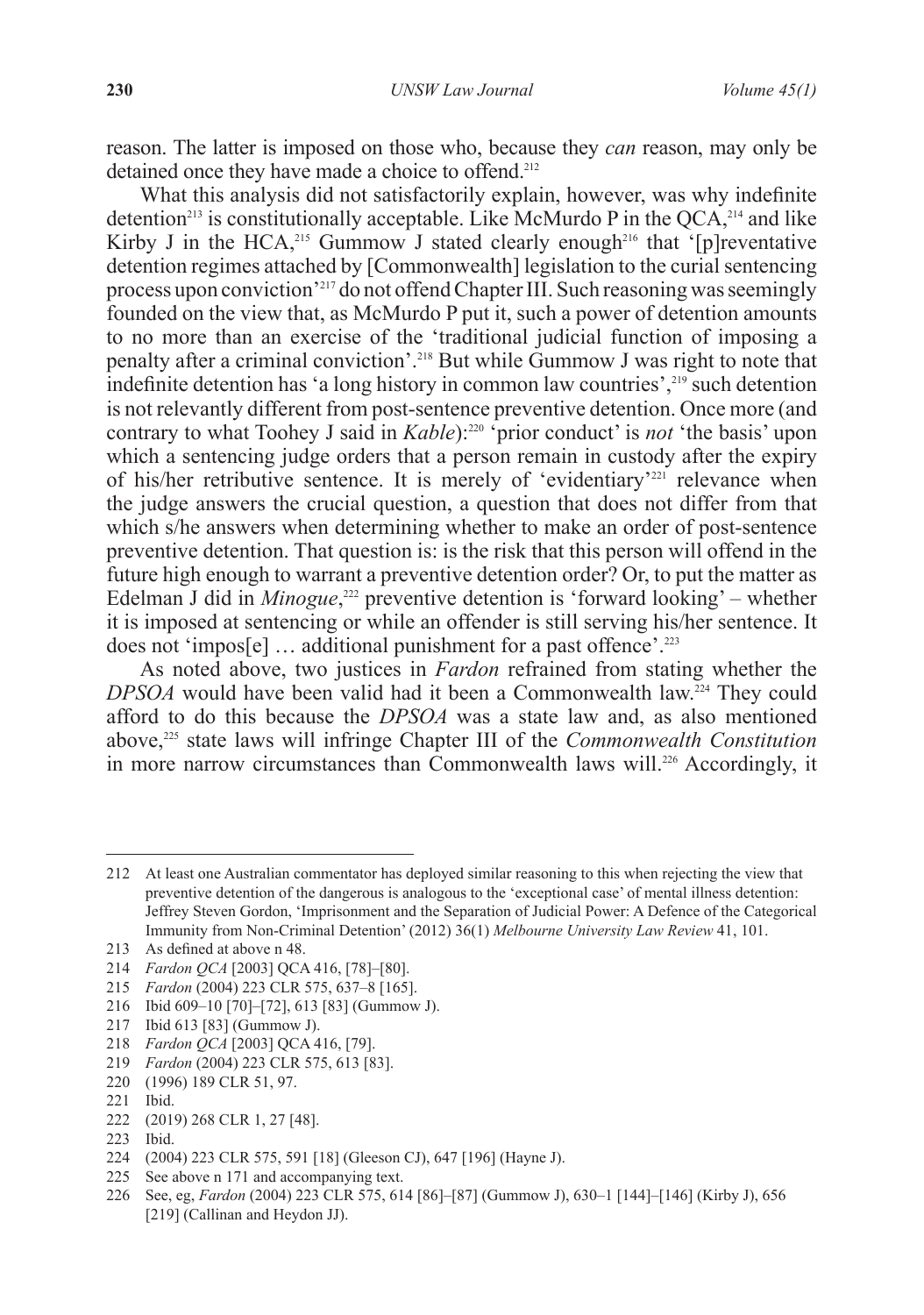was not contradictory for Gummow J to hold,<sup>227</sup> with five other justices, that the *DPSOA* was valid.

The important matter for present purposes is not the precise reasoning that led the majority justices to hold that 'the process for which the  $\lim_{x \to a}$  Act provide [d]'<sup>228</sup> was sufficiently different from that created by the *Community Protection Act* to allow *Kable* to be distinguished. Rather, it is that there was nothing inevitable about this decision. As McMurdo P and Kirby J showed, and as many commentators have subsequently suggested,<sup>229</sup> it was open to the Court to find that, as in *Kable*, this was a punitive preventive scheme that could not operate compatibly with Chapter III. And this brings us back to the Gleeson Court's 'legalism'.

It was noted above<sup>230</sup> that, in *Fardon*, Gleeson CJ made some remarks that are strikingly similar to those in the *Australian Bar Review* article<sup>231</sup> in which he announced his commitment to what Campbell has approvingly called 'antipodean positivis[m]'.232 After noting that the majority justices in *Kable* had made some references to 'the capacity of the legislation there in question to diminish public confidence in the judiciary', his Honour said:

[N]othing would be more likely to damage public confidence in the integrity and impartiality of courts than a judicial refusal to implement the provisions of a statute upon the ground of an objection to legislative policy. If courts were to set out to defeat the intention of Parliament because of disagreement with the wisdom of a law, then the judiciary's collective reputation for impartiality would quickly disappear.<sup>233</sup>

HCA justices tend to quote this statement when rejecting Chapter III challenges to harshly punitive legislation.<sup>234</sup> Why? What does it mean? It means, relevantly, that challenges to laws of this kind should rarely succeed – the courts should be 'wary'235 about striking such laws down *–* because, once the courts do intervene readily in this area, a perception can arise that they are doing so because of their personal distaste for the impugned legislation.236 Most HCA justices recognise that

- 230 See text accompanying above n 163.
- 231 See text accompanying above nn 160–2.

<sup>227</sup> Ibid 621 [119].

<sup>228</sup> Ibid 614 [90] (Gummow J).

<sup>229</sup> See, eg, Meagher (n 166) 185; Keyzer (n 21) 105–6; Fiona Wheeler, 'The *Kable* Doctrine and State Legislative Power Over State Courts' (2005) 20(2) *Australasian Parliamentary Review* 15, 25; Anthony Gray, 'Standard of Proof, Unpredictable Behaviour and the High Court of Australia's Verdict on Preventive Detention Laws' (2005) 10(1) *Deakin Law Review* 177, 189; Jeremy Gans, 'Current Experiments in Australian Constitutional Criminal Law' (Australian Association of Constitutional Law, 9 September 2014) 1; Gabrielle J Appleby and John M Williams, 'A New Coat of Paint: Law and Order and the Refurbishment of *Kable*' (2012) 40(1) *Federal Law Review* 1, 8.

<sup>232</sup> Tom Campbell, 'Judicial Activism: Justice or Treason?' (2003) 10(3) *Otago Law Review* 307, 326.

<sup>233</sup> *Fardon* (2004) 223 CLR 575, 593 [23]. McHugh J made similar remarks at 601 [41]–[42].

<sup>234</sup> See, eg, *Vella* (2019) 269 CLR 219, 235 [24] (Bell, Keane, Nettle and Edelman JJ); *Benbrika* (2021) 388 ALR 1, 69 [226] (Edelman J). The same goes for Brennan CJ's statement in *Nicholas v The Queen* (1998) 193 CLR 173, 197 [37] that '[i]ntegrity is the fidelity to legal duty, not a refusal to accept as binding a law which the court takes to be contrary to its opinion as to the proper balance to be struck between competing interests'. See, eg, *Vella* (2019) 269 CLR 219, 256 [80] (Bell, Keane, Nettle and Edelman JJ).

<sup>235</sup> *Benbrika* (2021) 388 ALR 1, 54 [185] (Edelman J).

<sup>236</sup> As the anonymous referee mentioned at above n 13 has suggested, it could alternatively be argued that Gleeson CJ's remarks should be taken at face value. On such a view, his Honour was not concerned with perceptions, but was simply stating that the HCA must apply the law whether it likes that law or not – and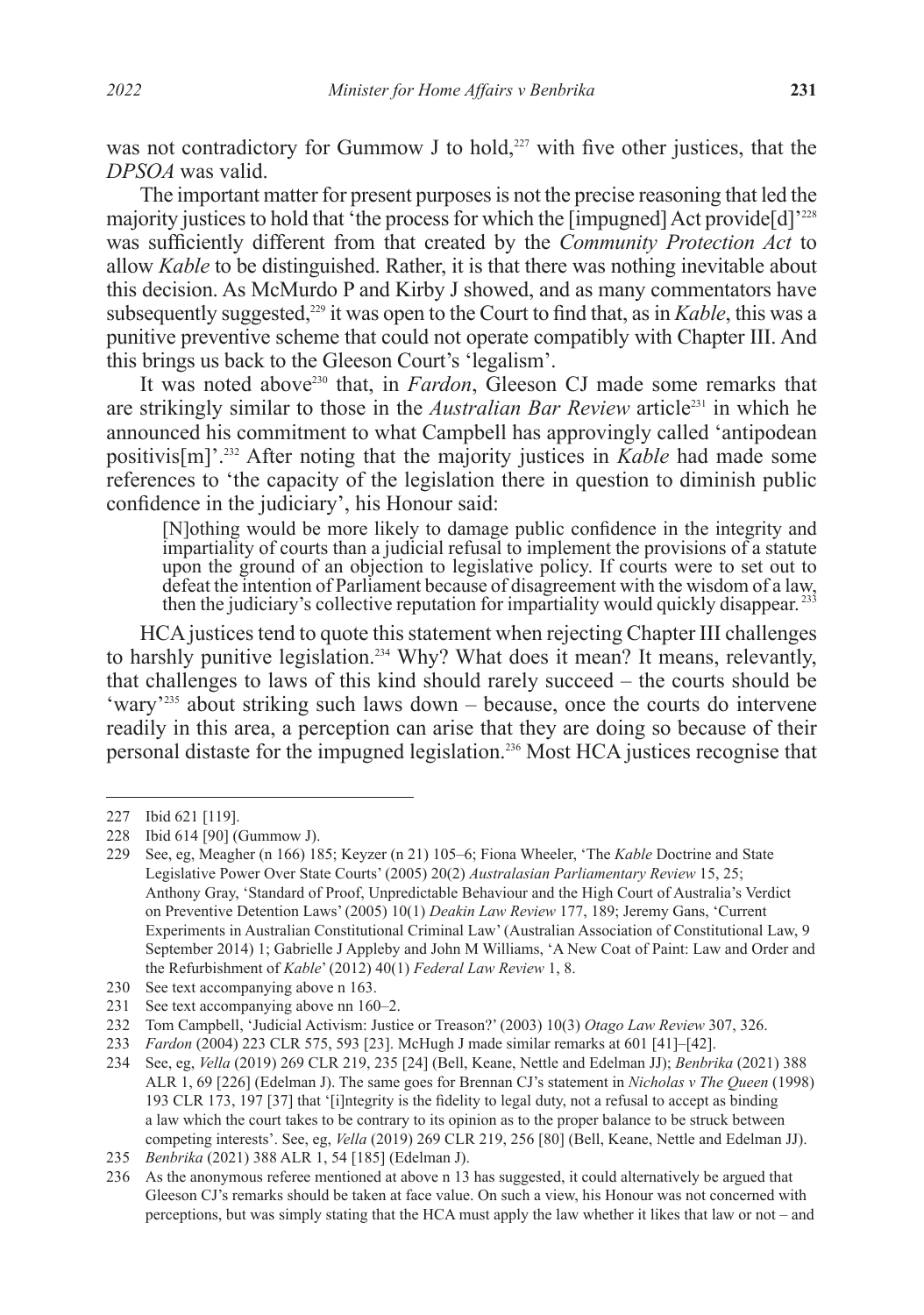they have a law making role.<sup>237</sup> But they also recognise the importance of ensuring that the Court is seen as 'an apolitical institution', the decisions of which do not simply reflect 'the whims' of its members.<sup>238</sup> And they understand that, while the press and public will tolerate judicial creativity *–* and even the 'stretch[ing]' of the law239 *–* where this delivers results consistent 'with … present expectations or values',<sup>240</sup> they are inclined to be harshly critical of outcomes that, however defensible the reasoning that produces them is, clash with the values of 'the community or an important section of it'.<sup>241</sup> This understanding appears to tell us much about why, in *Fardon*, when choosing how broadly or narrowly *Kable*  should apply, the majority chose to keep it narrow.

Before moving to the reasoning in *Benbrika*, we must highlight three aspects of *Fardon*. First, Callinan and Heydon JJ, and also seemingly McHugh J, deployed very formalistic reasoning when rejecting Fardon's challenge to the *DPSOA*. This reasoning – that Fardon's detention in gaol was not punitive – also clashed with what three justices (including McHugh J) had explicitly held in *Kable*. Secondly, however, in one important respect, Gummow and Kirby JJ's reasoning was no less questionable. Their Honours contended that detention under the *DPSOA* was relevantly distinct from preventive detention ordered at sentencing. This contention was of some importance to their conclusion that, if the *DPSOA* had been a Commonwealth law, it would have been invalid. For the reasons given

he decided the case before him accordingly. The difficulty with such a view is that, as I have just argued – see text accompanying above n 229 – the law to be applied in *Fardon* provided no clear answer to the question that the Court had to resolve. Another difficulty with it is that, insofar as the applicable law did point to an answer, that law did not favour the state's submission. In other words, as I have also suggested above – see text accompanying above nn 166, 229 – the unchallenged decision in *Kable* tended to support the prisoner's argument.

<sup>237</sup> See, eg, Justice Virginia Bell, 'Keeping the Criminal Law in "Serviceable Condition": A Task for the Courts or the Parliament?' (2016) 27(3) *Current Issues in Criminal Justice* 335, 336 ('Keeping the Criminal Law in "Serviceable Condition"'); Chief Justice Susan Kiefel, 'Social Values and the Criminal Law's Adaptability to Change' (Speech, International Criminal Law Congress, 6 October 2018).

<sup>238</sup> Justice Michelle Gordon, 'The Integrity of Courts: Political Culture and a Culture of Politics' (2021) 44(3) *Melbourne University Law Review* 863, 866 ('The Integrity of Courts'). See also, eg, Chief Justice Susan Kiefel, 'Judicial Independence: From What and to What End?' (Speech, Austin Asche Oration, 27 March 2021) 12–13.

<sup>239</sup> Justice MH McHugh, 'The Judicial Method' (1999) 73(1) *Australian Law Journal* 37, 43.

<sup>240</sup> James Stellios, *Zines's The High Court and the Constitution* (Federation Press, 6<sup>th</sup> ed, 2015) 696.

<sup>241</sup> McHugh, 'The Judicial Method' (n 239) 43. A very good recent example of this is *Love v Commonwealth*  (2020) 270 CLR 152, in which the HCA by bare majority held that Aboriginal Australians are not capable of being regarded as 'aliens' within the meaning of *Commonwealth Constitution* s 51(xix). As Gerangelos has persuasively argued, this was not a case where there was a clear answer: Peter Gerangelos, 'Reflections upon Constitutional Interpretation and the "Aliens Power": *Love v Commonwealth*' (2021) 95(2) *Australian Law Journal* 109, 110, 116–18. As he also notes, however, this did not stop certain commentators from seeking to 'impugn the very legitimacy of the decision': at 109. It is submitted that attacks such as this go a long way towards explaining why, since the appointment of Gleeson CJ in 1998, it has been far more usual for the Court to develop or change the law only where their Honours are reasonably sure that the development or change will accord with 'contemporary societal values' (Justice Virginia Bell, 'Judicial Activists or Champions of Self-Restraint: What Counts for Leadership in the Judiciary?' (Speech, The General Sir John Monash Leadership Oration, 4 August 2016) 4) and, therefore, will give rise to few claims that they are deciding cases on the basis of what they perceive to be 'desirable policy' (to use the words of Kiefel CJ in dissent in *Love* at 172 [8]).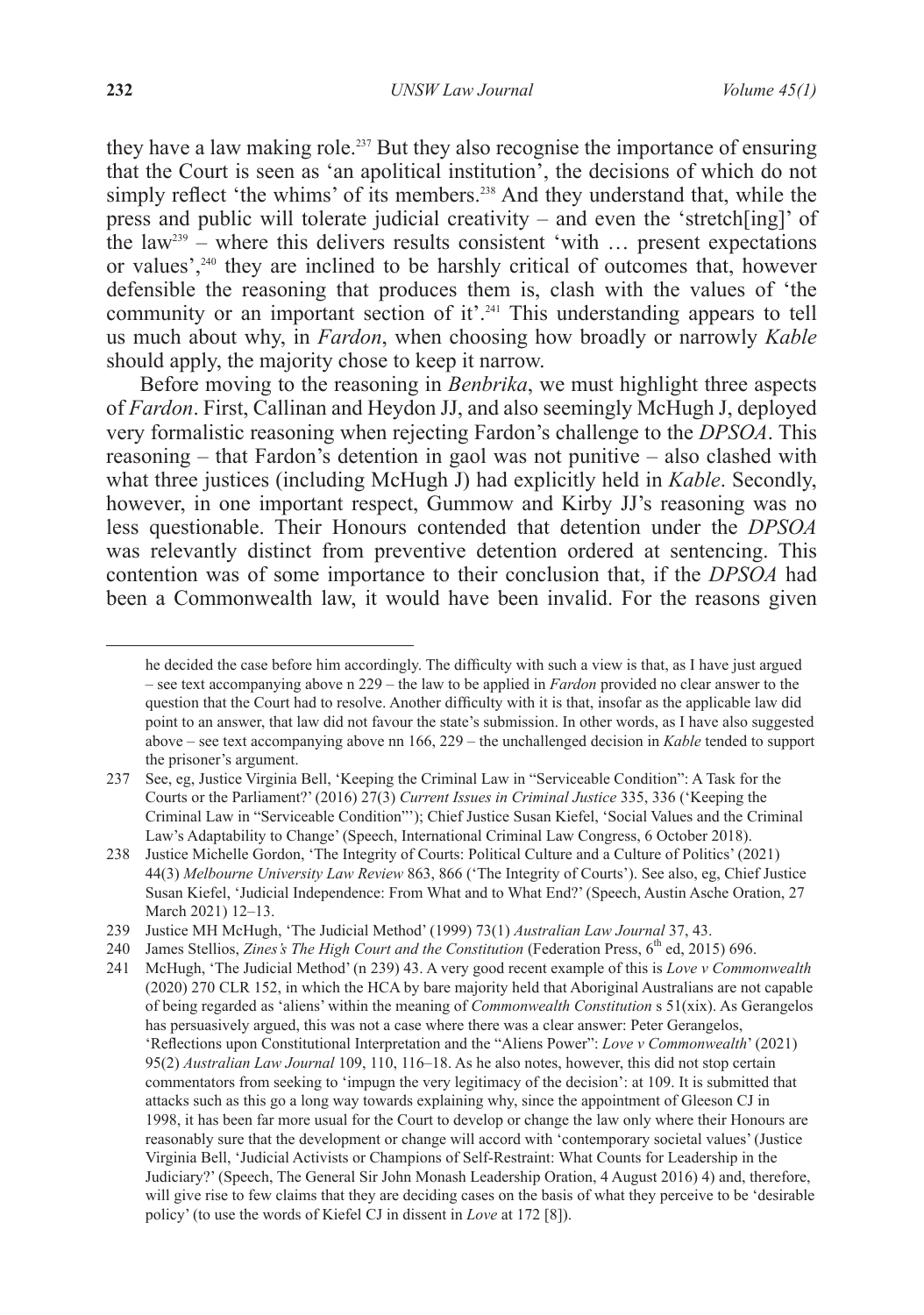above, the distinction that their Honours perceived does not exist. Thirdly, as just noted, the majority's conclusion that the *DPSOA* was a valid enactment seems to reflect their Honours' concern that, at least without a charter of rights,<sup>242</sup> the judicial law-making function must remain highly attuned to the wishes of the community.

All of this must be kept in mind when assessing *Benbrika –* a case, like *Fardon*, that raises questions about the extent to which the HCA should use Chapter III to hold the elected branches of government to account and defend individuals against legislative breaches of their human rights. Is the Court *rightly* slow to develop the law in this area in a manner in which the majority of the community and/or 'the spokesmen of powerful interests<sup>'243</sup> might disapprove? If so, have their Honours been right even to use formalistic reasoning to achieve such results? Finally, what implications does Gummow and Kirby JJ's formalistic reasoning have for their views about the Commonwealth's ability validly to pass legislation of the kind at issue in *Benbrika*?

## **C Some Principles regarding the** *Commonwealth Constitution* **and Punishment**

In the time between *Fardon* and *Benbrika*, the HCA clarified some matters. After some doubt had been introduced about this issue,<sup>244</sup> the Court accepted that a limitation on power of the kind recognised by Brennan, Deane and Dawson JJ in *Lim* exists and flows from Chapter III. When stating this principle, their Honours adopted the plurality's language in *Lim*: contrary to Gummow J's reformulation in *Fardon*<sup>245</sup>, they chose not to eschew references to punishment. '[T]he involuntary detention of a citizen in custody by the State', the plurality said in *Falzon v Minister for Immigration and Border Protection*, <sup>246</sup> 'is [generally] penal or punitive in character and under our system of government exists only as an incident of the exclusively judicial function of adjudging or punishing criminal guilt'. That said, as noted above,<sup>247</sup> that principle would seem to have no different scope from that which Gummow J recognised.<sup>248</sup> The Court also made it clear that, when a court assesses whether detention is non-punitive, it asks what 'the true purpose of the law' is.<sup>249</sup> If the detention is 'reasonably capable of being seen as necessary for a legitimate non-punitive objective', the Commonwealth law that authorises it will not breach Chapter III.<sup>250</sup> But if the detention 'goes further'<sup>251</sup> – if it cannot reasonably be seen

<sup>242</sup> See *Fardon* (2004) 223 CLR 575, 586 [3], 590 [14] (Gleeson CJ), 601 [41] (McHugh J).

<sup>243</sup> Kirby (n 165) 10.

<sup>244</sup> See, eg, *Woolley* (2004) 225 CLR 1, 24 [57] (McHugh J).

<sup>245</sup> See text accompanying above nn 202–4.

<sup>246</sup> (2018) 262 CLR 333, 341 [16] (Kiefel CJ, Bell, Keane and Edelman JJ). See also, eg, *North Australian Aboriginal Justice Agency Ltd v Northern Territory* (2015) 256 CLR 569, 592–3 [37] (French CJ, Kiefel and Bell JJ), 610 [94] (Gageler J), 651–2 [236] (Nettle and Gordon JJ) ('*NAAJA*').

<sup>247</sup> See text accompanying above nn 205–6.

<sup>248</sup> See *Benbrika* (2021) 388 ALR 1, 28 [84] (Gageler J); cf 65 [215] (Edelman J).

<sup>249</sup> *Falzon* (2018) 262 CLR 333, 344 [31] (Kiefel CJ, Bell, Keane and Edelman JJ).

<sup>250</sup> Ibid 343 [27] (Kiefel CJ, Bell, Keane and Edelman JJ), quoting *Kruger* (1997) 190 CLR 1, 162 (Gummow J).

<sup>251</sup> Ibid 344 [29] (Kiefel CJ, Bell, Keane and Edelman JJ).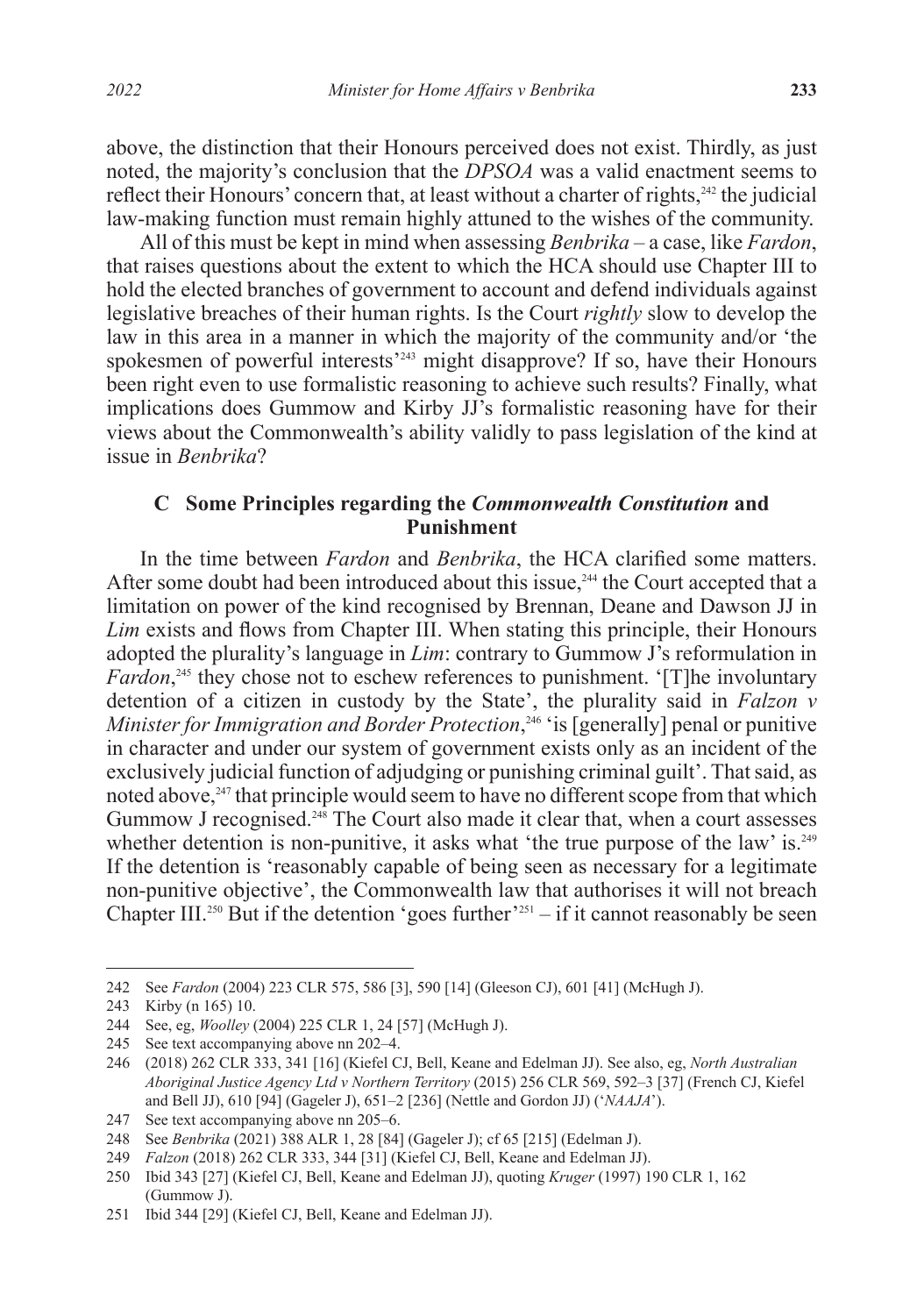as necessary to achieve the relevant non-punitive purpose – 'it may be inferred that the law has a purpose of its own, a purpose to effect punishment'.252 The Court has denied that the 'reasonably capable' inquiry involves proportionality testing.<sup>253</sup> But, as many commentators have noted,<sup> $254$ </sup> it is very difficult to accept that this is, or at least should be, so. As Zines pointed out,<sup>255</sup> McHugh J, whose views about the irrelevance of proportionality analysis the HCA has now accepted,<sup>256</sup> thought that a law that capriciously authorised the solitary confinement of asylum seekers would be invalid because 'it would go beyond' what could reasonably be seen as necessary to achieve the non-punitive purpose of 'prevent[ing] … detainee[s] from entering the Australian community while [their visa applications] … were being determined'.257 As Zines observed, that seems just to be another way of saying that it would be 'disproportionate in relation to the end' sought.<sup>258</sup>

The suspicion exists that the HCA's reluctance to conduct proportionality assessments in this context owes much to its concern not too readily to invalidate schemes that, however punitive they are, have been provided for by democratically elected governments, with broad public support. For, when a court asks itself whether detention is proportionate to the non-punitive end upon which the government relies, it takes a critical approach to that government's claim that the detention is justified.<sup>259</sup> Rather than simply considering the purpose that the government *says* it is pursuing, taking the government at its word, and leaving it at that, the court will normally also assess the effects of the detention. It is not just in *Fardon* that members of the HCA have displayed a distinct unwillingness to do this.260 Indeed, this was a feature of the plurality's reasoning in *Benbrika*.

### **D** *Benbrika*

In *Benbrika*, Keane J considered the validity of the argument that he had advanced before the QCA and HCA in *Fardon* nearly 20 years before.<sup>261</sup> Writing with three colleagues, he accepted that argument. The plurality noted that, in

<sup>252</sup> Ibid.

<sup>253</sup> Ibid 344 [32] (Kiefel CJ, Bell, Keane and Edelman JJ). See also 343 [28] (Kiefel CJ, Bell, Keane and Edelman JJ).

<sup>254</sup> See, eg, Gabrielle Appleby and Stephen McDonald, 'Punishment and Chapter III of the *Constitution*' in John Griffths and James Stellios (eds), *Current Issues in Australian Constitutional Law: Tributes to Professor Leslie Zines* (Federation Press, 2020) 64, 77–8; Stephen McDonald, 'Involuntary Detention and the Separation of Judicial Power' (2007) 35 *Federal Law Review* 26, 47–8; Stellios, *Zines's The High Court and the Constitution* (n 240) 317.

<sup>255</sup> Leslie Zines, *The High Court and the Constitution* (Federation Press, 5th ed, 2008) 289. See also Stellios, *Zines's The High Court and the Constitution* (n 240) 317.

<sup>256</sup> *Falzon* (2018) 262 CLR 333, 344 [32] (Kiefel CJ, Bell, Keane and Edelman JJ).

<sup>257</sup> *Woolley* (2004) 225 CLR 1, 33 [78].

<sup>258</sup> Zines (n 255) 289.

<sup>259</sup> See, eg, Lucia Zedner, 'Penal Subversions: When Is a Punishment Not Punishment, Who Decides and on What Grounds?' (2016) 20(1) *Theoretical Criminology* 3, 11–14.

<sup>260</sup> See, eg, *Behrooz v Secretary, Department of Immigration and Multicultural and Indigenous Affairs*  (2004) 219 CLR 486, 499 [21] (Gleeson CJ), 507 [53] (McHugh, Gummow and Heydon JJ), 541–3 [167]–[176] (Hayne J), 559 [218] (Callinan J). Cf 526–9 [117]–[124] (Kirby J).

<sup>261</sup> See text accompanying above nn 168–70.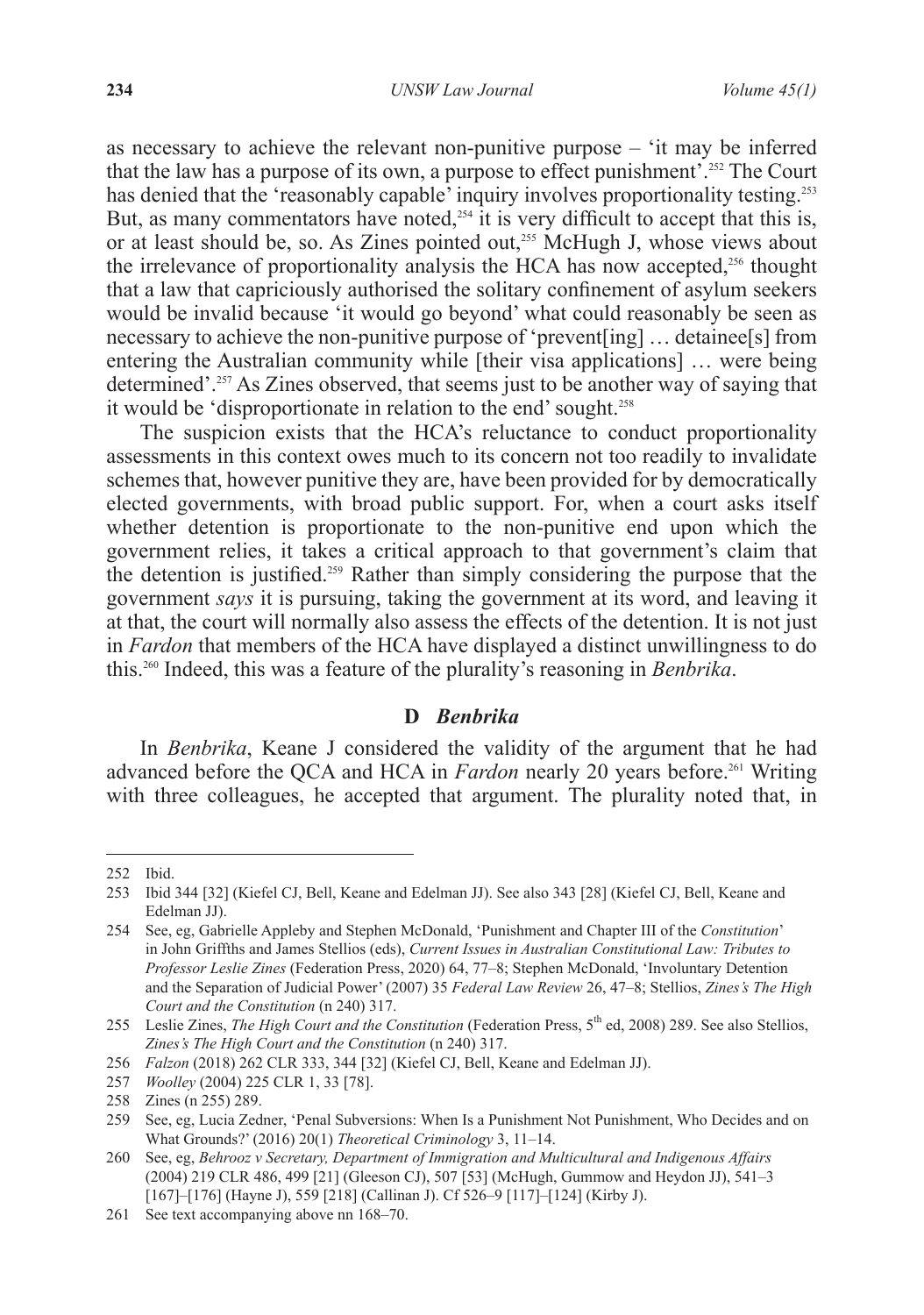Fardon, Gummow J had acknowledged<sup>262</sup> that 'schemes for preventative detention have a long history in common law countries'.<sup>263</sup> Their Honours also noted, correctly in my view, that

*if* the lawful exercise of judicial power admits of the judge assessing the danger an offender poses to the community at the time of sentencing it is curious that it does not admit of the judge making such an assessment at or near the time of imminent release when that danger might be assessed more accurately.<sup>264</sup>

But the plurality did not argue that a Commonwealth law may validly authorise a Chapter III court to order punitive preventive detention. Rather, because their Honours accepted the *Lim* principle,<sup>265</sup> they concluded that Division 105A would only be valid if the detention that it authorised was *non-punitive*. 266 Indeed, not only that: it was also necessary that that detention be analogous to an existing category of non-punitive detention.<sup>267</sup>

Like the QCA majority in *Fardon*<sup>268</sup> and like Callinan and Heydon JJ when that matter reached the HCA,<sup>269</sup> the plurality thought that the analogy could undoubtedly be drawn and that the detention was non-punitive. Although such detention is served in prison, and although under Division 105A there is no 'special provision for treatment and rehabilitation of detainees', $270$  the plurality noted that that Division's stated<sup>271</sup> object 'is plainly directed to the protection of the community from harm'.<sup>272</sup> And, for their Honours, that was enough. 'There is no principled reason', they said, 'for distinguishing the power of a Chapter III court to order that a mentally ill person be detained in custody for the protection of the community from harm and the power to order that a terrorist offender be detained in custody for the same purpose'.273 Such detention was not punitive, their

<sup>262</sup> *Fardon* (2004) 223 CLR 575, 613 [83].

<sup>263</sup> *Benbrika* (2021) 388 ALR 1, 13 [33] (Kiefel CJ, Bell, Keane and Steward JJ).

<sup>264</sup> Ibid 14 [34] (emphasis added).

<sup>265</sup> Ibid 9 [18]. See also, more recently, *Commonwealth v AJL20* (2021) 95 ALJR 567, 576 [22] (Kiefel CJ, Gageler, Keane and Steward JJ).

<sup>266</sup> *Benbrika* (2021) 388 ALR 1, 14 [36] (Kiefel CJ, Bell, Keane and Steward JJ).

<sup>267</sup> Ibid.

<sup>268</sup> *Fardon QCA* [2003] QCA 416, [42] (de Jersey CJ, Williams JA agreeing at [94]).

<sup>269</sup> *Fardon* (2004) 223 CLR 575, 653–4 [214]–[217].

<sup>270</sup> *Benbrika* (2021) 388 ALR 1, 15 [39] (Kiefel CJ, Bell, Keane and Steward JJ).

<sup>271</sup> *Criminal Code Act 1995* (Cth) s 105A.1. See also *Benbrika* (2021) 388 ALR 1, 4–5 [7] (Kiefel CJ, Bell, Keane and Steward JJ).

<sup>272</sup> *Benbrika* (2021) 388 ALR 1, 15 [39] (Kiefel CJ, Bell, Keane and Steward JJ).

<sup>273</sup> Ibid 14 [36]. Yet, of course, there *is* a principled basis for distinguishing mental illness detention from the detention of the merely dangerous: the mentally ill person is non-responsible; the merely dangerous person is an autonomous actor. See text accompanying above nn 76–85. That is not to say, however, that their Honours were necessarily wrong to hold that Chapter III permits both mental illness detention and the detention of the merely dangerous. If the latter kind of detention is served in truly non-punitive conditions (not a gaol), it seems possible to argue that an analogy between it and mental illness detention should be drawn (even if the opposite conclusion can be justified in principle). And even if such detention is punitive in character, it might well be that, in some circumstances at least, the power to order it falls within 'the judicial power of the Commonwealth'. Certainly, Edelman J thinks so (*Benbrika* (2021) 388 ALR 1, 54 [185]), and we shall soon consider his reasoning on this point.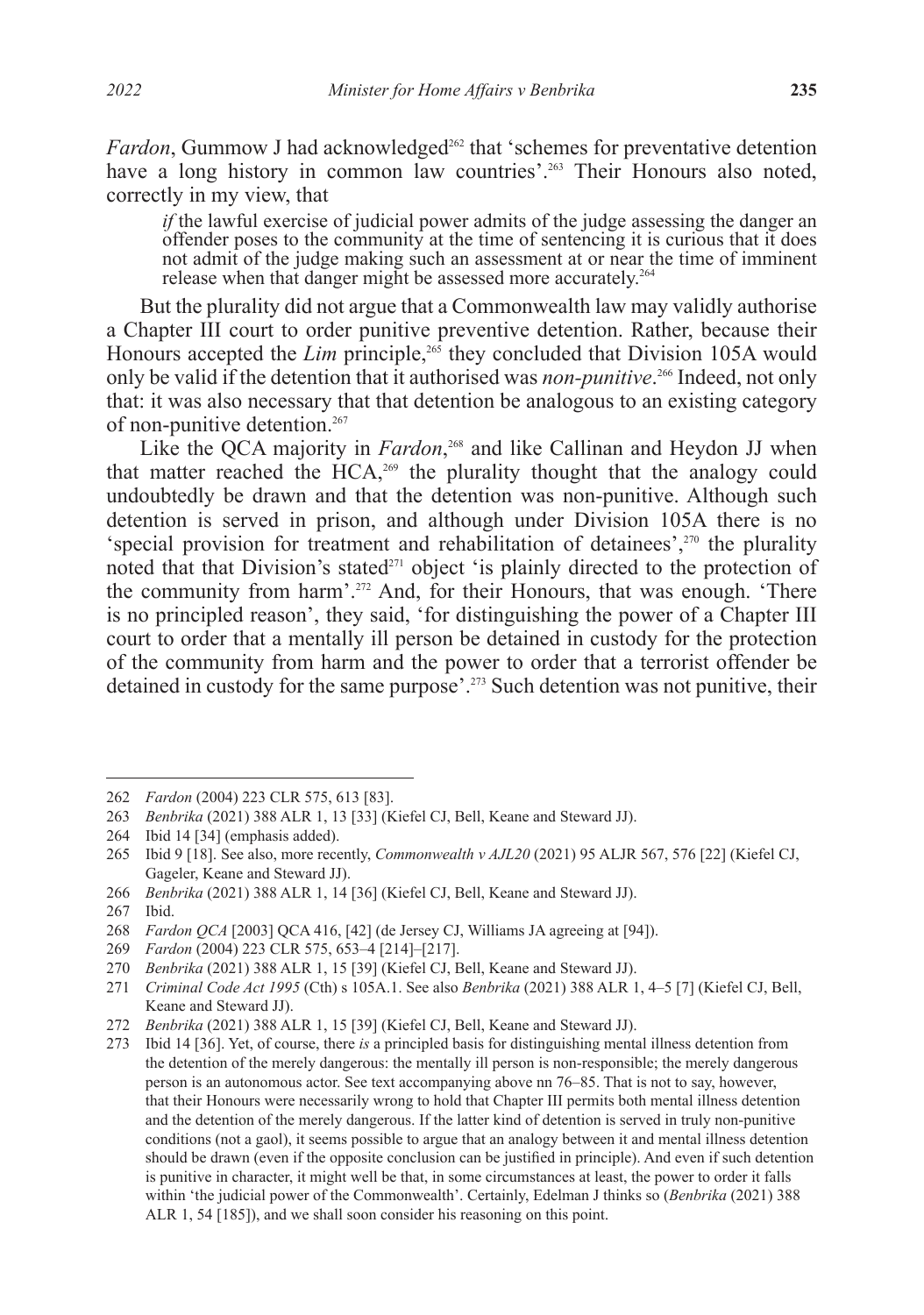Honours held. While detention in prison 'prima facie' *is* punitive, they conceded, 'that characterisation may be displaced by an evident non-punitive purpose'.<sup>274</sup>

Their Honours never mentioned the established rule that, to be non-punitive, detention must be *reasonably capable of being seen as necessary* to achieve a non-punitive aim.275 They therefore refrained from considering whether *prison –* as opposed to a less punitive form of detention *–* can reasonably be seen as necessary to protect the community. And they wrongly stated that '[t]his Court has consistently held, and most recently in *Fardon*, that detention that has as its purpose the protection of the community is not punishment'.<sup>276</sup> As we have seen, at least three justices in *Kable* stated that the detention at issue there, despite its protective aim, *was* punishment;277 and only a minority in *Fardon* stated that detention under the *DPSOA* was not.<sup>278</sup>

Did this oversight, and did this error, evidence a judicial concern not to challenge Parliament's will regarding a controversial issue of public policy? Certainly, Edelman J, who, like the plurality, upheld the Division 105A scheme in its entirety, referred repeatedly to the undesirability of using Chapter III too readily to interfere with legislative schemes that struck at individual liberty.<sup>279</sup> Before reaching his Honour's judgment, however, it is necessary to note Gageler J's and Gordon J's reasoning.

In some cases, including *Benbrika*, these two judges have taken a broader, more 'functionalist'280 approach to Chapter III: that is, an approach that identifies and gives effect to a constitutional value underlying the separation of powers. That

<sup>274</sup> Ibid 16 [40].

<sup>275</sup> See text accompanying above n 250.

<sup>276</sup> *Benbrika* (2021) 388 ALR 1, 16 [41].

<sup>277</sup> See text accompanying above nn 135–48. Cf *Kable* (1996) 189 CLR 51, 88 (Dawson J).

<sup>278</sup> See text accompanying above nn 172–99. See also on this point *Benbrika* (2021) 388 ALR 1, 64–5 [214] (Edelman J). The plurality in *Benbrika* stated that McHugh J and Callinan and Heydon JJ regarded Fardon's detention as punishment, which seems right; and that Gleeson CJ made clear his agreement with this analysis, which seems wrong: see *Benbrika* (2021) 388 ALR 1, 16 [41] n 88 (Kiefel CJ, Bell, Keane and Steward JJ). The *Benbrika* plurality justified this view by pointing to Gleeson CJ's statement, at *Fardon* (2004) 223 CLR 575, 592 [20], that '[u]nless it can be said that there is something inherent in the making of an order for preventive, as distinct from punitive, detention that compromises the institutional integrity of a court, then it is hard to see the foundation of the appellant's argument'. However, as noted above, his Honour also explicitly refrained from expressing a view about whether the Commonwealth Parliament could have passed the law at issue in *Fardon*: at 591 [18]. Given that, by so doing, Gleeson CJ necessarily avoided the question of whether the detention was or was not punitive, it seems that, when he used the term 'punitive … detention' in the passage just quoted, he meant detention that was *retributive* in character. And when he contrasted it with 'preventive detention', he seems merely to have been drawing a distinction between such retributive detention and detention that is purely 'forward-looking.' He does not seem to have been expressing a view that 'preventive detention' is always non-punitive.

<sup>279</sup> *Benbrika* (2021) 388 ALR 1, 54 [185], 65–6 [215]–[217], 69 [226].

<sup>280</sup> See, eg, Dixon, 'The High Court and Dual Citizenship' (n 13), especially 140–5; Rosalind Dixon, 'Functionalism and Australian Constitutional Values' in Rosalind Dixon (ed), *Australian Constitutional Values* (Hart Publishing, 2018) 3, especially 9–10; Rosalind Dixon, 'The Functional Constitution: Re-Reading the 2014 High Court Constitutional Term' (2014) 43(3) *Federal Law Review* 455, especially 461–6.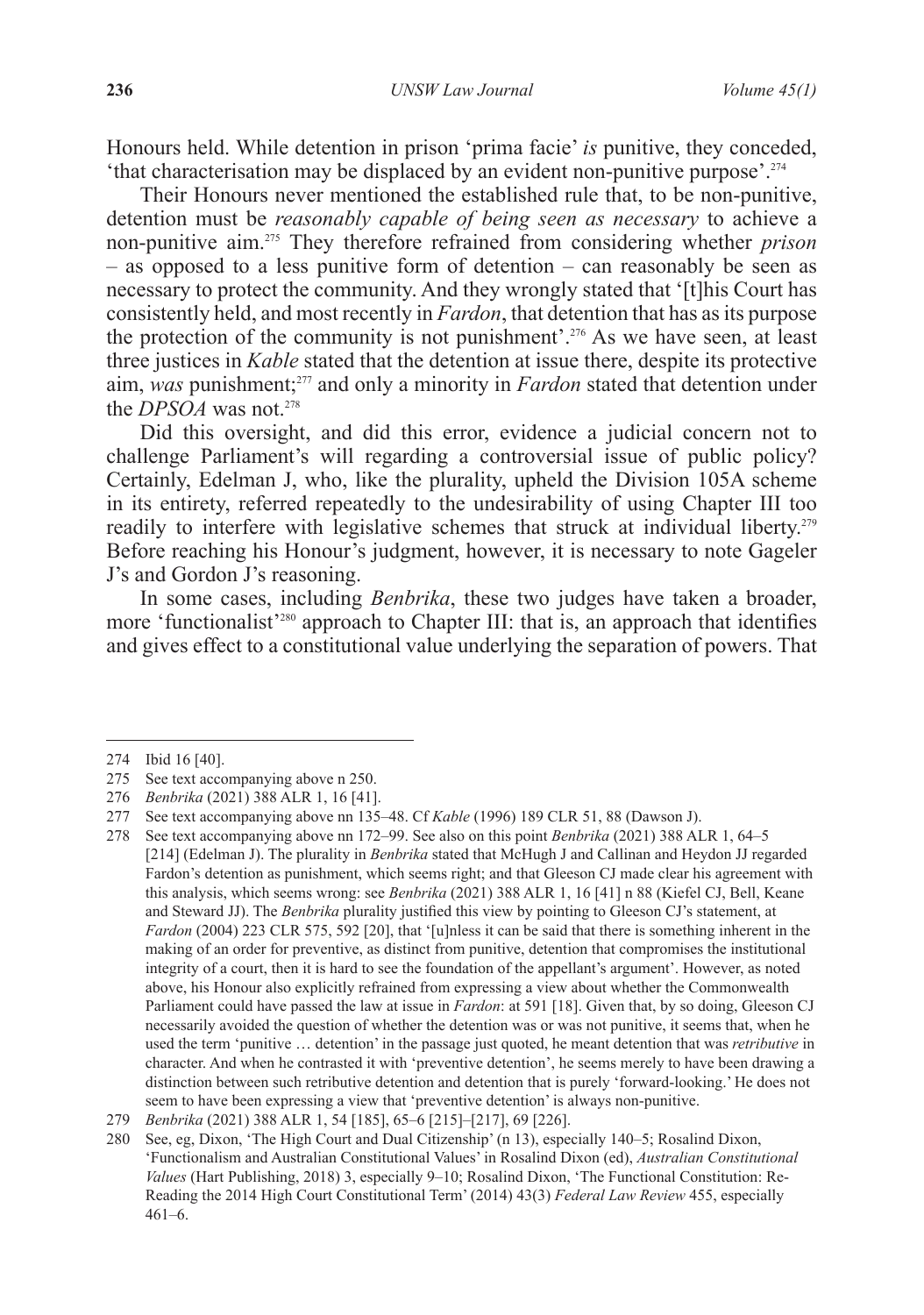value is individual liberty.281 So, in *Benbrika*, Gageler J announced that we can only understand the *Lim* principle if we first recognise why it is that the adjudgment and punishment of criminal guilt is an exclusively judicial function.<sup>282</sup> By granting *judges* the exclusive power to determine and then punish criminal guilt, his Honour observed, Chapter III protects the individual from arbitrary executive punishment.283 Liberty is further protected, he continued, by the constitutional requirement that the judiciary order punitive detention only where the state has first proved that the person contravened 'positive law' *in the past*. 284 In other words, it would be affront to individual liberty if persons were to be punished for conduct that they had not yet performed. Yet his Honour then in substance held that Chapter III allows for precisely that.

Unlike the plurality,<sup>285</sup> Gageler J – with whom Gordon J agreed on this point<sup>286</sup> for essentially the same reasons<sup>287</sup> – held that Division  $105\overrightarrow{\text{A}}$  was invalid insofar as it allowed judges to make continuing detention orders where such orders were not necessary to 'prevent'<sup>288</sup> an unacceptable risk of the detainee's committing, or supporting or facilitating, a terrorist act.<sup>289</sup> '[L]iberty would be subverted', his Honour thought, if a person could be detained because of the risk that s/he would commit a mere 'criminal offence'<sup>290</sup> – as opposed to causing or facilitating a 'serious harm'.<sup>291</sup> But his Honour accepted – as Gordon J possibly would<sup>292</sup> – that continuing detention orders imposed to prevent serious harm are non-punitive and are within 'the judicial power of the Commonwealth'.<sup>293</sup> Unlike the plurality, Gageler J noted that whether Benbrika was being punished turned on 'whether Div 105A is reasonably capable of being seen as necessary for a legitimate nonpunitive objective'.294 But he did not explain how *prison* can reasonably be seen

<sup>281</sup> *Benbrika* (2021) 388 ALR 1, 23–5 [67]–[74], 28 [85] (Gageler J), 32 [103], 39–40 [134]–[136], 41–2 [138]–[142], 52 [178] (Gordon J). See also, eg, *Vella* (2019) 269 CLR 219, 275–6 [140]–[142] (Gageler J), 292 [190] (Gordon J); *NAAJA* (2015) 256 CLR 569, 610–11 [94]–[96] (Gageler J); *Magaming* (2013) 252 CLR 381, 400–1 [63]–[67] (Gageler J). Two commentators have recently argued in favour of a similar approach to Chapter III and the *Lim* principle: Appleby and McDonald (n 254) 95–7. 282 *Benbrika* (2021) 388 ALR 1, 24 [71].

<sup>283</sup> Ibid 25 [72].

<sup>284</sup> Ibid.

<sup>285</sup> Ibid 16–19 [42]–[48] (Kiefel CJ, Bell, Keane and Steward JJ).

<sup>286</sup> Ibid 48–9 [163], 51–2 [173]–[178]. Unlike Gageler J (at 28–9 [85]–[88], 30 [93]), Gordon J refrained from stating that the scheme was valid insofar as it allowed for detention orders to be made to 'prevent' an unacceptable risk of terrorist acts, or conduct that supported or facilitated such acts: at 52 [177]–[178].

<sup>287</sup> In other words, her Honour, too, sought to give effect to what she perceived to be the liberal underpinnings of Chapter III: ibid 40 [135]–[136], 41–2 [138]–[142], 45 [150]–[151], 52 [177]–[178]. 288 *Criminal Code Act 1995* (Cth) s 105A.7(1).

<sup>289</sup> *Benbrika* (2021) 388 ALR 1, 28 [85].

<sup>290</sup> Ibid.

<sup>291</sup> Ibid 30 [93].

<sup>292</sup> See ibid 48 [161]–[162], 52 [177]–[178].<br>293 Ibid 29 [87]–[88]. Justice Gageler's view t

<sup>293</sup> Ibid 29 [87]–[88]. Justice Gageler's view that Benbrika is not being punished is fully consistent with the views expressed by his Honour in *Pollentine* (2014) 253 CLR 629. Though Pollentine was serving an indeterminate sentence *in prison* because of the risk that he would commit serious sexual offences in the future, Gageler J held that such detention was 'wholly protective' and had 'no punitive element': at 657 [73].

<sup>294</sup> *Benbrika* (2021) 388 ALR 1, 31 [95].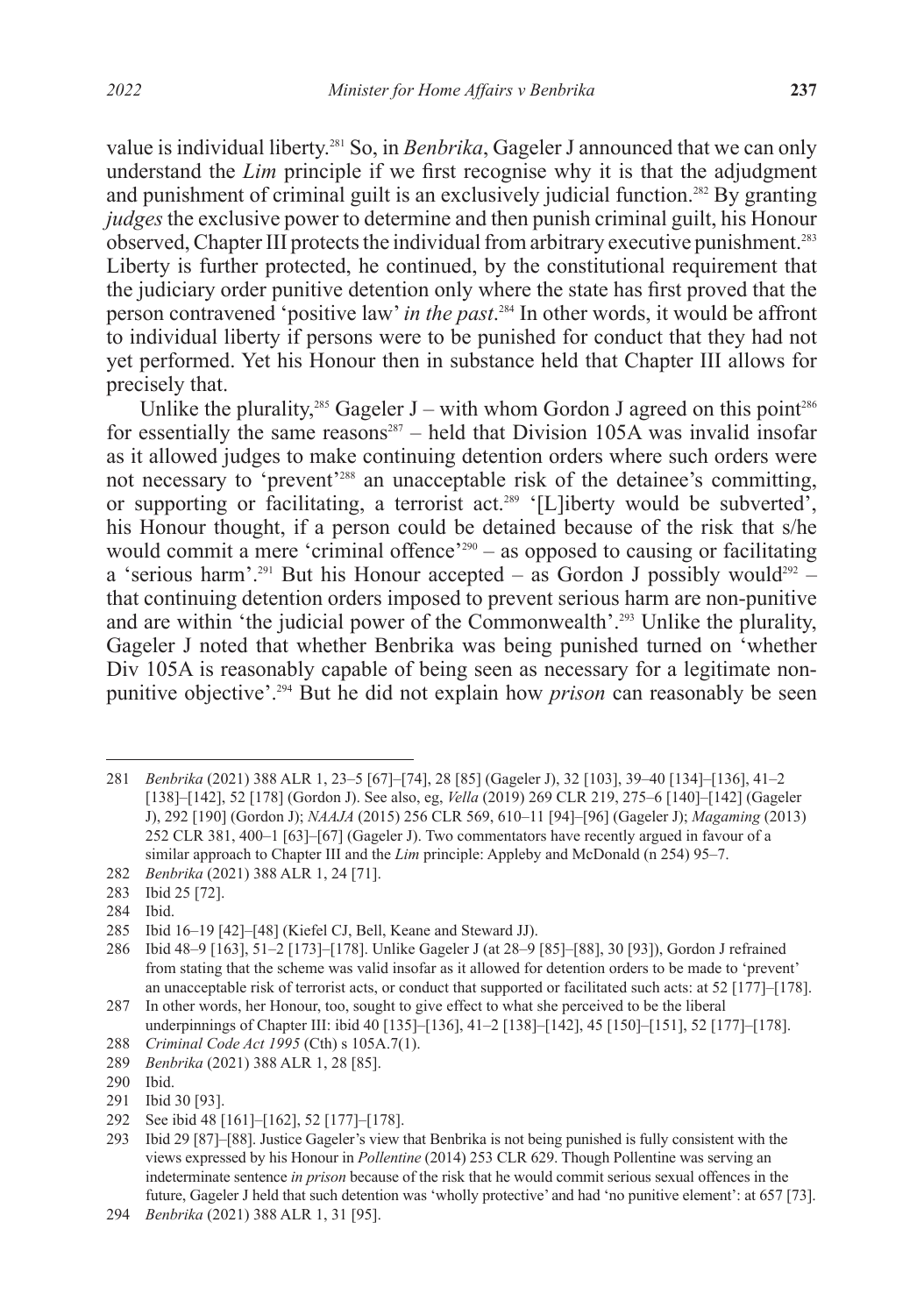as necessary to prevent an unacceptable risk of serious harm, or its support or facilitation.

We have, then, five justices in *Benbrika* using extraordinarily narrow and formalistic reasoning to uphold a Commonwealth post-sentence preventive detention scheme – either in its entirety or with some modifications. Is such an approach defensible? Alternatively, should these justices have given fuller effect to the constitutional value of liberty<sup>295</sup> that Gageler and Gordon JJ consider to underlie Chapter III? Justice Edelman's judgment in *Benbrika* helps us to answer these questions.

Justice Edelman stated, correctly it is submitted, that 'transparency and constitutional fidelity require that the true character of a continuing detention order … be recognised'.296 In other words, the detention that it sanctions *is*  punishment and the law should acknowledge this.297 Strangely, when justifying this conclusion,<sup>298</sup> Edelman J never stated that such detention cannot reasonably be regarded as necessary to achieve the non-punitive objective of protecting the community from harm. He made no reference to this established test.299 Further, although his Honour rightly stated that the plurality justices had made a 'category error' when they 'reason[ed] that Div 105A is not punitive because it aims to protect the community by preventing the commission of offences',<sup>300</sup> he could perhaps have explained more clearly than he did why mental illness detention in an appropriate facility bears a different, non-punitive, character from the detention in *Benbrika*. 301 The reason seems to be that such detention, unlike 'traditional criminal punishment'302 and preventive detention in gaol, *can* reasonably be regarded as necessary to achieve the non-punitive purpose of protecting the community from harm. That said, however, Edelman J was right not to hide behind formalism.<sup>303</sup> We shall return to this point.

Justice Edelman seems to have thought that Gummow J's attempt in *Fardon*  to have the Court reformulate the *Lim* principle amounted also to an attempt to

<sup>295</sup> As to this value and precisely what it might entail, see James Stellios, 'Liberty as a Constitutional Value: The Difficulty of Differing Conceptions of "The Relationship of the Individual to the State"' in Rosalind Dixon (ed), *Australian Constitutional Values* (Hart Publishing, 2018) 177 ('Liberty as a Constitutional Value').

<sup>296</sup> *Benbrika* (2021) 388 ALR 1, 53 [182]. See also 74 [239] (Edelman J).

<sup>297</sup> Ibid. This approach is reminiscent of his Honour's rejection, in *SZTAL v Minister for Immigration and Border Protection* (2017) 262 CLR 362, of the view that the person who does an act that s/he knows is virtually certain to produce a particular consequence, necessarily *intends* that consequence to ensue. 'The law does itself no credit,' Edelman J said, 'by deeming one concept [recklessness] to be another [intention]': at 396 [100].

<sup>298</sup> See especially *Benbrika* (2021) 388 ALR 1, 59–61 [200]–[204].

<sup>299</sup> At least, he did not do so when defending the view that the detention was punitive: cf ibid 68 [225] (Edelman J).

<sup>300</sup> Ibid 53 [183].

<sup>301</sup> See ibid 58 [197].

<sup>302</sup> Ibid 53 [182] (Edelman J).

<sup>303</sup> His Honour also seems right to have denied that *Fardon* is authority for the proposition that preventive detention in prison is non-punitive: ibid 64–5 [214]; cf 16 [41] (Kiefel CJ, Bell, Keane and Steward JJ). That said, as argued above (see text accompanying above nn 184–90), McHugh J did seem to express such a view: cf ibid 65 [214] (Edelman J).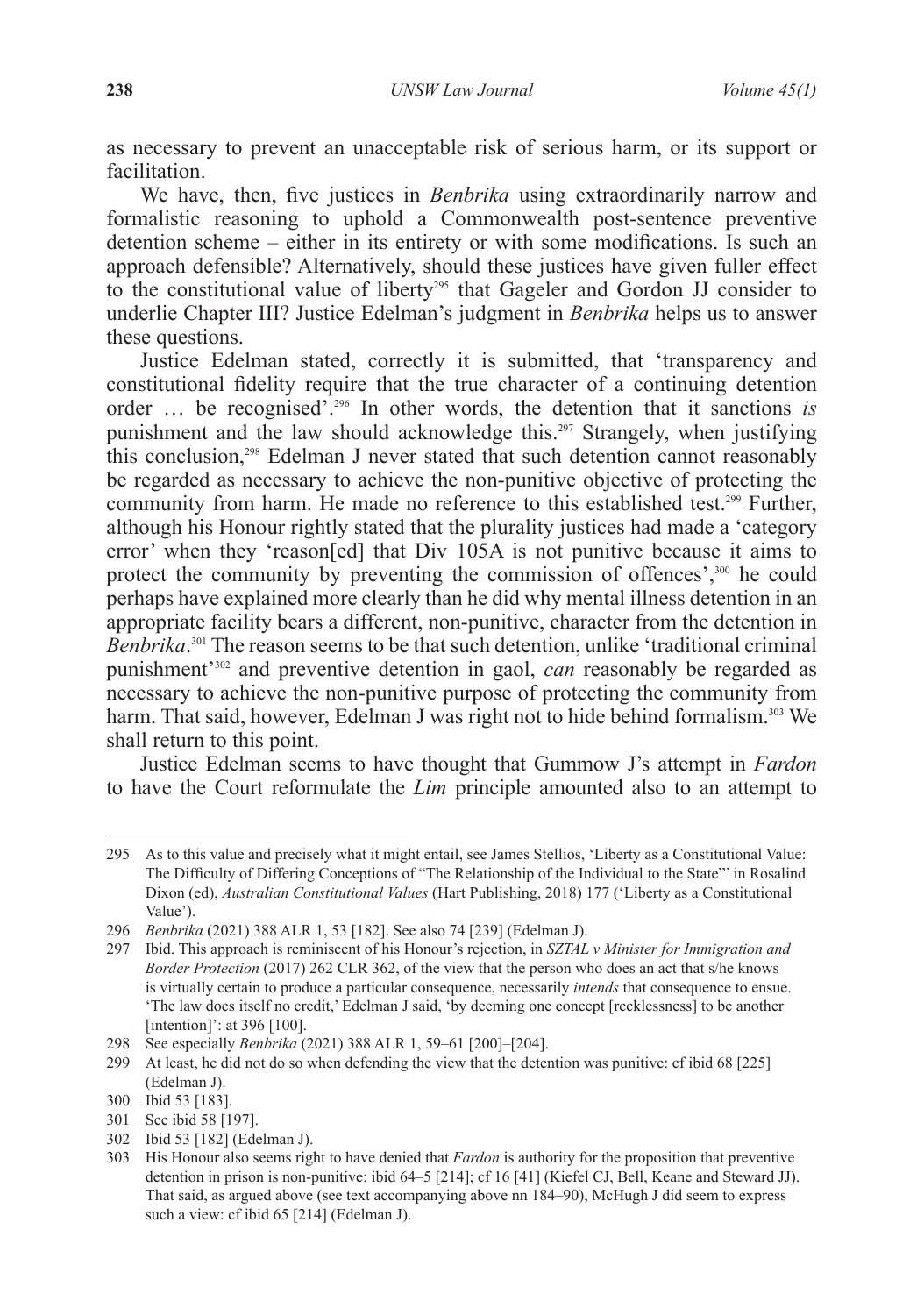'expand' that principle's scope.<sup>304</sup> Consistently with what is argued above,<sup>305</sup> such a view seems wrong. Further, Edelman J rejected the idea that the constitutional value of liberty should feature as prominently as Gummow, Gageler and Gordon JJ thought it should, when giving effect to Chapter III's requirements. '[C]onstitutional implications to protect liberty', he urged, 'must be based upon the text and structure of the *Constitution*'.306 And '[t]here is', he found, 'insufficient constitutional foundation to expand the *Lim* principle from one which is concerned with the separation of powers to one which is also founded upon the liberty of the individual'.<sup>307</sup>

In other words, contrary to what Brennan, Deane and Dawson JJ seemed clearly to say in *Lim*, 308 according to Edelman J the judiciary *–* though not the other branches of government309 *–* may order punitive detention *for what a person might do*, under a Commonwealth statute. So long as the power is judicial in form310 *–* which the one at issue *was*, though it created new rights rather than determining existing rights or obligations<sup>311</sup> – and so long as the power is also 'exercised judicially',<sup>312</sup> it will, his Honour held, fall within the 'judicial power of the Commonwealth'. Edelman J held that the latter requirement would only not be satisfied if the detention was: (i) never necessary (that is, if a less restrictive measure than detention would always sufficiently achieve the legislative purpose);<sup>313</sup> or (ii) imposed for 'slight or trivial' reasons (say, presumably, to prevent the commission of minor property offences).<sup>314</sup> In the case of Division 105A, Edelman J concluded that (i) did not apply: a court could only order detention once satisfied that a control order or like measure would not have the necessary preventive effect.<sup>315</sup> Nor did (ii). Like the plurality, but unlike Gageler and Gordon JJ, Edelman J declined to find the impugned scheme invalid insofar it allowed for detention to prevent prophylactic offending. And, importantly, he justified this refusal with reasoning that drew upon Gleeson CJ's call in *Fardon*  for judicial restraint. Justice Edelman said that a court should only in an 'extreme

<sup>304</sup> Ibid 65 [215].

<sup>305</sup> See text accompanying above nn 205–6.

<sup>306</sup> Ibid 65 [217]. Note the similarity of this contention to the statement of Winterton that I have quoted above: see text accompanying above n 153. Note, too, however, that neither Winterton nor Edelman J seem to be saying that the text of the *Constitution* clearly rules out the impugned implications: cf above nn 15, 165.

<sup>307</sup> Ibid 65 [215]. For Edelman J's approach to constitutional interpretation more broadly, see Justice James Edelman, '2018 Winterton Lecture: Constitutional Interpretation' (2019) 45(1) *University of Western Australia Law Review* 1. See also Justice James Edelman, 'Chief Justice French, Judicial Power and Chapter III of the Commonwealth Constitution' in Henry Jackson (ed), *Essays in Honour of Chief Justice French* (Federation Press, 2019) 81, 104–6.

<sup>308</sup> *Lim* (1992) 176 CLR 1, 27–8.

<sup>309</sup> *Benbrika* (2021) 388 ALR 1, 54 [185] (Edelman J).

<sup>310</sup> Ibid.

<sup>311</sup> Ibid 66–7 [220]–[221], 71–2 [232]–[233] (Edelman J). See also, eg, *Thomas* (2007) 233 CLR 307, 327–9 [15]–[17] (Gleeson CJ), 347–8 [79], 356–7 [114]–[121] (Gummow and Crennan JJ), 507 [594]–[595] (Callinan J), 526 [651] (Heydon J).

<sup>312</sup> *Benbrika* (2021) 388 ALR 1, 54 [185]. See also 67 [222] (Edelman J).

<sup>313</sup> Ibid 68 [224], 69 [226].

<sup>314</sup> Ibid 69 [226].

<sup>315</sup> Ibid 72–3 [235].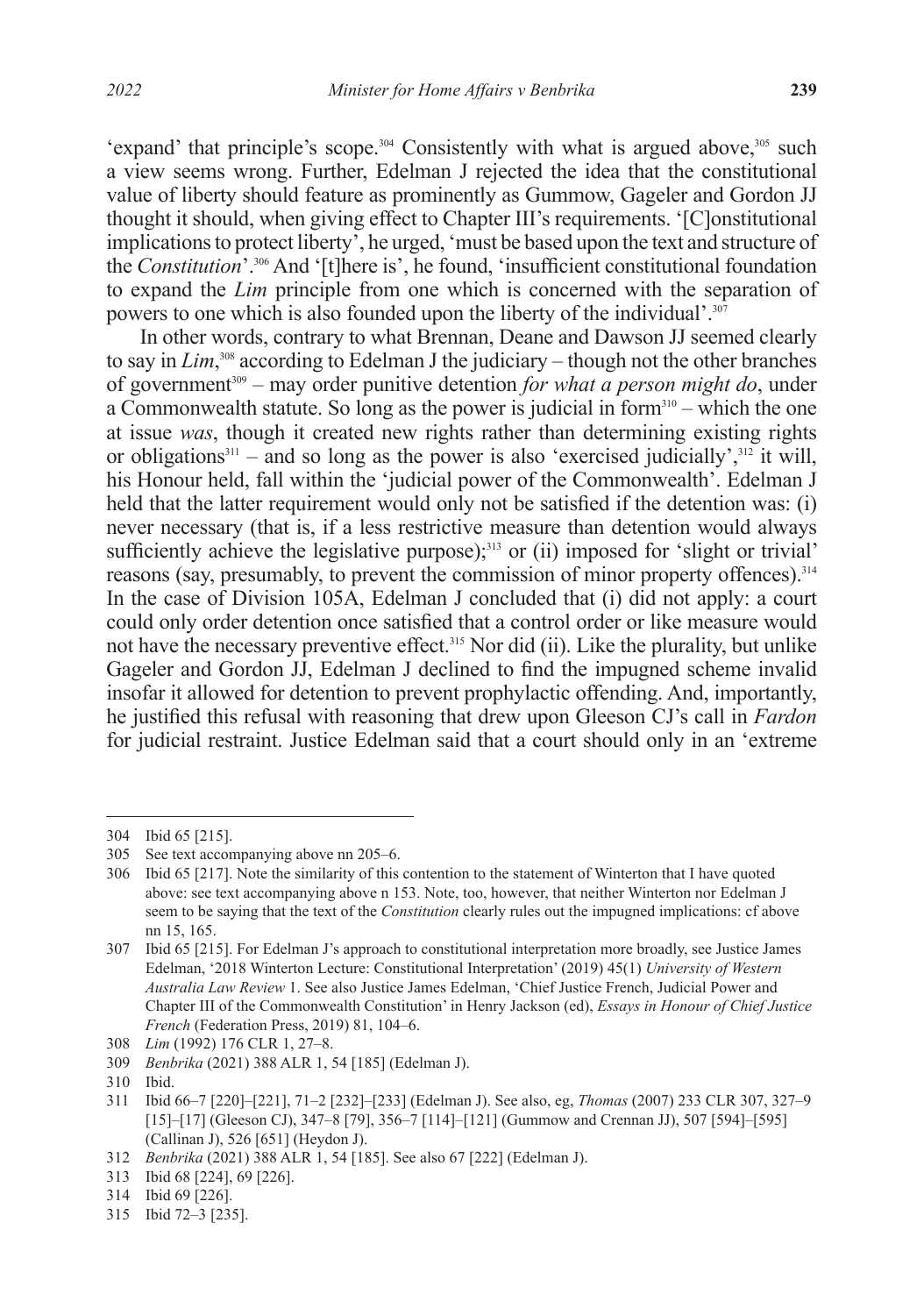case' strike down a punitive preventive detention law because the offences that it aimed to prevent were insufficiently serious.316 That is because

the very integrity and impartiality of the courts … would be seriously impaired if the judiciary could generally refuse to implement statutory provisions on the grounds of an objection to legislative policy. 317

Like the plurality,<sup>318</sup> Edelman J held that Parliament was entitled to find that all of the terrorist-related offences to which Division 105A applied were serious enough to necessitate preventive detention. However remote some of the prohibited conduct was from actual criminal harm, these offences all could be 'aimed at the very destruction of civilised society'.<sup>319</sup>

## **IV WHAT DO WE MAKE OF** *BENBRIKA***?**

#### **A Summary of the Argument in this Part**

We can now return to the questions posed above, which I said Edelman J's judgment in *Benbrika* assists us to answer. To what extent should the HCA use Chapter III to defend liberty and uphold the rights of people such as Benbrika? Is the Court ever justified in using formalistic and highly unpersuasive reasoning to avoid reading Chapter III in such a way? It is submitted that the answer to this second question is 'no'. It is never justifiable for a court *–* knowingly, recklessly or otherwise320 *–* to use such reasoning to avoid applying a law that, in fact, requires it to defend individual liberty. The answer to the first question is slightly less definite. I shall argue below that, though the legislation that he upheld in *Benbrika* is deplorable, Edelman J's *general approach* in that case was correct. In other words, in cases, such as *Benbrika*, where (i) Chapter III does not clearly require a liberty promoting outcome, and (ii) there is a real risk that any such outcome will cause the Court to be seen as 'activist', their Honours *should* be 'wary'<sup>321</sup> about reaching such a result. That said, while Edelman J's conclusion in *Benbrika –* that the impugned scheme was valid *–* does seem supportable, there is force in Gageler and Gordon JJ's insistence that the majority should have given greater weight than it did to the constitutional value of liberty. The idea that Chapter III allows the judiciary to order punitive preventive detention is one thing. Such detention is undesirable and contrary to human rights, yet we cannot expect Chapter III to protect rights in the same way a human rights charter might. The idea that Chapter III allows the judiciary to order punitive preventive detention to prevent prophylactic offences, on the other hand, does seem even harder to square with the hostility to arbitrary detention that animates well established Chapter III principles.<sup>322</sup>

<sup>316</sup> Ibid 69 [226]. See also 54 [185] (Edelman J).

<sup>317</sup> Ibid 69 [226], citing *Fardon* (2004) 223 CLR 575, 593 [23] (Gleeson CJ).

<sup>318</sup> Ibid 18–19 [46]–[47] (Kiefel CJ, Bell, Keane and Steward JJ).

<sup>319</sup> Ibid 73 [237] (Edelman J).

<sup>320</sup> See Goldsworthy, 'Tom Campbell on Judicial Activism' (n 26) 248.

<sup>321</sup> *Benbrika* (2021) 388 ALR 1, 54 [185] (Edelman J).

<sup>322</sup> As Gageler J of course argued in *Benbrika*: ibid 28 [85].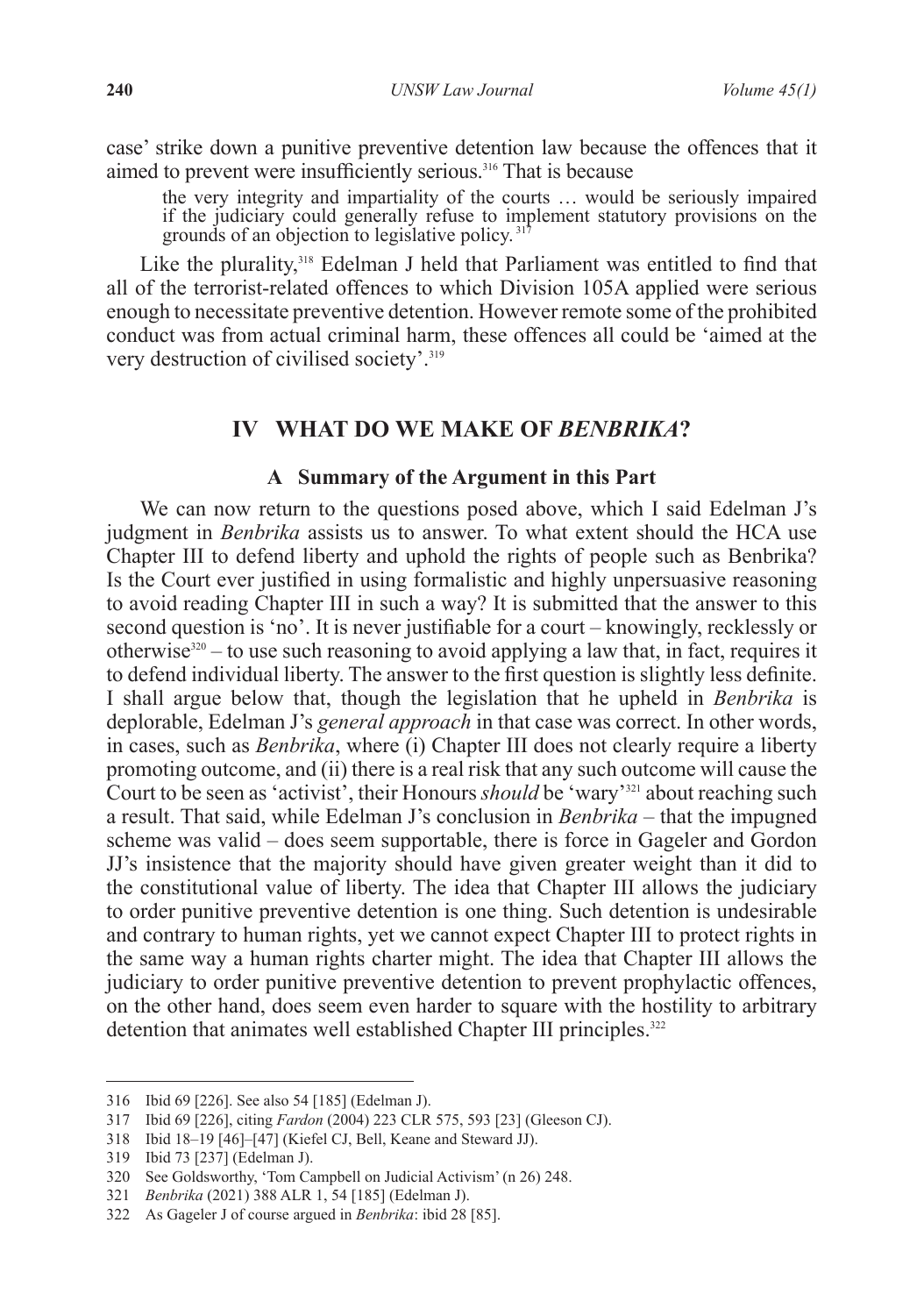### **B Dubious, Formalistic Judicial Reasoning and Its (Im)permissibility**

In a number of publications,<sup>323</sup> Goldsworthy has considered 'one of the most important but neglected questions in legal philosophy … under what circumstances are judges morally justified in covertly changing the law, when they have no legal authority to do so, in order (by their lights) to improve it?'.<sup>324</sup> His focus is on decisions, including *Kable*, that produce rather more liberal conclusions than those for which the relevant written law seemed to provide; and his response *–* 'in exceptional and extreme circumstances<sup>'325</sup> – is slightly more restrictive than the one that I would give.326 That said, I agree with Goldsworthy that, if the *Kable*  majority knowingly deployed implausible reasoning to protect Kable's human rights,327 their Honours were wrong to do so. It is undemocratic for judges to refuse to apply clear law so as to improve human rights protection, unless, in my view, they can be confident that the community would support or be indifferent to their doing so.328 Indeed, even if their Honours *un*knowingly deployed such reasoning, they were still wrong. Such a lack of rigour is not admirable. And, again, in *Kable*, it seemed to produce an undemocratic outcome (the wrongful striking down of legislation that, however draconian it was, seemed to enjoy much public support).

If we return to *Benbrika*, the question posed above about formalistic reasoning resembles the one that Goldsworthy considers. It differs only in that it concerns the judicial use of implausible reasoning to *avoid* reaching liberal, human rights promoting decisions, even though the law clearly provides for them. Are judges ever justified in doing *that*? They are not. For, when they act in this way, they both override the clear requirements of positive law *and* ignore their duty, under that law, to protect the individual from state power. In other words, while, unlike Goldsworthy, I believe that judges may engage in subterfuge where they can be

<sup>323</sup> See, eg, Goldsworthy, 'Tom Campbell on Judicial Activism' (n 26); Goldsworthy, '*Kable*, *Kirk* and Judicial Statesmanship' (n 155); Jeffrey Goldsworthy, 'The Limits of Judicial Fidelity to Law: The Coxford Lecture' (2011) 24(2) *Canadian Journal of Law and Jurisprudence* 305.

<sup>324</sup> Goldsworthy, '*Kable*, *Kirk* and Judicial Statesmanship' (n 155) 76.

<sup>325</sup> Ibid 114.

<sup>326</sup> See Dyer, *Can Charters of Rights Limit Penal Populism?* (n 1) ch 5.

<sup>327</sup> And, as noted above, Goldsworthy doubts that their Honours *knowingly* did this*.* See text accompanying above nn 155–6.

<sup>328</sup> I defend this view more fully in Dyer, *Can Charters of Rights Limit Penal Populism?* (n 1) ch 5; but the old case of *Fowler v Padget* [1798] 7 TR 508 seems to provide an example of what I am referring to here. In that case, the relevant statute provided that a person would be guilty of a bankruptcy offence if s/ he performed certain conduct 'to the intent or whereby [his/her] creditors may be defeated or delayed': at 510. The Court held that the word 'and' should be read for 'or', because otherwise 'monstrous consequences … would manifestly ensue': at 514 (Lord Kenyon CJ). That is, persons would be convicted of this offence without having displayed the slightest fault. Regarding constitutional cases, for Goldsworthy, if there is to be constitutional change, the only way to achieve this is through the procedure contemplated by section 128 of the *Constitution*: Jeffrey Goldsworthy, 'Originalism in Constitutional Interpretation' (1997) 25(1) *Federal Law Review* 1, 27; Jeffrey Goldsworthy, 'Interpreting the Constitution in its Second Century' (2000) 24(3) *Melbourne University Law Review* 677, 683–4. Others, however, have perceived some shortcomings in this argument: see, eg, Jeremy Kirk, 'Constitutional Interpretation and a Theory of Evolutionary Originalism' (1999) 27(3) *Federal Law Review* 323, 352–3.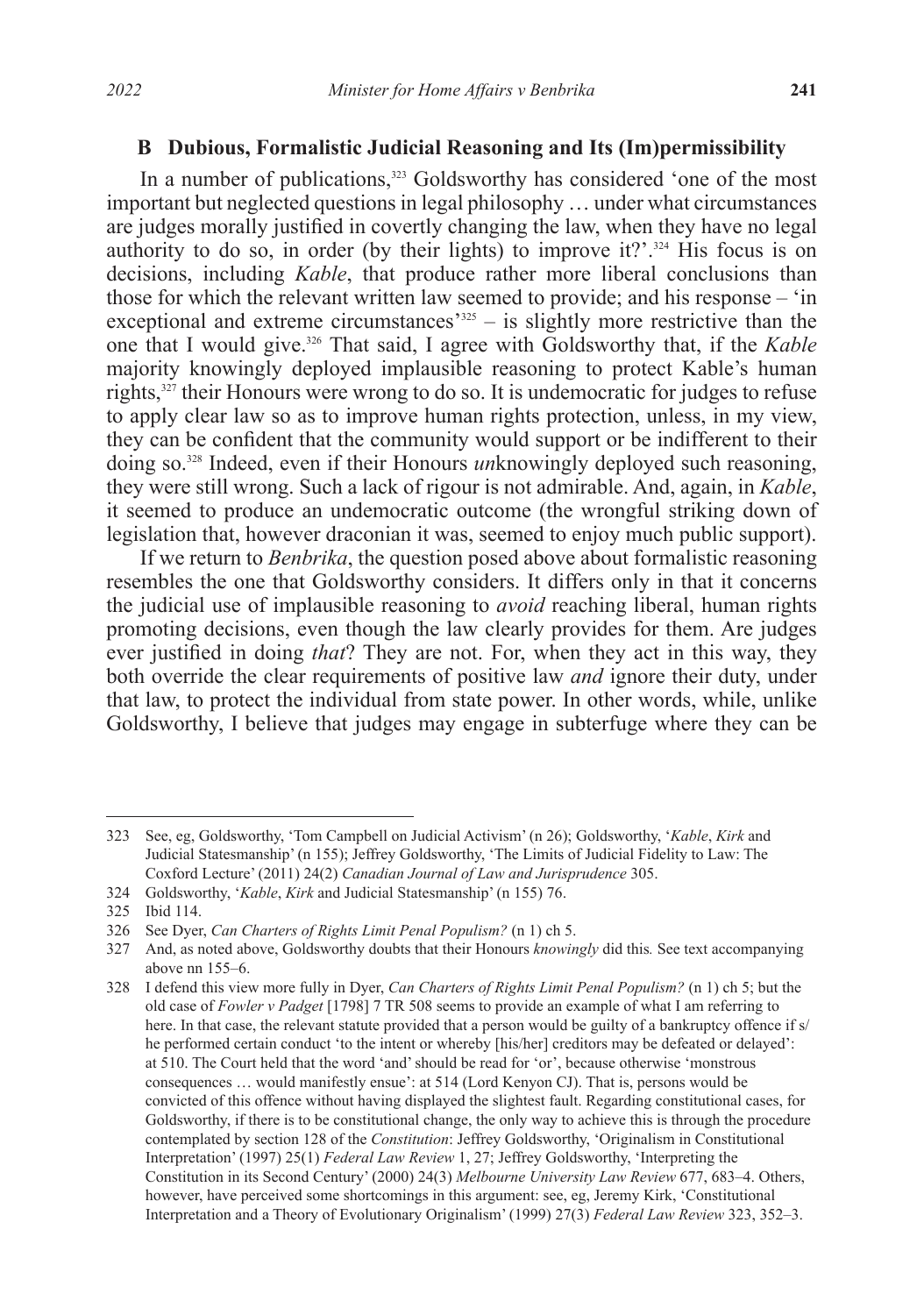confident that the result thus produced will accord with community values.<sup>329</sup> there is a qualification. They may not use dubious reasoning, knowingly or unknowingly, where this produces a result that clearly breaches human rights. Lying to facilitate a human rights breach is dishonourable. Methodological sloppiness that leads to the same result is not something that we should applaud.

The HCA's decision in *Magaming* seems a clear example of the phenomenon just noted (though it is unclear whether the majority knew of the flimsiness of the reasoning it employed). As has been noted in this article more than once, 'adjudging and punishing criminal guilt is an exclusively judicial function'.330 So, surely Chapter III has been breached if: (i) Parliament creates a mandatory or a mandatory minimum penalty for an offence; or (ii) the executive charges a person with an offence carrying such a penalty, instead of another offence, covering the same conduct, to which no mandatory penalty applies?<sup>331</sup> Surely, as Jordan CJ thought, it has 'dictate[d] to a Court of Justice that at least a certain penalty shall be imposed in the event of conviction'?332 In *Magaming*, six justices denied this. In so doing, as Gageler J noted in dissent, their Honours 'elevate[d] … form over substance<sup>7333</sup> and allowed the Commonwealth Parliament to 'by-pass the structural requirement of Ch III that punishment of crime occur only as a result of adjudication by a court'.334 It is true that, where a mandatory penalty applies, the judge *in fact*  imposes the sentence.<sup>335</sup> But there has still been an impermissible interference with, or usurpation of, judicial power. That is because, to use Kirby J's words in *Gypsy Jokers Motorcycle Club Inc v Commissioner of Police*,'the hand that directs the process<sup>'336</sup> is that of one of the non-judicial branches of government.<sup>337</sup>

<sup>329</sup> A more recent example than the one I provide in above n 328 seems to be the HCA's decision in *Kirk v Industrial Court of New South Wales* (2010) 239 CLR 531. Goldsworthy appears right to argue that the reasoning in that case was thin and implausible: see Goldsworthy, '*Kable*, *Kirk* and Judicial Statesmanship' (n 155) 93–104. But, as he also suggests (at 75–6, 110–11), it additionally tended to shield the individual from state power; and, as Sackville has noted, the decision was popular with the press and public: Ronald Sackville, 'Bills of Rights: Chapter III of the *Constitution* and State Charters' (2011) 18(2) *Australian Journal of Administrative Law* 67, 77. In my view, it was therefore justified.

<sup>330</sup> A proposition noted and accepted by the plurality in *Magaming* (2013) 252 CLR 381, 396 [47] (French CJ, Hayne, Crennan, Kiefel and Bell JJ).

<sup>331</sup> A number of commentators have expressed such a view. See, eg, Anthony Gray, *Criminal Due Process and Chapter III of the Australian Constitution* (Federation Press, 2016) 286–8; Desmond Manderson and Naomi Sharp, 'Mandatory Sentences and the Constitution: Discretion, Responsibility and Judicial Process' (2000) 22(4) *Sydney Law Review* 585, 604–5; Andrew Trotter and Matt Garozzo, 'Mandatory Sentencing for People Smuggling: Issues of Law and Policy' (2012) 36(2) *Melbourne University Law Review* 553, 594–5; Dyer, '(Grossly) Disproportionate Sentences' (n 1) 204–10.

<sup>332</sup> *Ex parte Coorey* (1944) 45 SR (NSW) 287, 300 ('*Coorey*').

<sup>333</sup> Ibid 407 [81].

<sup>334</sup> Ibid 408 [82].

<sup>335</sup> *Coorey* (1944) 45 SR (NSW) 287, 314–15 (Davidson J); *Palling v Corfield* (1970) 123 CLR 52, 58 (Barwick CJ).

<sup>336</sup> (2008) 234 CLR 532, 563 [52].

<sup>337</sup> Neither is it persuasive to argue, as five justices did in *Magaming*, that, when a prosecutor chooses to charge a person with an offence with a mandatory minimum penalty, instead of an identical offence that lacks such a penalty, his/her choice is 'no different from the choice which a prosecutor must often make between proceeding summarily against an accused and presenting an indictment': (2013) 252 CLR 381, 394 [39] (French CJ, Hayne, Crennan, Kiefel and Bell JJ). On this point, see Dyer, '(Grossly) Disproportionate Sentences' (n 1) 208–9.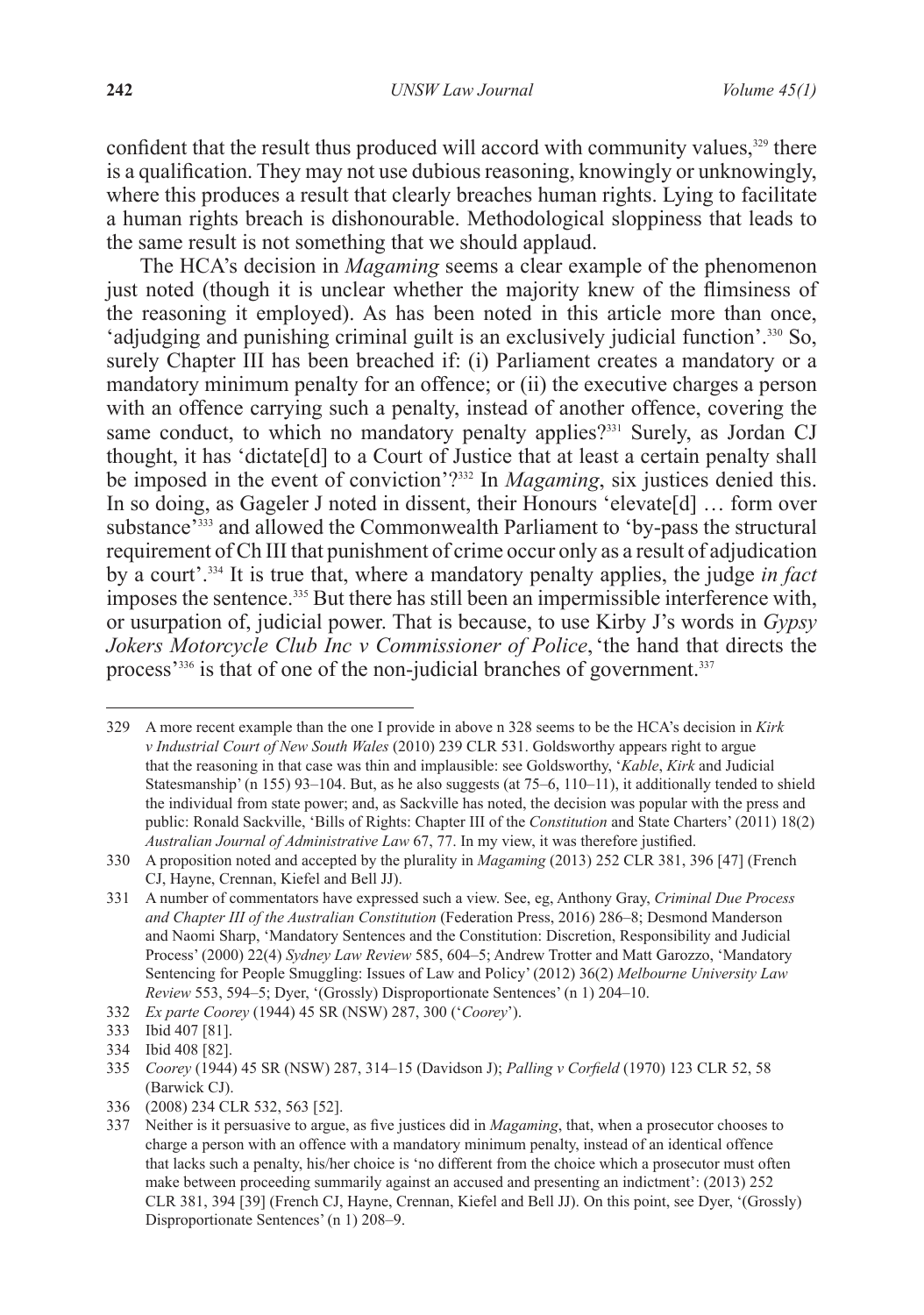*Crump*, *Knight* and *Minogue* provide us with another example of the HCA's use of formalistic, unpersuasive reasoning when dismissing Chapter III challenges to laws that clearly breached prisoners' human rights. In each case, a judge had sentenced the appellant to life imprisonment for murder, but had set a non-parole period – 30 years for Crump,<sup>338</sup> 28 years for Minogue<sup>339</sup> and 27 years for Knight.<sup>340</sup> In each case, near the expiry of the appellant's non-parole period, a state parliament had passed legislation, the 'practical effect' of which was to 'subject ... [him] ... to ... life [imprisonment] without meaningful prospect of parole'.<sup>341</sup> So, for example, section 74AB of the *Corrections Act 1986* (Vic) provides that the Victorian Adult Parole Board may only grant parole to 'the prisoner Craig Minogue'<sup>342</sup> if it is satisfied, 'amongst other things', that he 'is in imminent danger of dying or is seriously incapacitated and that, as a result, he no longer has the physical ability to do harm to any person'.<sup>343</sup> As some commentators have noted,<sup>344</sup> such laws resemble the law struck down on *Kable* grounds by the QCA in *Attorney-General v Lawrence.*<sup>345</sup> That is, like that law, the impugned legislation in *Crump*, *Knight* and *Minogue* seemed to reverse judicial orders in particular cases.346 Accordingly, if the *Lawrence* law 'damaged both the appearance and reality of the "decisional independence" of the Supreme Court',<sup>347</sup> contrary to *Kable*,<sup>348</sup> how could it seriously be said that the *Crump*, *Knight* and *Minogue* laws did not? The HCA's response to this question *–*  that, in fact, the impugned laws did 'nothing to contradict the minimum term[s]'349 that the respective sentencing judges had fixed, and therefore did not impose on the relevant prisoners a more severe sentence than had been judicially imposed<sup>350</sup> – is impossible to accept. As I have argued elsewhere,<sup>351</sup> parliament went well beyond merely altering the conditions that Crump, Minogue and Knight had to satisfy if

<sup>338</sup> *R v Crump* (Supreme Court of NSW, McInerney J, 24 April 1997).

<sup>339</sup> *R v Taylor and Minogue* (Supreme Court of Victoria, Vincent J, 24 August 1988) 7573.

<sup>340</sup> *R v Knight* [1989] VR 705, 711 (Hampel J).

<sup>341</sup> *Minogue* (2019) 268 CLR 1, 20 [30] (Gageler J).

<sup>342</sup> *Corrections Act 1986* (Vic) s 74AB(1).

<sup>343</sup> To use the words of the HCA in *Knight* (2017) 261 CLR 306, 317 [3].

<sup>344</sup> Gans (n 229) 31–4; Dyer, 'Irreducible Life Sentences, Craig Minogue and the Capacity of Human Rights Charters to Make a Difference' (n 1) 506–7. Cf Sarah Murray, 'Ad Hominem Parole Legislation, Chapter III and the High Court' (2018) 43(2) *University of Western Australia Law Review* 275, 282.

<sup>345</sup> [2014] 2 Qd R 504.

<sup>346</sup> See ibid 530 [41].

<sup>347</sup> Ibid 523 [24].

<sup>348</sup> For cases where the HCA has stated that this *is* contrary to *Kable*, see eg, *North Australian Aboriginal Legal Aid Service Inc v Bradley* (2004) 218 CLR 146, especially 163 [29] (McHugh, Gummow, Kirby, Hayne, Callinan and Heydon JJ); *Assistant Commissioner Condon v Pompano Pty Ltd* (2013) 252 CLR 38, 89 [125] (Hayne, Crennan, Kiefel and Bell JJ); *NAAJA* (2015) 256 CLR 569, 593–4 [39] (French CJ, Kiefel and Bell JJ).

<sup>349</sup> *Knight* (2017) 261 CLR 306, 323–4. See also *Minogue* (2019) 268 CLR 1, 17 [19] (Kiefel CJ, Bell, Keane, Nettle and Gordon JJ).

<sup>350</sup> *Crump* (2012) 247 CLR 1, 18–19 [34] (French CJ), 27 [60] (Gummow, Hayne, Crennan, Kiefel and Bell JJ), 28–9 [70]–[72], 29 [74] (Heydon J); *Knight* (2017) 261 CLR 306, 323 [25], 323–4 [29]; *Minogue*  (2019) 268 CLR 1, 17–18 [19]–[22] (Kiefel CJ, Bell, Keane, Nettle and Gordon JJ), 21 [32] (Gageler J).

<sup>351</sup> Dyer, 'Irreducible Life Sentences, Craig Minogue and the Capacity of Human Rights Charters to Make a Difference' (n 1) 501–5; Dyer, *Can Charters of Rights Limit Penal Populism?* (n 1) ch 2.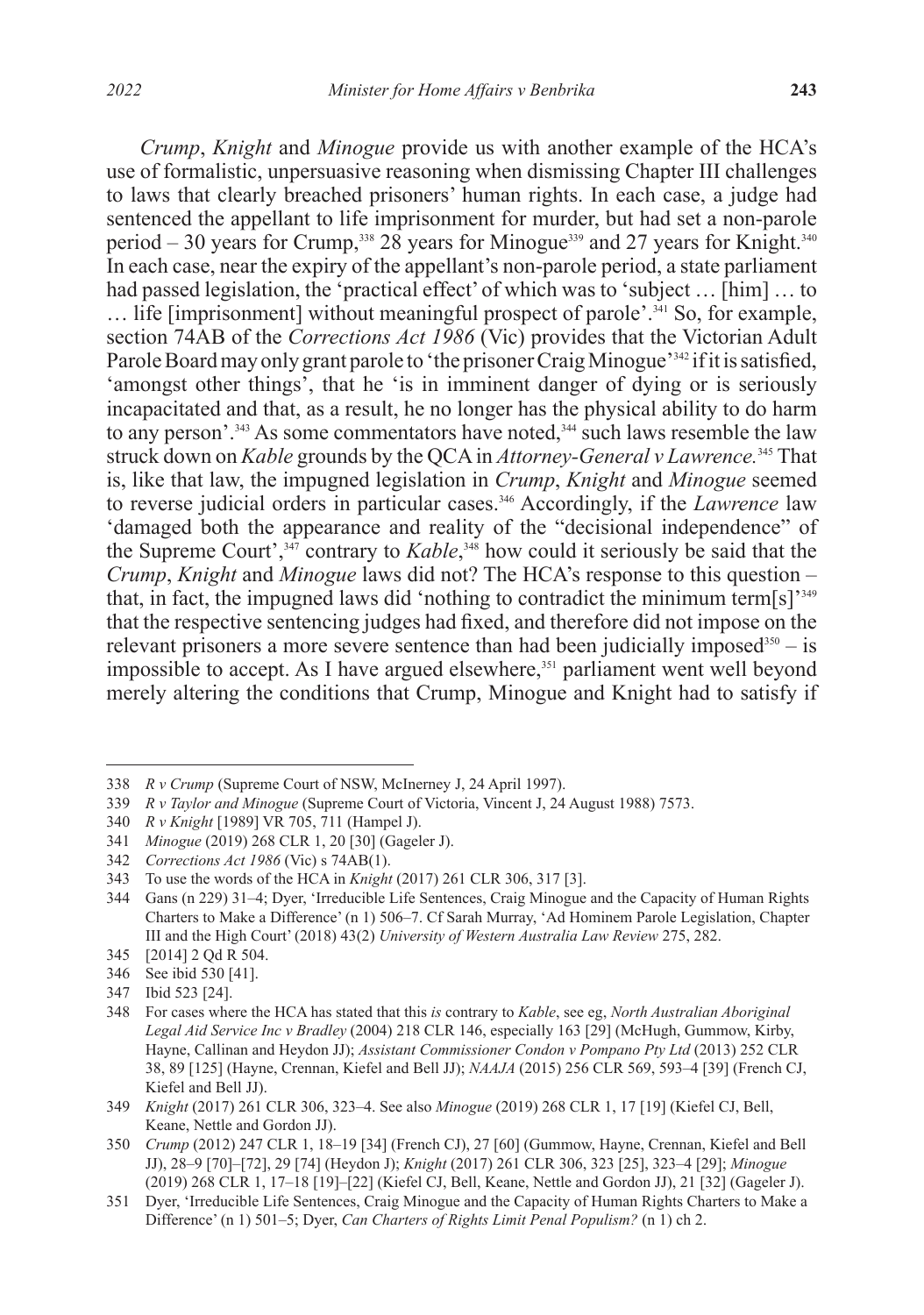they were to be released on parole.<sup>352</sup> It instead substituted for the life with parole sentences that their sentencing judges had imposed on them, the irreducible life sentences<sup>353</sup> that their Honours had deliberately refrained<sup>354</sup> from ordering.

This returns us to the reasoning of five of the justices who decided *Benbrika*. The plurality's and Gageler J's contention in that case that prison is not necessarily punishment, was reminiscent of the highly formalistic reasoning that the Court, or a majority, adopted in *Magaming, Crump*, *Knight* and *Minogue.* If this had been the only way of rejecting (or, in the case of Gageler J, partly rejecting) the Chapter III challenge to Division 105A, then such a result would have been unjustified. For, again, if the law clearly requires judges to reach a conclusion, they may not reach another conclusion that would obviously breach human rights. However unpopular are decisions that uphold the prisoners' rights, and however understandable is the HCA's desire to maintain its reputation for impartiality, it does have some 'margin' for reaching 'counter-majoritarian decisions' that will be respected by 'political actors'.355 In those circumstances in particular, the Court in *Magaming, Crump*, *Knight* and *Minogue* did not do what it should have done to counter 'the oppressive actions of ill-advised majorities'.356 Instead of accepting its responsibility to ensure that Parliament observes the limitations imposed by Chapter III, it allowed the elected branches to sentence individuals themselves and therefore step well beyond the relevant boundaries.

Can the result in *Benbrika* be criticised on similar grounds? It is submitted that Edelman J's judgment in that case shows that it cannot. That is, his Honour demonstrated that it was possible to uphold the impugned scheme without 'elevat[ing] form over substance'.<sup>357</sup>

### **C Why the Decision in** *Benbrika* **Is Defensible**

Leading commentators have noted that, as Stellios has put it, the Convention Debates 'do not reveal all that much<sup>'358</sup> about which precise functions the framers considered to fall within 'the judicial power of the Commonwealth'. Further, as Edelman J suggested in *Benbrika*, neither the text nor the structure of the *Constitution* provides any specific guidance concerning whether Tinney J was exercising such power when he imposed Benbrika's continuing detention order on him.<sup>359</sup> In such circumstances *–* and considering also the 'long history' of 'preventative detention

<sup>352</sup> Cf *Crump* (2012) 247 CLR 1, 19 [35] (French CJ), 29 [72] (Heydon J); *Knight* (2017) 261 CLR 306, 323–4 [29]; *Minogue* (2019) 268 CLR 1, 17 [17]–[19] (Kiefel CJ, Bell, Keane, Nettle and Gordon JJ).

<sup>353</sup> Interestingly, the HCA seems to have acknowledged that these prisoners are serving irreducible life sentences: *Minogue v Victoria* (2018) 264 CLR 252, 272–3 [53]–[54] (Kiefel CJ, Bell, Keane, Nettle and Edelman JJ), 276 [72] (Gageler J). See also *Minogue* (2019) 268 CLR 1, 20 [30] (Gageler J).

<sup>354</sup> *R v Knight* [1989] VR 705, 711; *R v Taylor and Minogue* (Supreme Court of Victoria, Vincent J, 24 August 1988) 7573; *R v Crump* (Supreme Court of New South Wales, McInerney J, 24 April 1997).

<sup>355</sup> Dixon, 'The High Court and Dual Citizenship' (n 13) 162.

<sup>356</sup> To use the words of Judge Pinto de Albuquerque in *Ilnseher v Germany* (European Court of Human Rights, Grand Chamber, Application Nos 10211/12 and 27505/14, 4 December 2018) [130].

<sup>357</sup> *Magaming* (2013) 252 CLR 381, 407 [81] (Gageler J).

<sup>358</sup> Stellios (n 41) 79 [3.56]. See also Fiona Wheeler, 'Original Intent and the Doctrine of the Separation of Powers in Australia' (1996) 7(2) *Public Law Review* 96, especially 99, 103–4.

<sup>359</sup> *Benbrika* (2021) 388 ALR 1, 65 [215], 65 [217].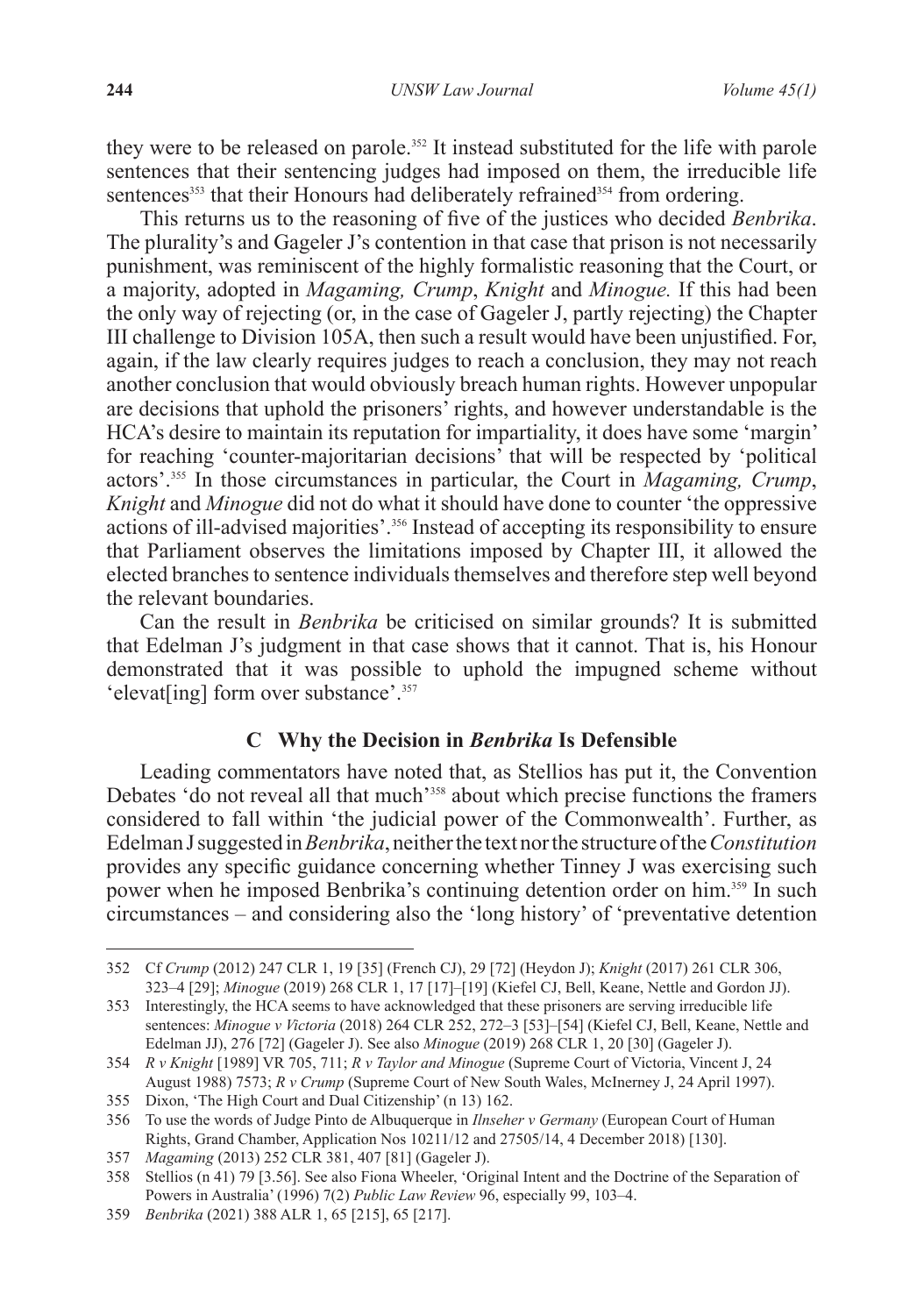regimes attached by legislation to the curial sentencing process'360 *–* Edelman J was entitled to hold, as he did, that the Commonwealth parliament will not breach Chapter III by authorising a judge to order the preventive detention of a person who is currently serving a sentence of imprisonment. As argued above,  $361$  if a judge may validly order indefinite detention, it would seem strange to hold that s/he may not validly order post-sentence preventive detention.

Now, the opposite conclusion *was* also available to his Honour. That is, he could have held that, without clear textual or historical support for either party's position, the Commonwealth Parliament may not validly authorise a Chapter III court to order *either* punitive indefinite detention or post-sentence preventive detention. Such reasoning would have avoided treating these two forms of detention as somehow relevantly differing from one another (contrary to Gummow and Kirby JJ's approach in *Fardon*)*.* 362 It would also have upheld the *Lim* principle, which, as has been noted, holds that the judiciary may only order punitive detention as 'an incident of  $\ldots$  adjudging and punishing criminal guilt'.<sup>363</sup> And it would have given effect to a plausible conception of the constitutional value of liberty, one focussed on limiting state power over the individual<sup>364</sup> by, among other things, protecting him/her from arbitrary detention.<sup>365</sup> Such a ruling would not necessarily have altogether prohibited preventive detention. It might simply have required Parliament to ensure that such detention was served in conditions that were as non-punitive as possible. Detention of *that* nature, it could plausibly be argued, is analogous to the 'exceptional case' of mental illness detention,<sup>366</sup> so as to mean that it can be ordered either by the Commonwealth executive or by a Chapter III court. Both forms of detention, it could be said, have the shared aim of protecting society from the dangerous.<sup>367</sup> Nevertheless, there would seem to be a number of difficulties with such an approach.

First, there is some tension between it and the historical use of punitive indefinite sentencing regimes. That said, it could be argued that, when certain judges assumed that such regimes complied with Chapter III's requirements, their Honours' analyses were invalid *–* based as they were on the erroneous view that the relevant exercise of power was addressed to the accused's *past* guilt.<sup>368</sup> Secondly, and more importantly, however, this approach would have had far-reaching practical consequences; and *–* partly for this reason *–* would presumably have

<sup>360</sup> *Fardon* (2004) 223 CLR 575, 613 [83] (Gummow J). See also, eg, *Habitual Criminals Act 1905* (NSW).

<sup>361</sup> See text accompanying above n 264.

<sup>362</sup> See text accompanying above nn 213–23.

<sup>363</sup> *Lim* (1992) 176 CLR 1, 27 (Brennan, Deane and Dawson JJ). As argued above, properly viewed the preventive part of an order of indefinite detention does not punish guilt; it is 'forward-looking'.

<sup>364</sup> See Stellios, 'Liberty as a Constitutional Value' (n 295) 190–1. 365 Appleby and McDonald (n 254) especially 95–8.

<sup>366</sup> Cf Gordon, 'Imprisonment and the Separation of Judicial Power' (n 212) 101. See also above n 273.

<sup>367</sup> See Oscar Roos, 'Commonwealth Legislative Power and Non-Punitive Detention: A Constitutional Roadmap' (2005) 1(3) *High Court Quarterly Review* 142, 149; Anthony Gray, 'Internment of Terrorism Suspects: Human Rights and Constitutional Issues' (2018) 24(3) *Australian Journal of Human Rights*  307, 322. Note, too, Posner's comments about the influence of policy considerations when judges 'reason by analogy': Richard Posner, *How Judges Think* (Harvard University Press, 2008) 180–3.

<sup>368</sup> See, eg, *Fardon* (2004) 223 CLR 575, 637 [165] (Kirby J).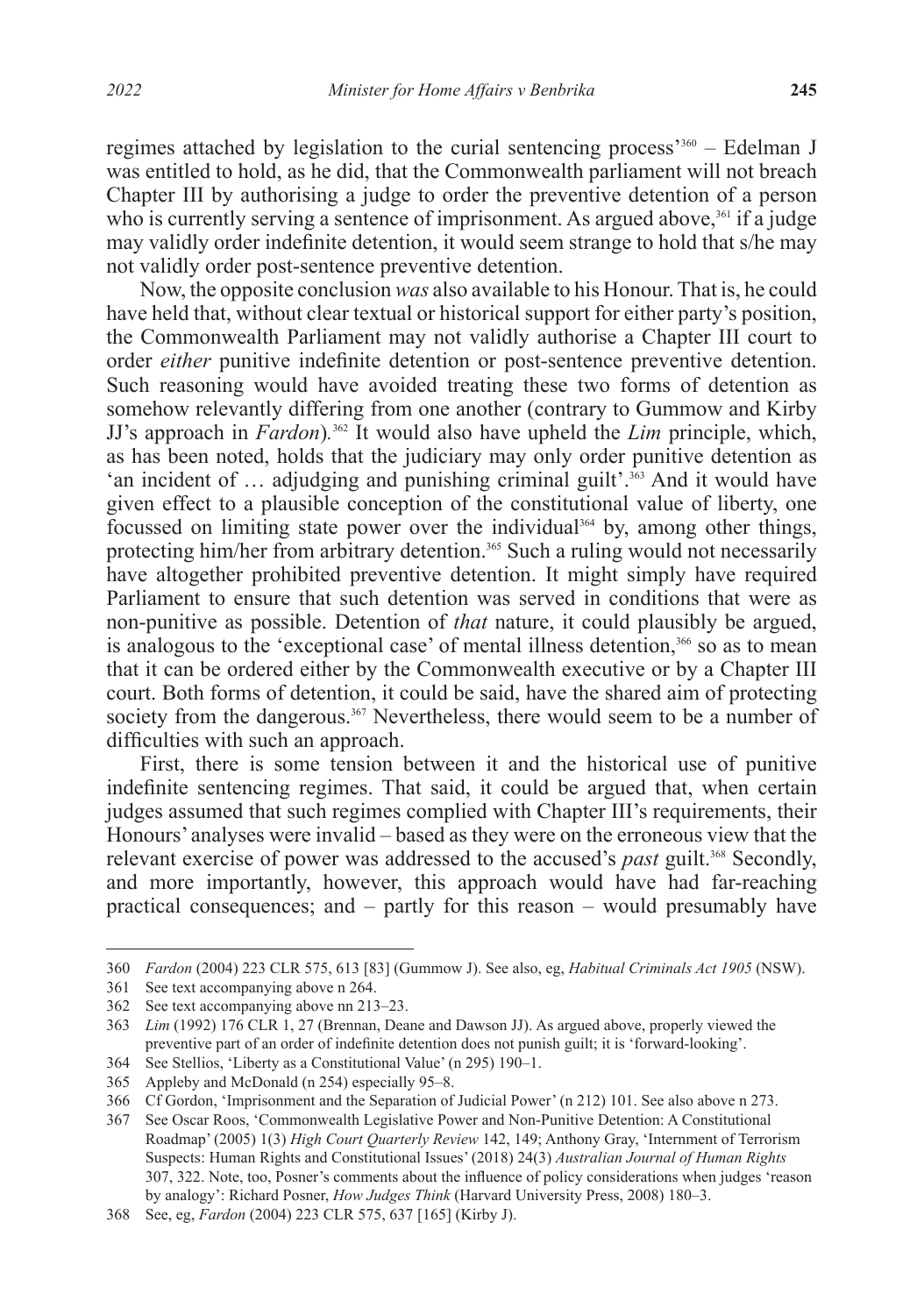been unpopular with the public. Assuming that the Court had held that preventive detention *served in non-punitive conditions* was constitutionally permissible, it would effectively have been instructing the Commonwealth Government to construct new facilities in which to detain dangerous terrorist offenders if it wanted to maintain a detention scheme for such persons.369 It is hard to believe that the press and public would have responded with equanimity to such an instruction. And would it all have been worth it? Such a decision would, to an extent, have had a rights-protective effect. It would have ensured that anyone in Commonwealth preventive detention served that detention in non-punitive conditions. But it would also have allowed the *executive* to order such detention, because, after all, *Lim*'s effect is that, so long as detention is non-punitive, any branch of government can order it.<sup>370</sup>

The Commonwealth Government could of course instead have dispensed with the Division 105A scheme altogether, relying simply on control orders to deal with the problem of unreformed terrorist offenders. But, again, if the Court had caused such an outcome, would it have avoided accusations of 'judicial activism'?

These comments about 'judicial activism' return us to Gleeson  $\mathrm{CI}^s$ <sup>371</sup> and Edelman J's<sup>372</sup> evident view that the Court should generally not read Chapter III in such a way as to create the perception that it is willing to strike down legislation simply because of its distaste for it. Consistently with what I have argued elsewhere,<sup>373</sup> there is much to be said for this approach. Again, where Chapter III clearly provides for a human rights-protective outcome in a particular case, the Court should reach that outcome *–* no matter how unpopular it is. But the position is different where the law is *unclear*. In such circumstances, the judiciary is *understandably* reluctant to decide cases in a way that will clash with 'the values of … society'.374 This is not merely because of a pragmatic concern to ensure that judicial decisions are respected, so that stable government is maintained.<sup>375</sup> It is also for reasons of principle. In a democracy, and without a charter of rights,<sup>376</sup> judicial

<sup>369</sup> German governments constructed such facilities, at great cost, in response to the ECtHR's adverse findings in *M* [2009] VI Eur Court HR 169 about the previous system of preventive detention in Germany: *Ilnseher v Germany* (European Court of Human Rights, Grand Chamber, Application Nos 10211/12 and 27505/14, 4 December 2018) [194].

<sup>370</sup> This is yet another difficulty with the plurality's reasoning in *Benbrika*. As we have seen, according to that reasoning, Benbrika's detention is non-punitive. Therefore, not only can the Commonwealth Parliament authorise a Chapter III court to order such detention, it can also validly authorise the executive to order it. Justice Edelman avoided that difficulty. As noted above, he made it clear that, because Benbrika's detention is punitive, the Commonwealth Parliament may only authorise a *Chapter III court* to order it: *Benbrika* (2021) 388 ALR 1, 54 [185].

<sup>371</sup> *Fardon* (2004) 223 CLR 575, 593 [23].

<sup>372</sup> *Benbrika* (2021) 388 ALR 1, 54 [185], 69 [226].

<sup>373</sup> See, eg, Dyer, 'Can Charters of Rights Limit Penal Populism?: The Case of Preventive Detention' (n 1) 539.

<sup>374</sup> Bell, 'Keeping the Criminal Law in "Serviceable Condition"' (n 237) 339.

<sup>375</sup> Gordon, 'The Integrity of Courts' (n 238) 871–81.

<sup>376</sup> As indicated at the beginning of this article – see text accompanying above nn 2–4 – the position is different in jurisdictions with a charter of rights. That is because, as Lord Bingham observed, 'decisions in favour of unpopular minorities tend to be unpopular, but are the essence of human rights protection': Lord Bingham of Cornhill, 'The Judges: Active or Passive' (2006) 139 *Proceedings of the British Academy*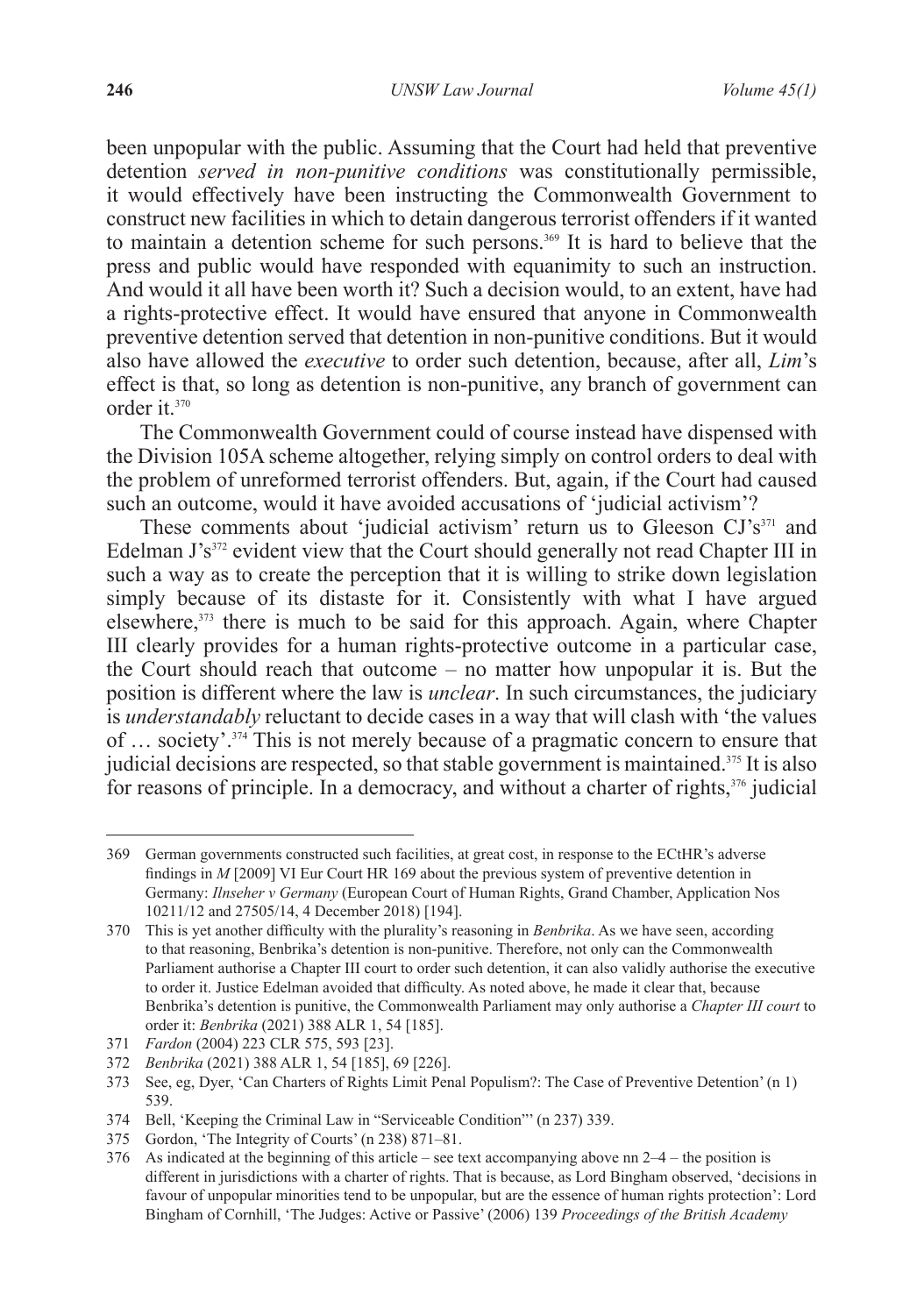exercises of public power should generally be consistent with public opinion.<sup>377</sup> Justice Gordon has recently observed that

The making of good law in Australia is not assumed to depend to any large extent on the activity of the courts. None of this is to say that courts simply defer to all judgments of the political branches in all matters. That is clearly not the case. The *Constitution* establishes a system in which the High Court has the role of ensuring that legislatures remain within the bounds of their constitutional powers … The point, rather, is that the constitutional system we have *–* with representative and responsible government at its heart *–* is one that assumes that most problems will be dealt with in a responsible manner by Parliament, and not by the courts.<sup>378</sup>

Consistently with such an approach, Edelman J seems right in *Benbrika* to have exercised restraint. As just stated, that is especially so, given that, if his Honour had instead held that the Commonwealth Parliament may only validly authorise a Chapter III court to order *truly non-punitive* preventive detention, this would not have had an entirely rights-protective effect.<sup>379</sup>

This is not to argue, however, that the constitutional value of liberty should have had no effect on the Court's decision. As we have seen, Edelman J stated that the *Lim* principle<sup>380</sup> must be concerned 'with the separation of powers' not 'the liberty of the individual'.381 This might reflect a view that, while Chapter III is clearly intended to create an independent and impartial judiciary,<sup>382</sup> it is not so

<sup>55, 71.</sup> See also, eg, *Reyes v The Queen* [2002] 2 AC 235, 246–7 [26] (Lord Bingham). That said, as also indicated at the beginning of this article, there are various reasons why prisoners' rights might end up not being better protected under a charter of rights than they otherwise would have been: see text accompanying above nn 5–10.

<sup>377</sup> As many judges have observed. See, eg, Justice Michael McHugh, 'The Law-Making Function of the Judicial Process: Part II' (1988) 62(2) *Australian Law Journal* 116, 122; Chief Justice John Doyle, 'Do Judges Make Policy? Should They?' (1998) 57(1) *Australian Journal of Public Administration* 89, 93; Lord Reid, 'The Judge as Law Maker' (1972) 12(1) *Journal of the Society of Public Teachers of Law* 22, 23; Lord Devlin, 'Judges and Lawmakers' (1976) 39(1) *Modern Law Review* 1, 8; Lord Bingham, *The Business of Judging: Selected Essays and Speeches* (Oxford University Press, 2000) 27, 31–3.

<sup>378</sup> Gordon, 'The Integrity of Courts' (n 238) 886.

<sup>379</sup> See text accompanying above n 370. What if Edelman J had found that not even a court could order such detention? Alternatively, what if he had drawn a distinction between indefinite detention and post-sentence detention, holding that only the latter had to be non-punitive before a court could order it? Consistently with the views that I have stated in the text, the first of these decisions, if supported by a majority of the Court, would probably not have been very popular with the press and public. It would have amounted to a judicial statement that, unlike in many other Western democracies, including those with a charter of rights in force, non-punitive preventive detention is entirely off-limits. The second of these decisions, as well as drawing an unprincipled distinction between indefinite and post-sentence preventive detention, would also have been liable to give rise to claims of activism. 'Does the government really have to construct new non-punitive facilities to house people like Benbrika?', it might have been said.

<sup>380</sup> Although, as argued above, Edelman J, by holding that the judiciary may order punitive detention for 'future crimes', in fact altered that principle. This seems unproblematic, because the alteration concerned a point that was not squarely at issue in *Lim –* the judiciary's ability validly to order punitive detention for 'future crimes' *–* and the plurality's statement in *Lim* that a Commonwealth statute may only validly authorise the judiciary to punish *past* guilt seems, again, to be based on the incorrect assumption that indefinite detention amounts to such punishment.

<sup>381</sup> *Benbrika* (2021) 388 ALR 1, 65 [215].

<sup>382</sup> James Stellios and Matthew Zagor, 'Australian Constitutionalism and the UK-Style Dialogue Model of Human Rights Protection' in John Bell and Marie-Luce Paris (eds), *Rights-based Constitutional Review: Constitutional Courts in a Changing Landscape* (Edward Elgar, 2016) 148, 156–7.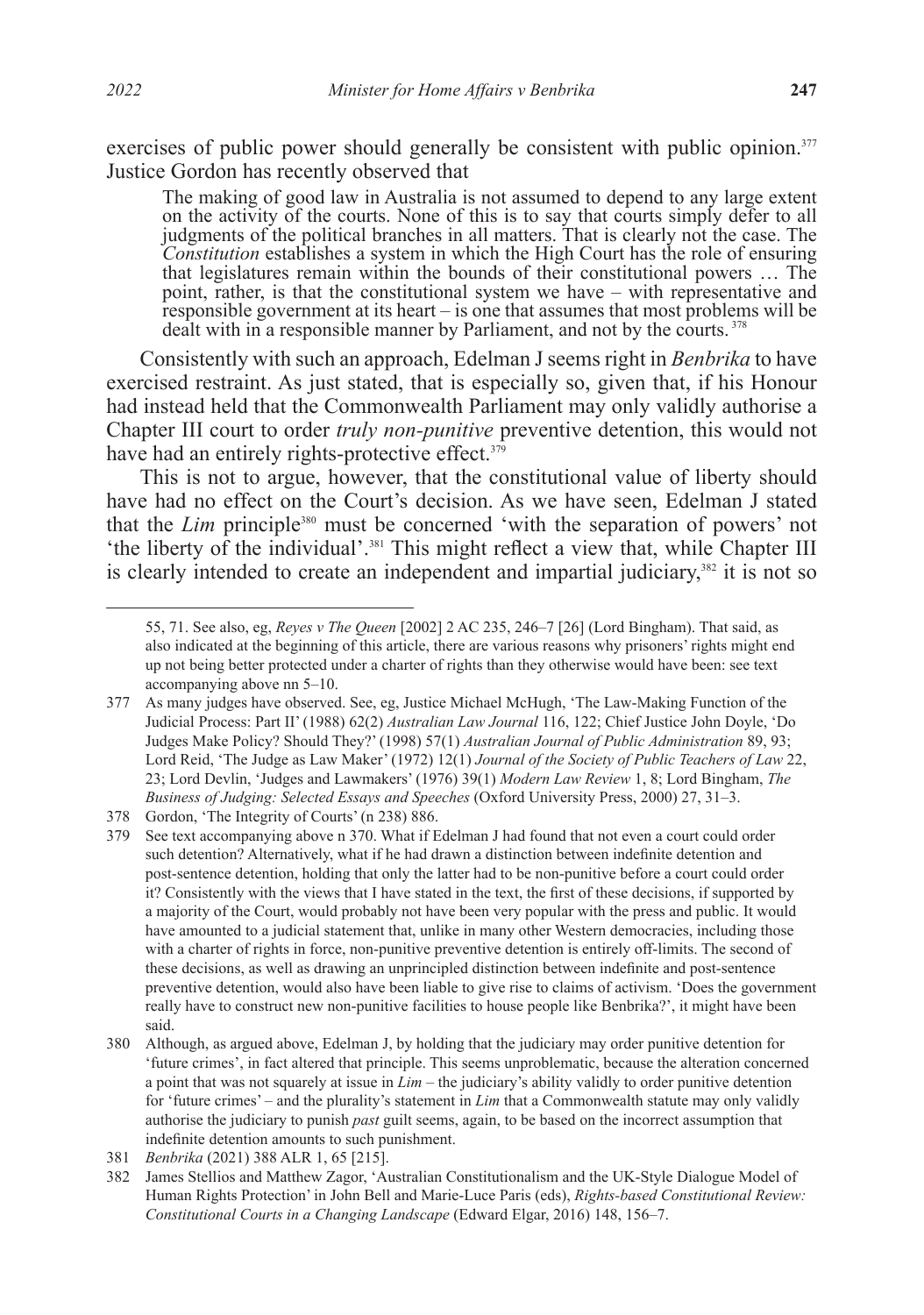clear that, by providing for such a judiciary, Chapter III's ultimate object is to place major limitations on 'the exercise of state power against an individual's liberty interest'.<sup>383</sup> Chapter III might instead largely be concerned to ensure that 'government functions … [are performed by] decision-makers who are best equipped to perform the task' (though of course that might lead to incidental liberty protections).384 If we come back to the precise exercise of power with which we are concerned, Edelman J might have been saying that Chapter III merely requires that *a court* order punitive detention, because a court is more likely than the other arms of government to exercise such power 'fairly' and 'impartia[lly]'.385 In other words, it is best equipped to perform *this* task.

Nevertheless, a concern to protect liberty more directly was not entirely absent from Edelman J's analysis. As we have seen, his Honour did insist that even a judge may not validly make a punitive continuing detention order for 'slight or trivial' reasons.386 Nor, according to his Honour, could the Commonwealth Parliament validly empower a Chapter III court to order such detention where Parliament's protective aim could always be achieved by a 'less restrictive' alternative.387 Such an approach has much to recommend it. Indeed, more than that, Gageler and Gordon  $J\bar{J}$  seem right to have taken this analysis one stage further. Their Honours, that is, seem right insofar as they held that Division 105A would be constitutionally valid only if it restricted continuing detention orders to those terrorist offenders who pose a risk of perpetrating, or supporting or facilitating the perpetration of, a *grave*  harm if released.<sup>388</sup>

There are a number of reasons why: (i) Gageler, Gordon and Edelman JJ appear right to have attached weight to the constitutional value of liberty when deciding what limits Chapter III places on the judiciary's ability validly to make continuing detention orders; and (ii) the former two justices' approach seems preferable to Edelman J's. First, while it seems clear that Chapter III is not intended to protect individual rights as a charter of rights can,<sup>389</sup> it is plausible to argue that its protection of judicial independence and impartiality is partly aimed at safeguarding individual liberty (and not merely at distributing governmental functions).<sup>390</sup> Secondly, and relatedly, Gageler J was right to argue that his approach was consistent with wellestablished Chapter III principles.<sup>391</sup> Once it is accepted that the punishment of

<sup>383</sup> Stellios, 'Liberty as a Constitutional Value' (n 295) 191. See also Stellios and Zagor (n 382) 153–6; Stellios, *The Federal Judicature* (n 41) 71–2 [3.43].

<sup>384</sup> Stellios, 'Liberty as a Constitutional Value' (n 295) 191.

<sup>385</sup> Ibid, quoting Nicholas Barber, 'Prelude to the Separation of Powers' (2001) 60(1) *Cambridge Law Journal* 59, 64. See also, eg, *Fardon* (2004) 223 CLR 575, 586 [2] (Gleeson CJ); *Thomas* (2007) 233 CLR 307, 329 [17] (Gleeson CJ), 506–7 [592] (Callinan J). Cf *McGarry v Western Australia* (2005) 31 WAR 69, 78–80 [34]–[39] (Wheeler JA).

<sup>386</sup> *Benbrika* (2021) 388 ALR 1, 69 [226].

<sup>387</sup> Ibid.

<sup>388</sup> See text accompanying above nn 290–3. Justice Gordon of course expressed no final view about whether such a scheme would be valid, though her Honour indicated that it might be: ibid 52 [177]–[178].

<sup>389</sup> Stellios, *The Federal Judicature* (n 41) 71 [3.43].

<sup>390</sup> Ibid.

<sup>391</sup> *Benbrika* (2021) 388 ALR 1, 28 [85].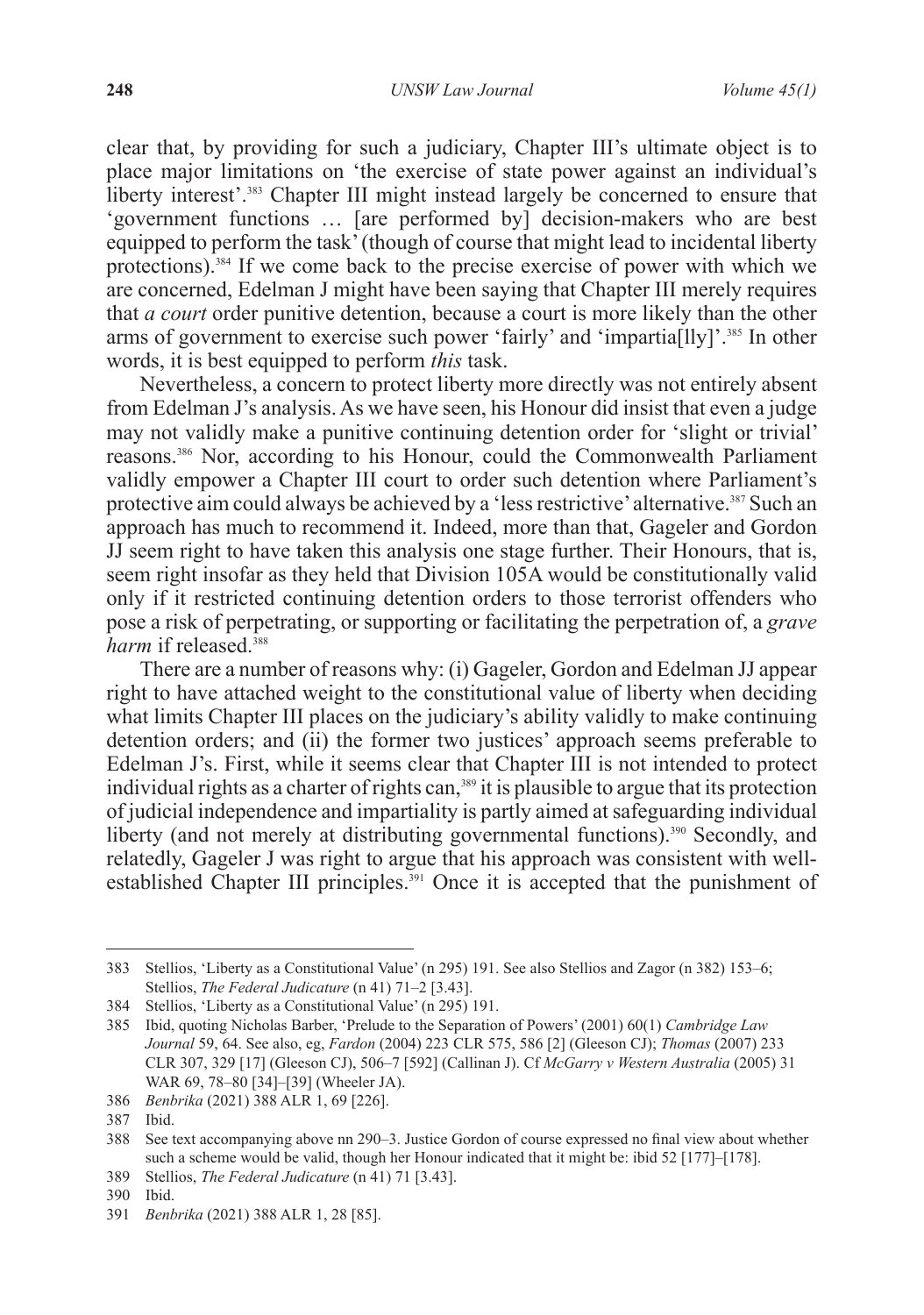criminal guilt is an exclusively judicial function,<sup>392</sup> and that the state may only exceptionally detain an individual for some other reason,<sup>393</sup> there is force in the view that Chapter III allows the judiciary only in very limited circumstances to order an individual's detention because of what s/he might do. Such a rule seems consistent with the hostility to arbitrary detention that underlies the principles just stated.<sup>394</sup> Thirdly, the Court could seemingly have insisted on a limitation of the type contemplated by Gageler and Gordon JJ, without giving rise to claims of 'judicial activism'. Such a ruling would not have required the Commonwealth Government to build new, non-punitive preventive detention facilities. It would not have prevented the state from imposing continuing detention orders on terrorist offenders who remain dangerous. It would simply have required parliament to make some adjustments to the Division 105A scheme. Finally, though this is far from a determinative consideration, such a rule is normatively desirable. As suggested above,<sup>395</sup> if the state imprisons individuals simply because they pose a threat of 'advanc[ing] ... terrorist ideology',<sup>396</sup> it breaches their human rights.

## **V CONCLUSION**

In this article, I have scrutinised the reasoning of the various justices who decided *Benbrika*. As noted at the outset, I have done so with the following questions in mind. Did the HCA, in that case  $-$  as in others where prisoners have challenged punitive legislation on the basis of Chapter III of the *Commonwealth Constitution* – fail to accept its responsibility to hold power to account? Is this another instance of their Honours failing to provide unpopular litigants with the protections for which Chapter III in fact clearly provides? Or does the Court's decision in *Benbrika* instead properly recognise that, while Chapter III to an extent has a 'counter-majoritarian' focus<sup>397</sup> – and the capacity to 'protect ... individuals and minorities<sup> $2398$ </sup> – it is nevertheless important not to overstate its capacity to protect human rights?<sup>399</sup> And would the Court in fact have been misusing its own powers if it had decided *Benbrika* differently from how it did?

I have concluded that the *Benbrika* decision is a largely defensible one, but that some of the reasoning that produced that decision is indefensible.

<sup>392</sup> Ibid 24 [70], 25 [72] (Gageler J).

<sup>393</sup> Ibid 25 [73] (Gageler J).

<sup>394</sup> Of course, the same could be said in support of a rule that Chapter III does not permit the judiciary to order punitive preventive detention under any circumstances. After all, the punitive character of such detention renders it arbitrary: *Fardon v Australia* (n 43) 8 [7.4]; *Tillman v Australia* (n 43) 10 [7.4]. But, as argued above, the Court had good reasons for refraining from stating such a principle: see text accompanying above nn 362–79.

<sup>395</sup> See text accompanying above nn 99, 119.

<sup>396</sup> *Benbrika* (2021) 388 ALR 1, 18 [46] (Kiefel CJ, Bell, Keane and Steward JJ). See also 70 [229], 73 [237] (Edelman J).

<sup>397</sup> Elizabeth Handsley, 'Public Confidence in the Judiciary: A Red Herring for the Separation of Judicial Power' (1998) 20(2) *Sydney Law Review* 183, 187.

<sup>398</sup> Ibid.

<sup>399</sup> See Stellios, *The Federal Judicature* (n 41) 71 [3.43].